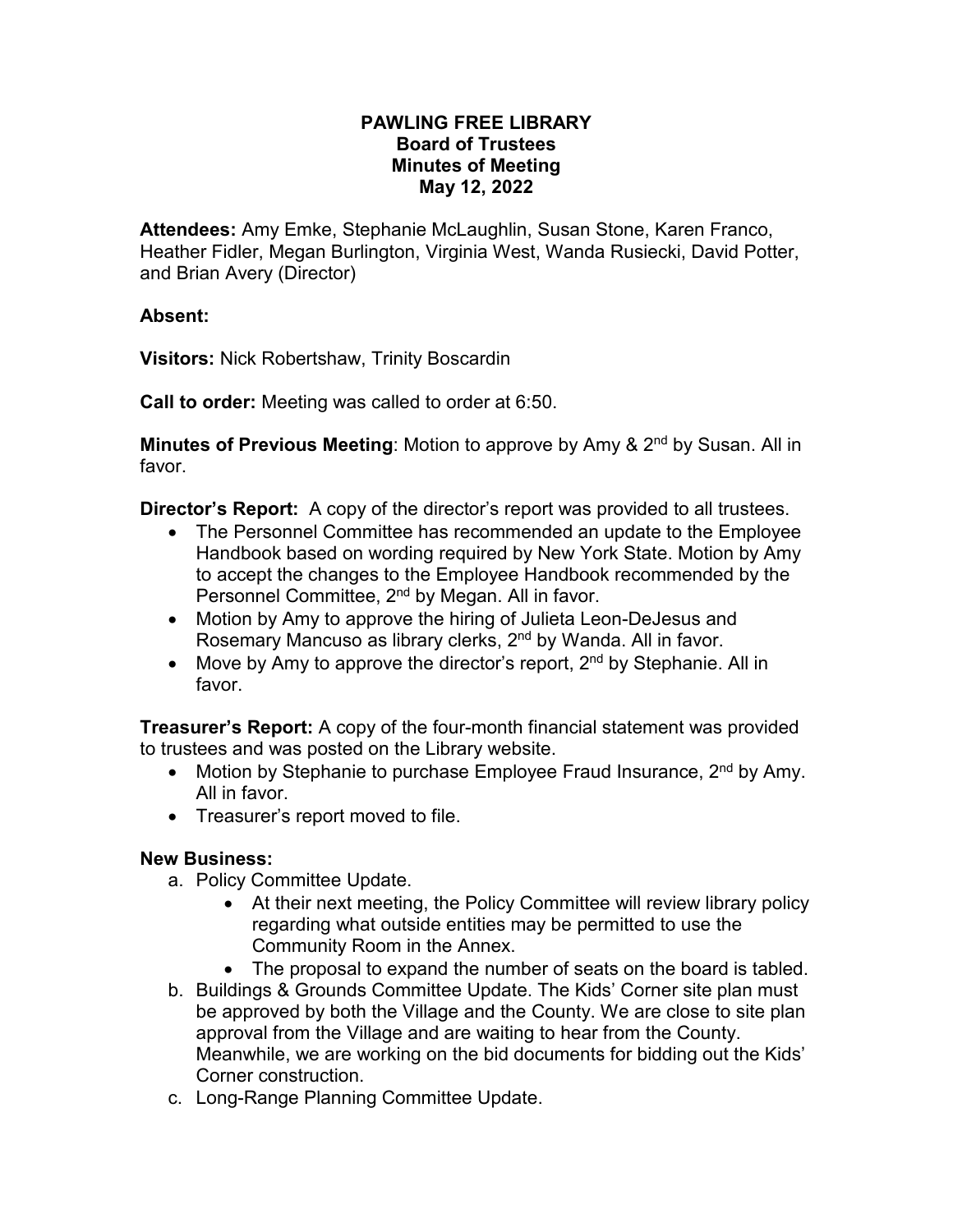- Motion by Amy to accept the long-range plan recommended by the committee, 2nd by Susan. All in favor.
- d. Centennial Committee Update.
	- The gala on May 21 will complete the Centennial celebrations. It is expected to be a big success.
	- Donor leaves (on the Kids' Corner mural) are being offered for sale at \$100 each.
- e. Book Sale Committee Update.
	- A big thank you to the Book Sale Committee: Nick Robertshaw, Wanda Rusiecki, Karen Franco, and David Potter. They receive, sort, and pack book donations every Saturday throughout the year.
	- The book sale grossed \$11,201 during the first weekend of the sale, May 7-8. That includes the \$25/head that 34 dealers paid to get in during Early Bird hours (8:00 – 9:30 on Saturday).
	- Wanda will send out thank you letters to volunteers from the community who helped with the sale.
	- Karen emphasized the need for more volunteers next year as well as an active volunteer coordinator. The Committee is working on a volunteer database.
- f. Public Comment: no comments.
- g. Board Development.
	- Motion by Amy to enter executive session to discuss the possible appointment of two new trustees, 2<sup>nd</sup> by Stephanie. All in favor. Motion by Amy to exit executive session, 2<sup>nd</sup> by Susan. All in favor.
	- Motion by Amy to appoint Trinity Boscardin and Katy Fritts to the Board, 2nd by Megan. All in favor.
	- Discussion of Board's summer schedule. One meeting over the summer may be cancelled. Brian will send out a poll to determine trustee availability.

Motion to adjourn by Amy,  $2<sup>nd</sup>$  by Karen. All in favor. Meeting adjourned at 8:00.

Respectfully submitted by: Karen Franco, Secretary

#### **Next Meeting June 9, 2022 @ 6:45 p.m.**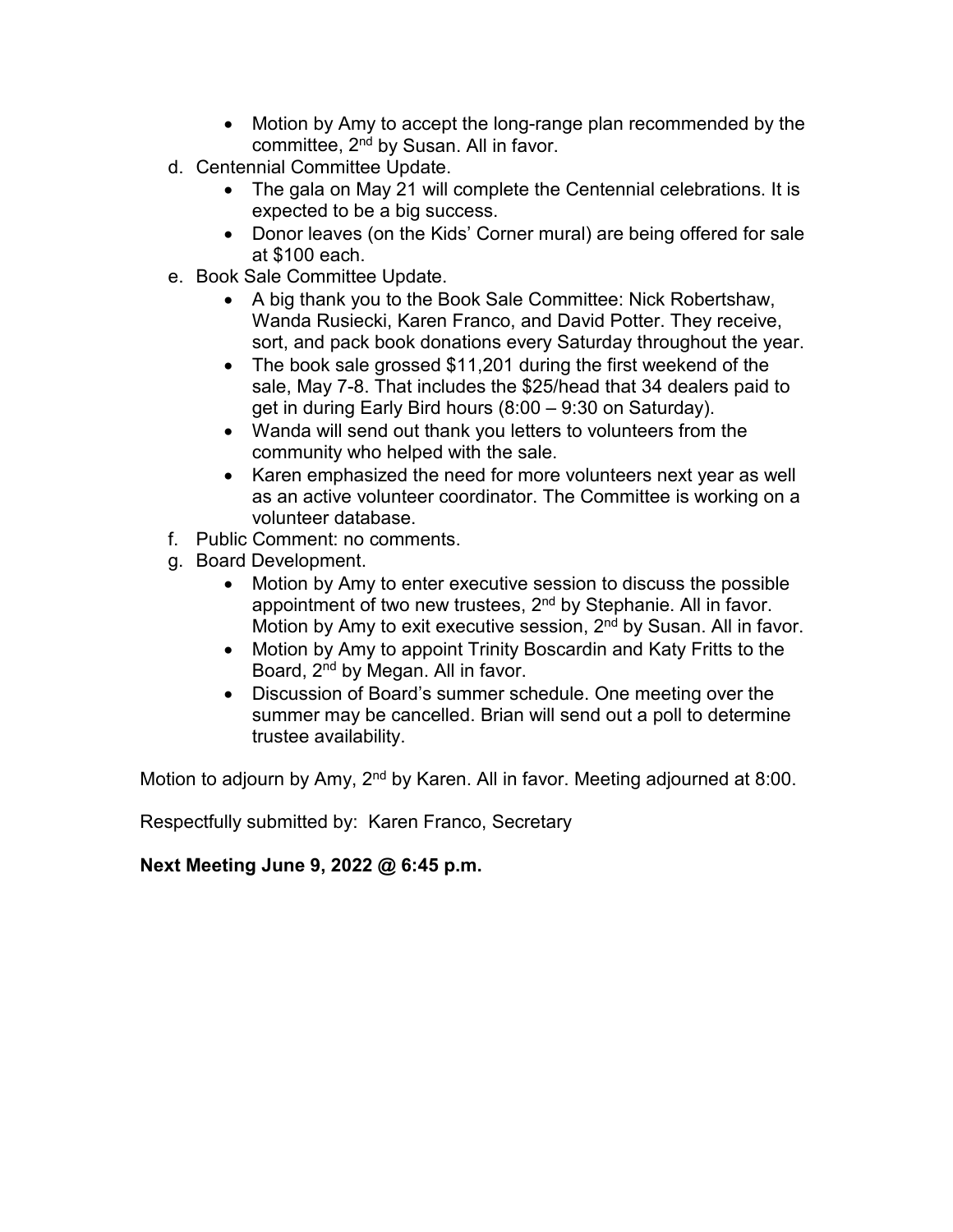# Long Range Plan 2022 – 2025

#### **Mission Statement**

The Library seeks to serve the Town of Pawling, including the Hamlet of Holmes as well as the surrounding areas, by making high-quality Library materials available to all community members free of charge, for the purposes of personal enjoyment, selfimprovement or academic inquiry. By meeting the community members' needs, we hope to encourage enthusiastic readers of all ages, dedicated to personal enrichment and learning.

### **Pawling Free Library Board of Trustees' Values**

To maintain and enhance the library's role as an integral part of the community, both in location and contributions, and as a community center for the Village and Town of Pawling and the hamlet of Holmes, the board of trustees is committed to these values:

- Library services provided by staff and volunteers will be professional, user friendly and welcoming for all residents.
- Library facilities should support an optimal range of programs, an array of resources and technology and ample quiet areas.
- The library shall strive to remain a viable, thriving, contemporary organization that encourages lifelong learning, relevant workforce development and access to new and emergent technologies.

#### **Goals and Objectives**

- 1. Finances
	- a. The library will put its tax allocation up for a public 414 tax vote at least once every four years.
	- b. The library board will develop targeted relationships with key community members who are in a position to support the library financially.
	- c. The book sale committee will hold at least one major book sale per year and will also sell books during at least one other event per year.
- 2. Facilities
	- a. The front entrance and restrooms in each building will be made accessible.
	- b. The Library building will be expanded to include a dedicated children's space.
	- c. The exterior of each building will be professionally cleaned at least once every three years.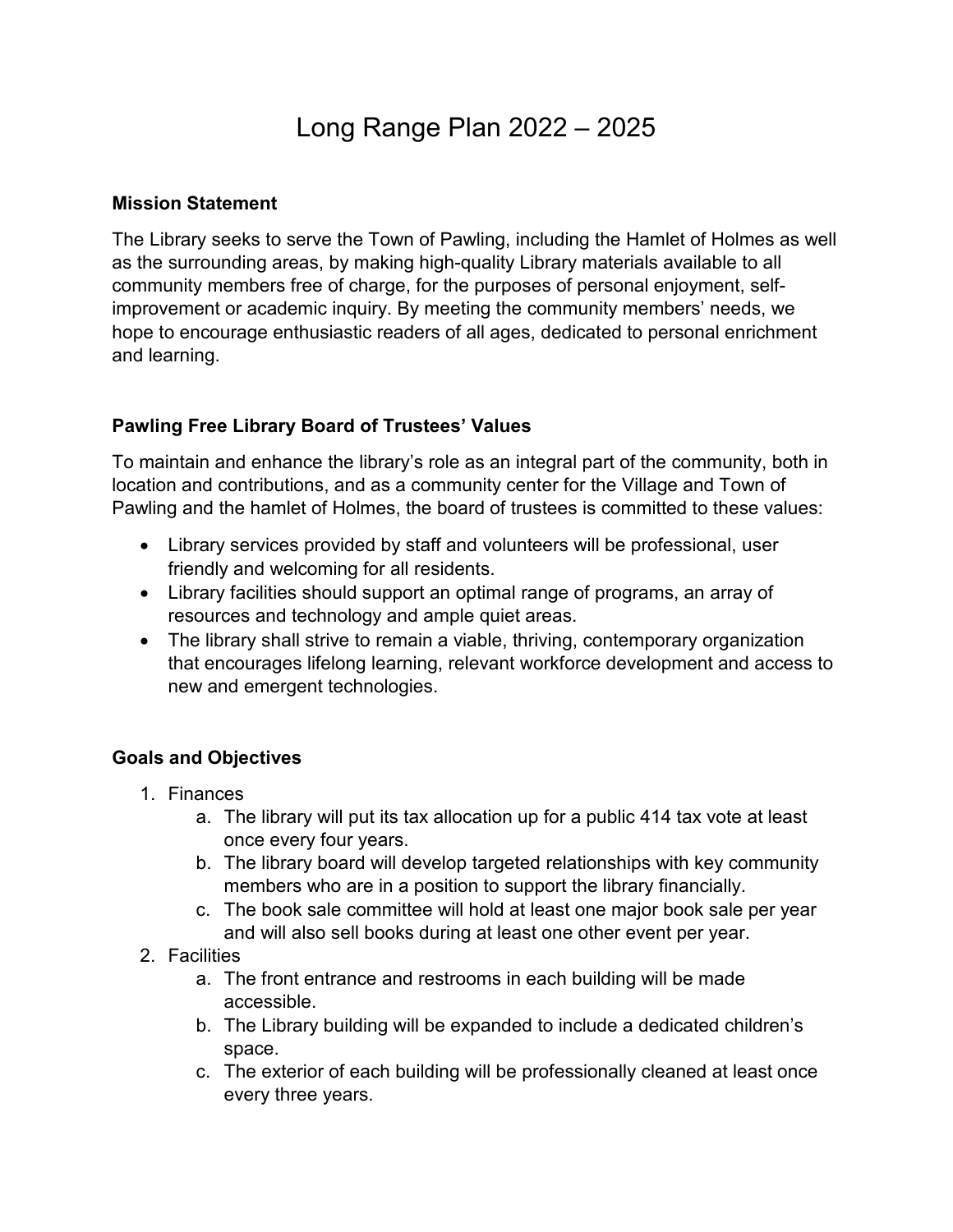- d. The Library will pursue funding opportunities for additional parking next to the annex.
- 3. Technology
	- a. The Library will print photo-ID library cards on-site.
	- b. By 2025, the Library will fund its digital collection at a level commensurate with or greater than its physical collection.
	- c. Public access computers will be replaced at least every five years.
- 4. Programming
	- a. The Library will create programming developmentally appropriate for every stage of life.
	- b. The Library will offer STEAM programming for children, teens, and adults.
	- c. The Library will provide programming and resources that incorporate the needs of non-native English speakers.
	- d. The library will foster relationships with local organizations in order to cosponsor programs and expand program outreach into the community.
- 5. Staff
	- a. The Library will provide opportunities to staff to develop and maintain their computer and technical skills.
	- b. The Board of Trustees will seek opportunities to increase communication and trust between the Board and the employees.
- 6. Civic Engagement
	- a. The Library Director will maintain a direct relationship with local elected officials.
	- b. The Library will maintain a strong presence with Mid-Hudson Library System to improve our resources, programs and staff training and board development.
	- c. The Library will send a mailing to the entire community at least once per year with information about the library's finances and activities.
	- d. The Library will maintain a presence in local civic organizations.
	- e. The Library will maintain a presence at local civic events.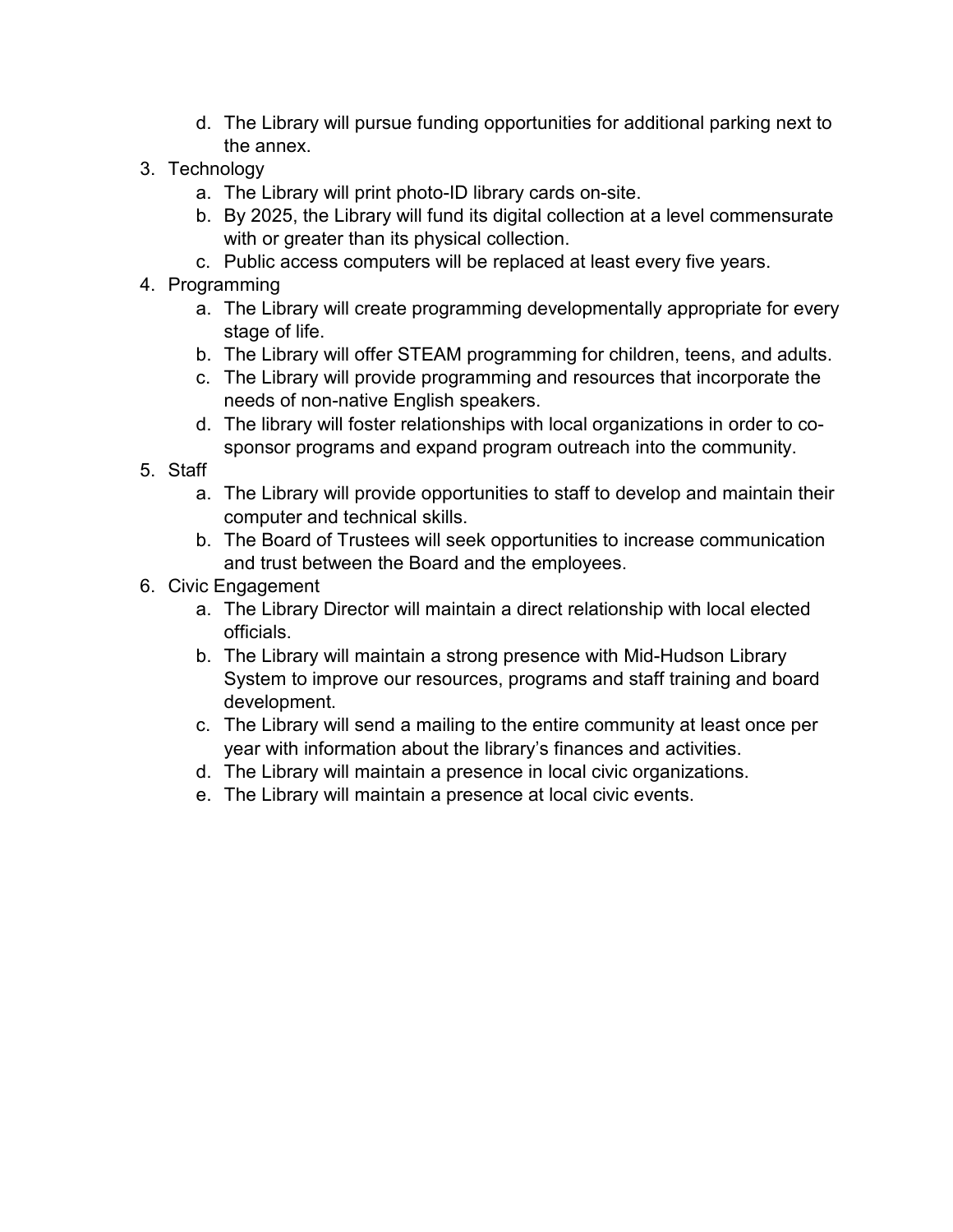

# Staff Member Handbook

Revised 5/2022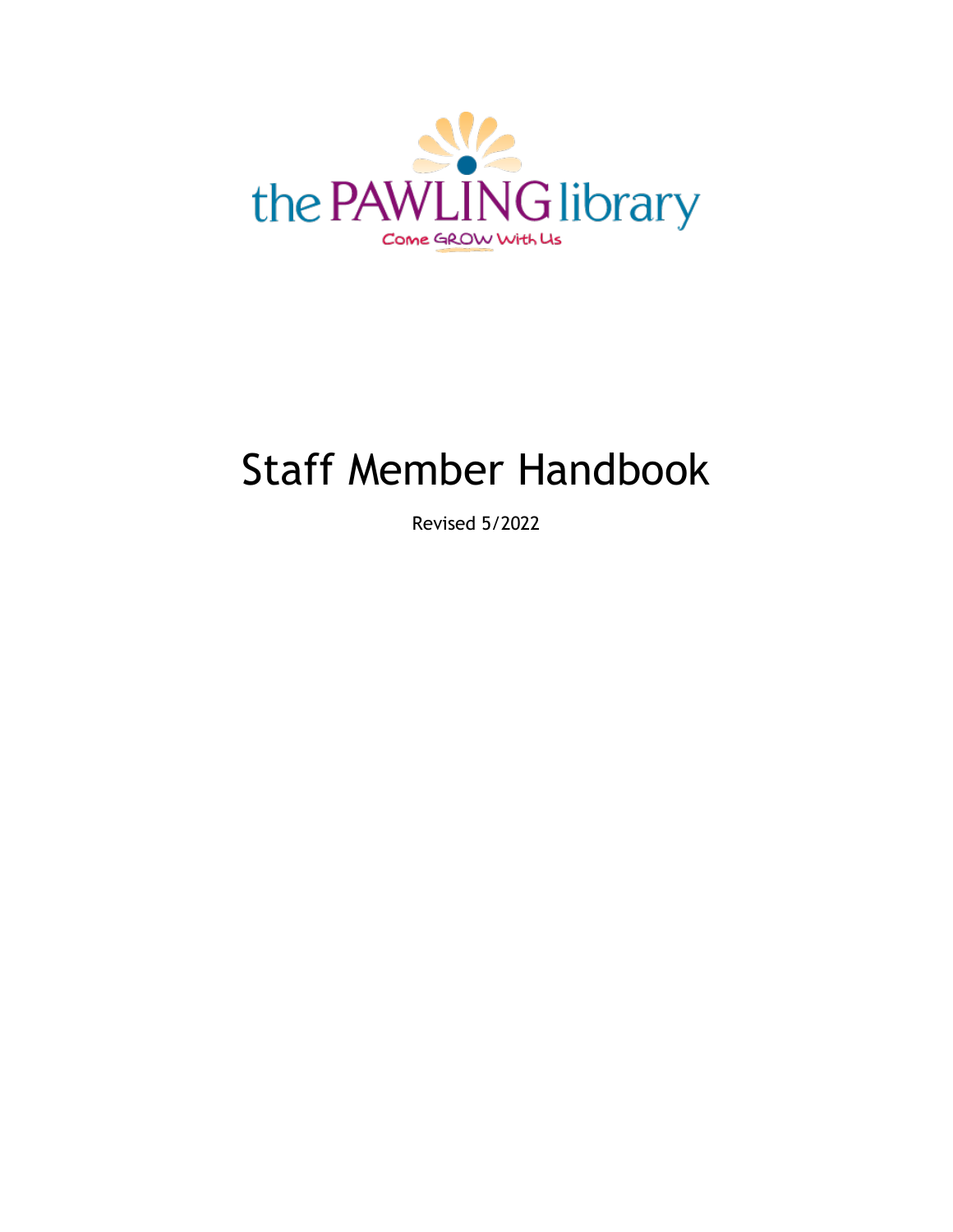#### Mission Statement

The Pawling Free Library seeks to serve the greater Pawling community. The Library provides high quality materials free of charge, for the purpose of personal enjoyment, self-improvement or academic inquiry. By meeting the community member's personal needs, we encourage enthusiastic readers of all ages. The Pawling Library is a community center, dedicated to enrichment, learning and growth.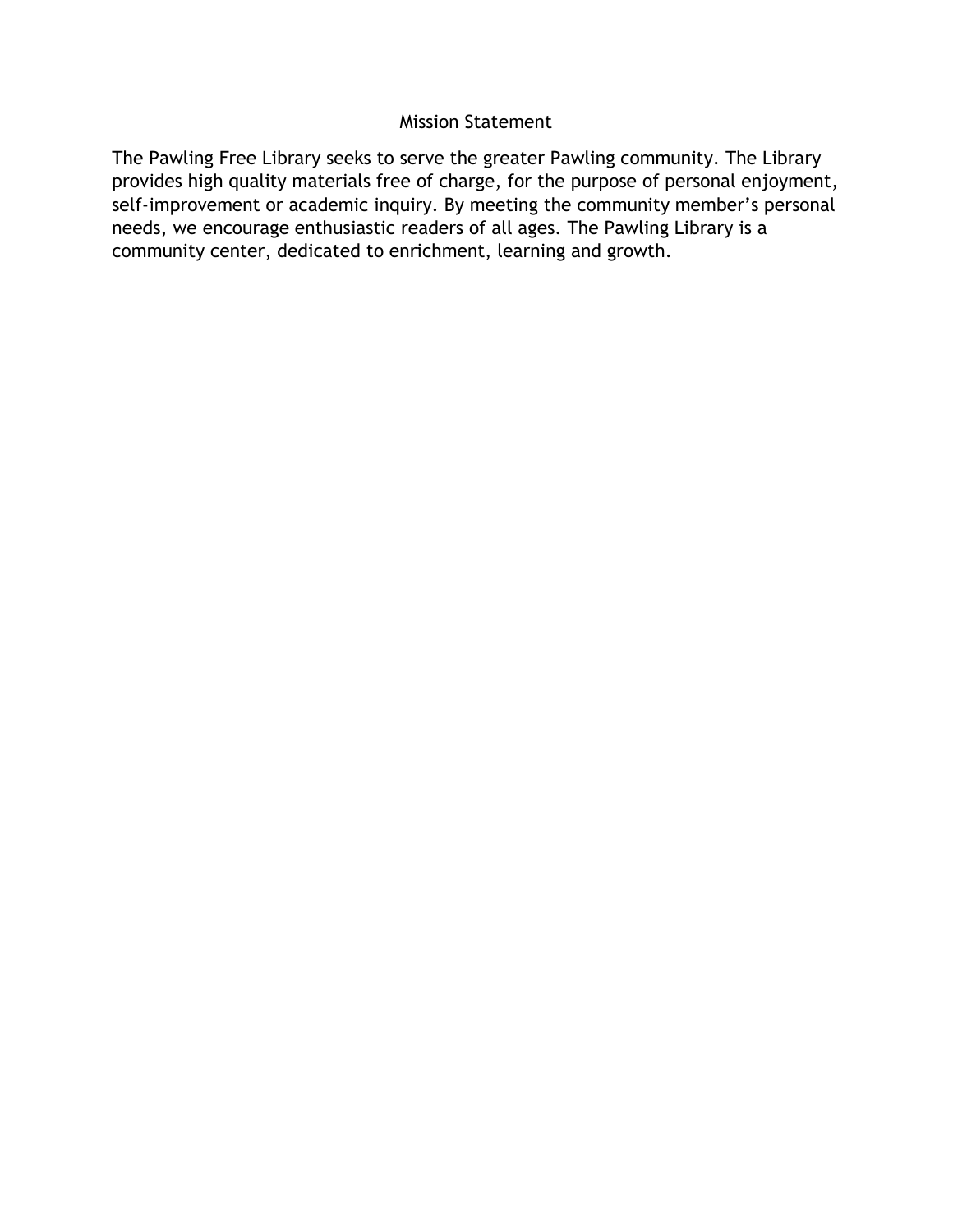# **Table of Contents**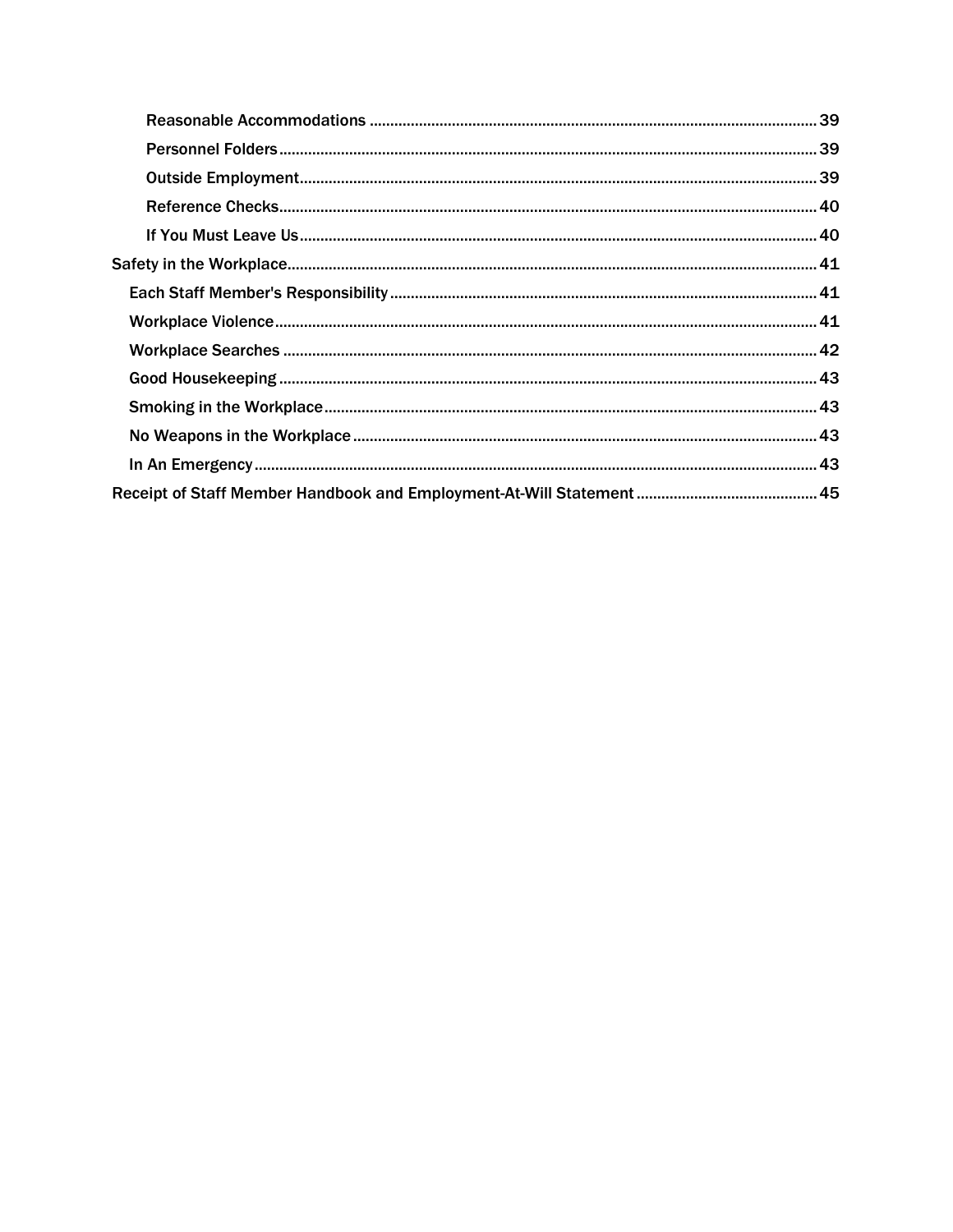## <span id="page-9-0"></span>A Word About This Handbook

This Staff Member Handbook contains information about the employment policies and practices of the library. We expect each staff member to read this Staff Member Handbook carefully, as it is a valuable reference for understanding your job and the library. The policies outlined in this Staff Member Handbook should be regarded as management guidelines only, which will require changes from time to time. The library's board of trustees may at its own discretion make changes to any provisions in this handbook at any time.

The library retains the right to make decisions involving employment as needed in order to conduct its work in a manner that is beneficial to the staff members and the library. This Staff Member Handbook supersedes and replaces any and all prior Staff Member Handbooks and any inconsistent verbal or written policy statements.

At the time of the adoption of this handbook, every provision is believed to be fully compliant with state and federal law. If on any point this handbook is found to be in conflict with any legal requirements, the prevailing law will be understood to supersede the contents of this handbook.

Except for the policy of "at-will" employment, which can only be changed by the Library Director in a signed written contract, the library reserves the right to revise, delete and add to the provisions of this Staff Member Handbook at any time without further notice. All such revisions, deletions or additions to the Staff Member Handbook must be in writing and must be approved by the Library Director. No oral statements or representations can change the provisions of this Staff Member Handbook.

The provisions of this Staff Member Handbook are not intended to create contractual obligations with respect to any matters it covers. Nor is this Staff Member Handbook intended to create a contract guaranteeing that you will be employed for any specific time period.

Nothing in this Staff Member Handbook is intended to unlawfully restrict a staff member's right to engage in any of the rights guaranteed them by Section 7 of the National Labor Relations Act, including but not limited to, the right to engage in concerted protected activity for the purposes of their mutual aid and/or protection. Nothing in this Staff Member Handbook will be interpreted, applied or enforced to interfere with, restrain or coerce staff members in the exercise of Section 7 rights.

Our library is an "at-will" employer. This means that regardless of any provision in this Staff Member Handbook, either you or the library may terminate the employment relationship at any time, for any reason, with or without cause or notice. Nothing in this Staff Member Handbook or in any document or statement, written or oral, shall limit the right to terminate employment at will. No officer, staff member or representative of the library is authorized to enter into an agreement— express or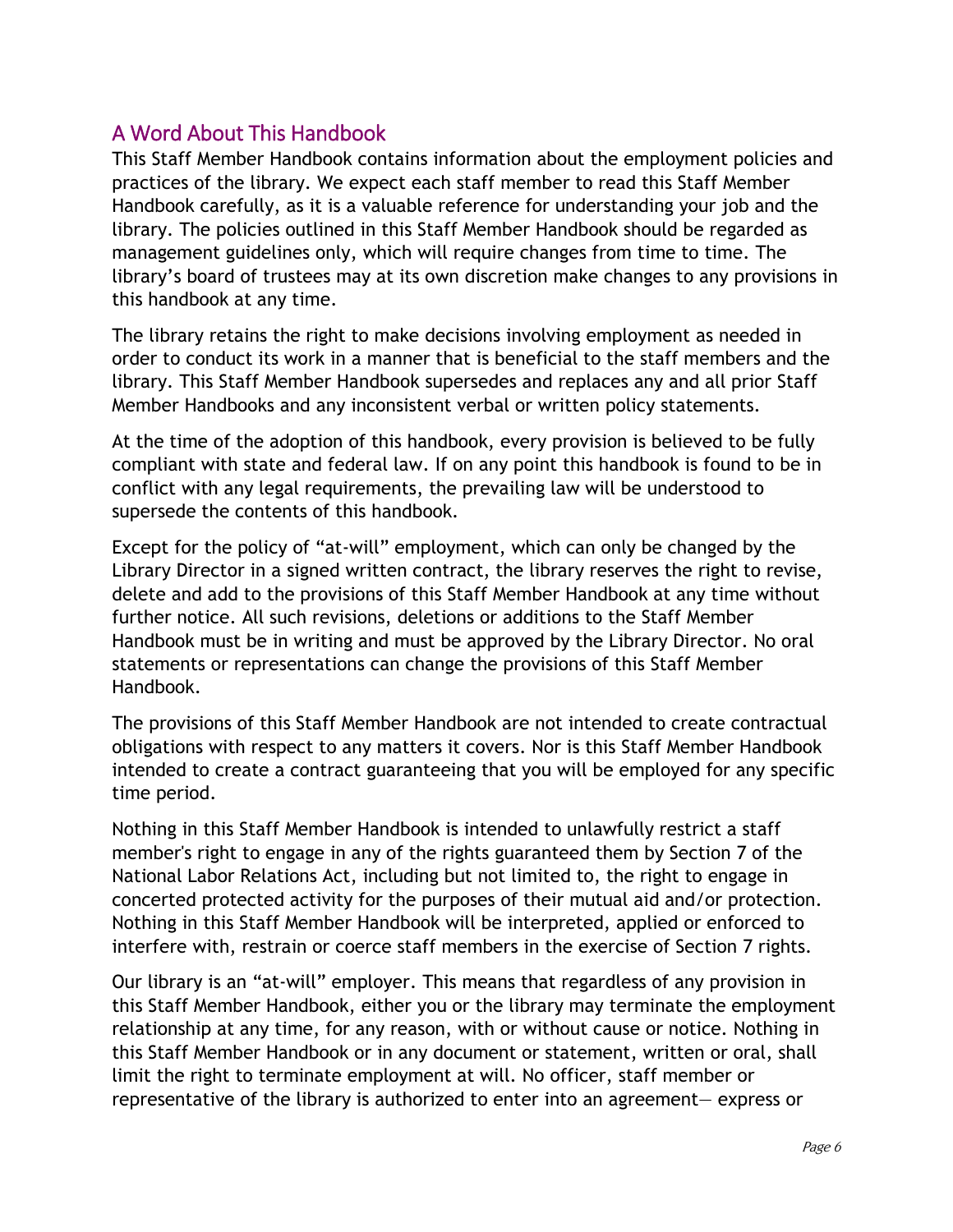implied— with any staff member for employment for a specified period of time unless such an agreement is in a written contract signed by the Library Director.

This Staff Member Handbook refers to current benefit plans maintained by the library. Refer to the actual plan documents and summary plan descriptions if you have specific questions regarding the benefit plan. Those documents are controlling.

Likewise, if a written contract is inconsistent with the Staff Member Handbook, the written contract is controlling.

# <span id="page-10-0"></span>Equal Employment Opportunity

Our library is committed to equal employment opportunity. We will not discriminate against staff members or applicants for employment on any legally-recognized basis ["protected class"] including, but not limited to:

- Race and associated traits, including hairstyles
- Color
- Age
- Sex
- Sexual orientation
- Gender
- Gender identity
- Religion
- National origin
- Pregnancy
- Physical or mental disability
- Military or veteran status
- Citizenship and/or immigration status
- Genetic information, including family medical history
- Marital status
- Familial status
- Domestic violence or stalking victim status
- Legal use of consumable products outside of work hours
- Legal recreational activities outside of work hours
- Political activities
- Child or spousal support withholding
- Wage garnishment for consumer debt
- Wearing a depiction of the American flag or displaying an American flag at the employee's workstation as long as the display does not substantially and materially interfere with the staff member's job duties,
- Non-conviction arrest records, unless pending
- Association or relationship with someone in a protected class
- Any other protected class, in accordance with applicable federal, state, and local laws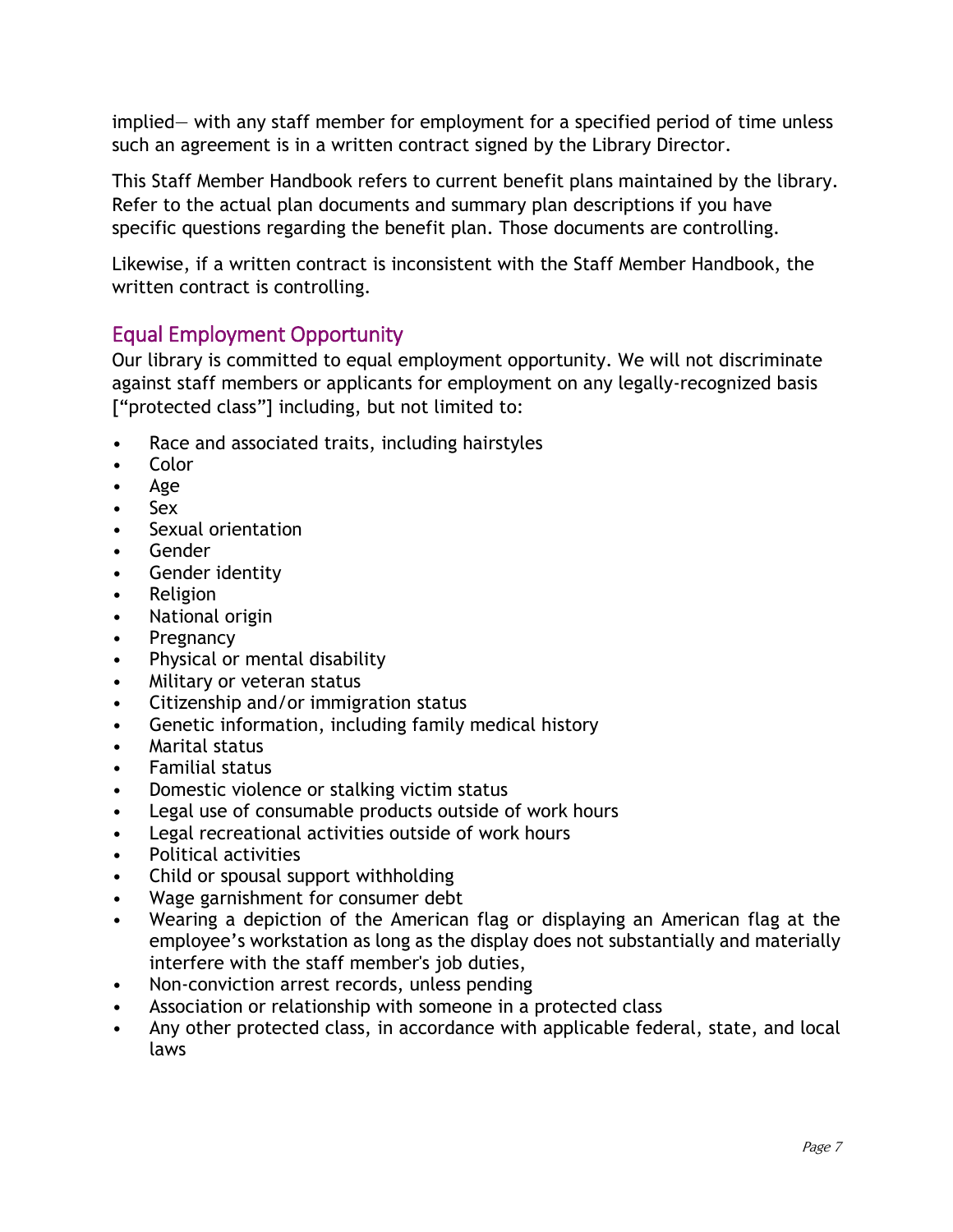You may discuss equal employment opportunity related questions with the Library Director.

# <span id="page-11-0"></span>A Word About Our Staff Member Relations Philosophy

We are committed to providing the best possible climate for maximum development and goal achievement for all staff members. Our practice is to treat each staff member as an individual. We seek to develop a spirit of teamwork; individuals working together to attain a common goal. In order to maintain an atmosphere where these goals can be accomplished, we provide a comfortable and progressive workplace. Most important, we have a workplace where communication is open and problems can be discussed and resolved in a mutually respectful atmosphere. We take into account individual circumstances and the individual staff member. We firmly believe that with direct communication, we can continue to resolve any difficulties that may arise and develop a mutually beneficial relationship.

# <span id="page-11-1"></span>Talk to Us

We encourage you to bring your questions, suggestions and complaints to our attention. We will carefully consider each of these in our continuing effort to improve operations. If you feel you have a problem, present the situation to the library administration so that the problem can be settled by examination and discussion of the facts. We hope that the library administration is able to satisfactorily resolve most matters. If you still have questions after meeting with the library administration or if you would like further clarification on the matter, request a meeting with the personnel committee of the library board. Your suggestions and comments on any subject are important, and we encourage you to take every opportunity to discuss them with us. Your job will not be adversely affected in any way because you choose to use this procedure.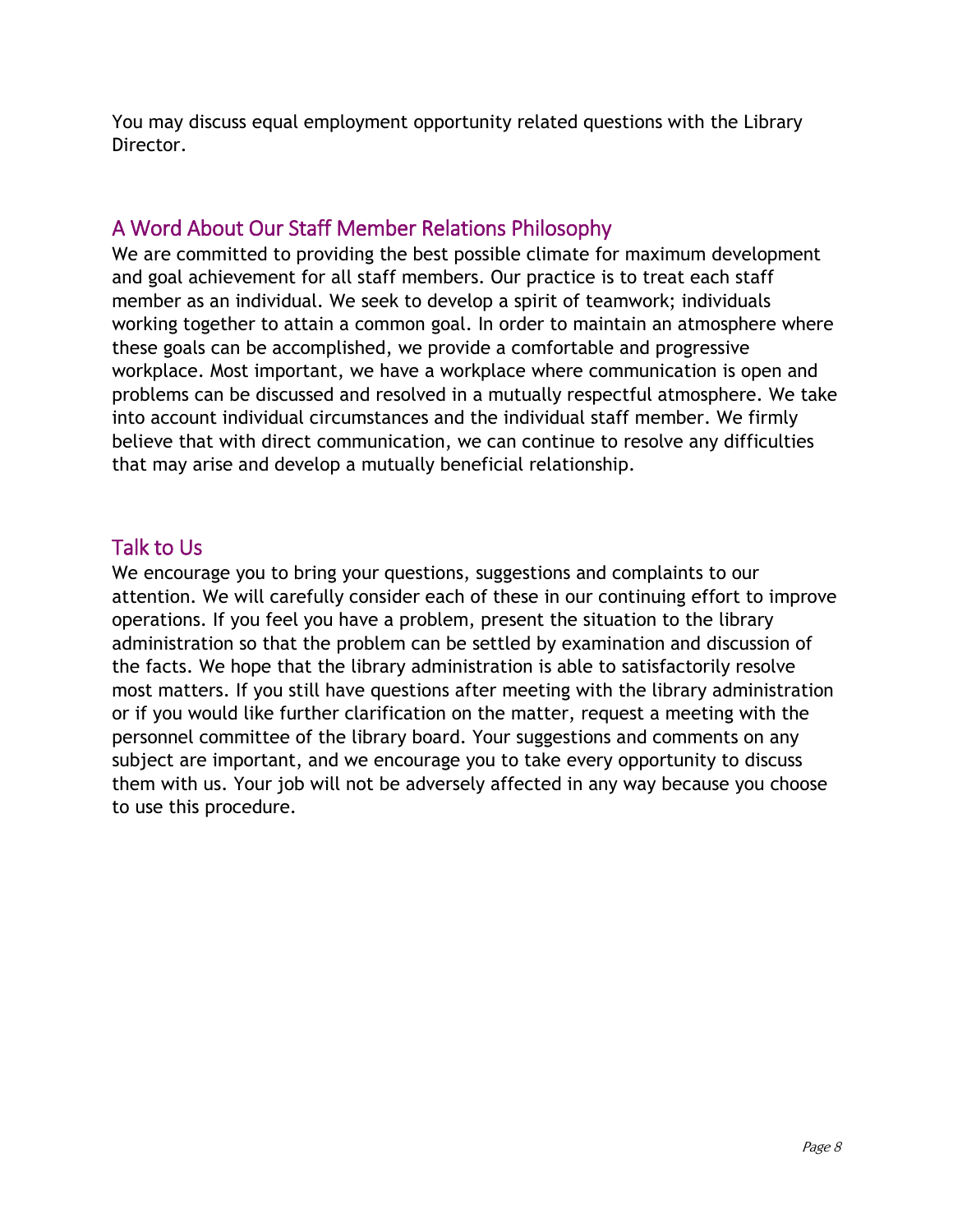# <span id="page-12-0"></span>Categories of Employment

INTRODUCTORY PERIOD: Full-time, part-time regular, and part-time staff members are on an introductory period during their first 90 days of employment. This introductory period does not guarantee that the employment agreement will not be terminated prior to 90 days. The Library Director may at his or her discretion extend the introductory period beyond 90 days on a case-by-case basis, in order to give a new employee an opportunity to demonstrate performance up to the library's standards.

During this time, you will be able to determine if your new job is suitable for you and the Library Director will have an opportunity to evaluate your work performance. However, the completion of the introductory period does not guarantee employment for any period of time since you are an "at-will" staff member both during and after your introductory period.

Upon hire, the Library Director will notify you of your employment classification. You will be classified into one of the following categories:

- PART-TIME REGULAR STAFF MEMBERS regularly work 17 hours or more each week.
- PART-TIME STAFF MEMBERS work fewer than 17 hours each week.
- SEASONAL STAFF MEMBERS perform a job for a specified time, normally less than one year.
- PER DIEM STAFF MEMBERS do not work regularly scheduled hours, but are called in to work on an as needed basis.

In addition to the preceding categories, staff members are also categorized as "exempt" or "non-exempt."

- FULL-TIME STAFF MEMBERS regularly work at least a 37-hour workweek.
	- NON-EXEMPT STAFF MEMBERS are entitled to overtime pay as required by applicable federal and state law.
	- EXEMPT STAFF MEMBERS are not entitled to overtime pay and may also be exempt from minimum wage requirements pursuant to applicable federal and state laws.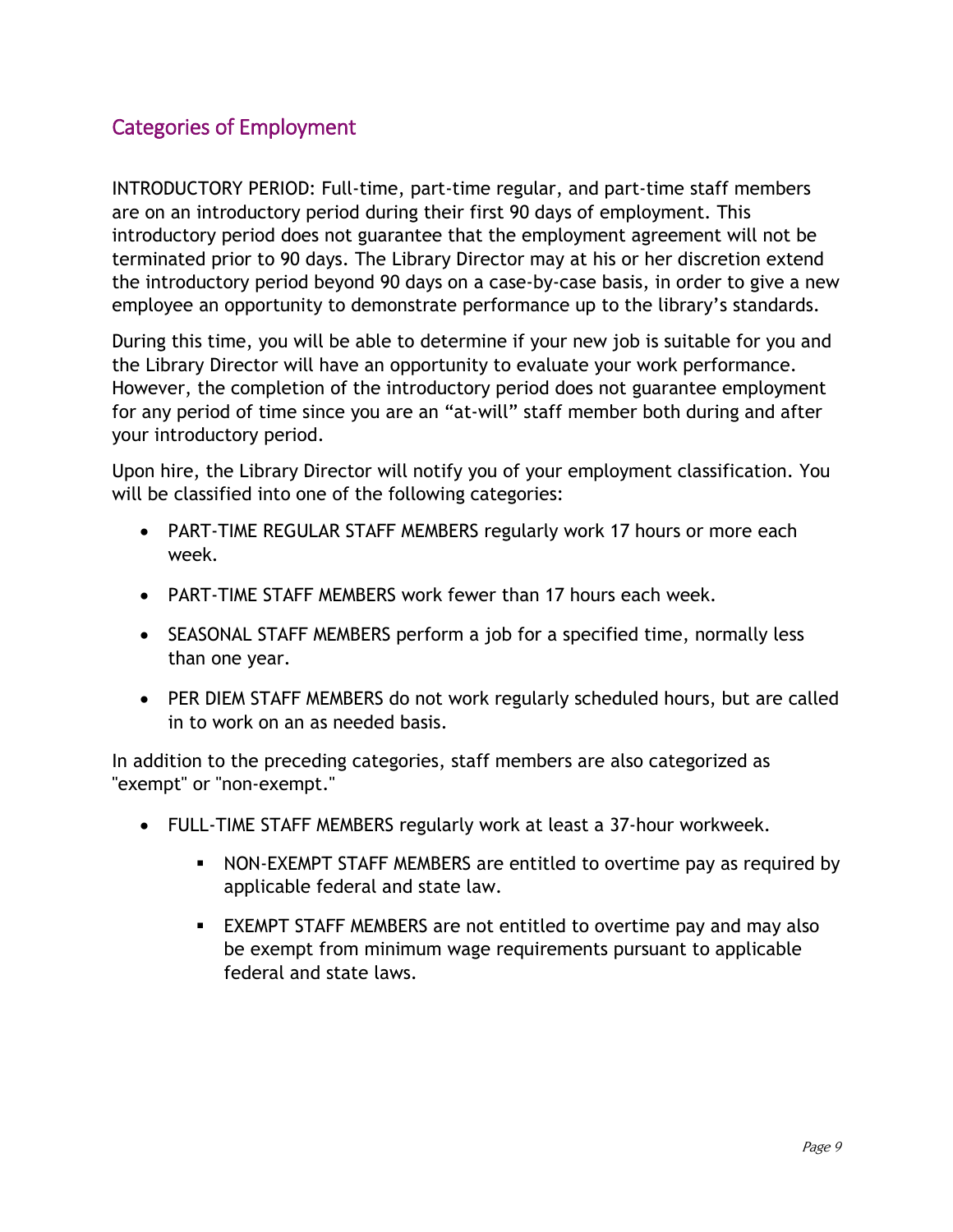# <span id="page-13-0"></span>Conditions of Employment

#### <span id="page-13-1"></span>Prohibition of Harassment

We prohibit harassment of one staff member by another staff member, supervisor or third party for any reason based on a "protected class" including, but not limited to: veteran status, uniform service-member status or any other protected class under federal, state, or local law. Harassment of third parties by our staff members is also prohibited.

In New York, the following are a protected class: age [18 and over], race, creed, color, national origin, sexual orientation, sex, disability (including use of a guide dog, hearing dog, or service dog), predisposing genetic characteristics, military status, marital status, victims of domestic violence or stalking, and for displaying the American flag on the staff member's person or work station, as long as the display does not substantially and materially interfere with the staff member's job duties, and legal use of consumable products or legal recreational activities off company premises during nonworking hours.

The purpose of this policy is not to regulate the personal morality of staff members. It is to ensure that in the workplace, no staff member is harassed or harasses another for any reason or in any manner. The conduct prohibited by this policy includes conduct in any form including but not limited to e-mail, voice mail, chat rooms, Internet use or history, text messages, pictures, images, writings, words or gestures.

While it is not easy to define precisely what harassment is, it includes: slurs, epithets, threats, derogatory comments or visual depictions, unwelcome jokes and teasing.

Any staff member who believes that s/he has been harassed or who witnesses harassment should report the situation immediately to one of the following members of management who have been designated to receive such complaints: the Library Director at (845) 855-3444 and 11 Broad Street, Pawling, NY 12564 or the personnel committee of the library board. The board president serves on the personnel committee and can also supply contact information of the other committee members. A staff member may also initiate a harassment complaint by sending mail to the library, addressed to the personnel committee: Personnel Committee, 11 Broad St, Pawling, NY 12564 or by sending an email to [personnel@pawlinglibrary.org.](mailto:personnel@pawlinglibrary.org) A member of the personnel committee will then contact you to learn what your complaint is.

If a staff member makes a report to any of these members of management and the manager either does not respond or does not respond in a manner the staff member deems satisfactory or consistent with this policy, the staff member is required to report the situation to one of the other members of management designated in this policy to receive complaints.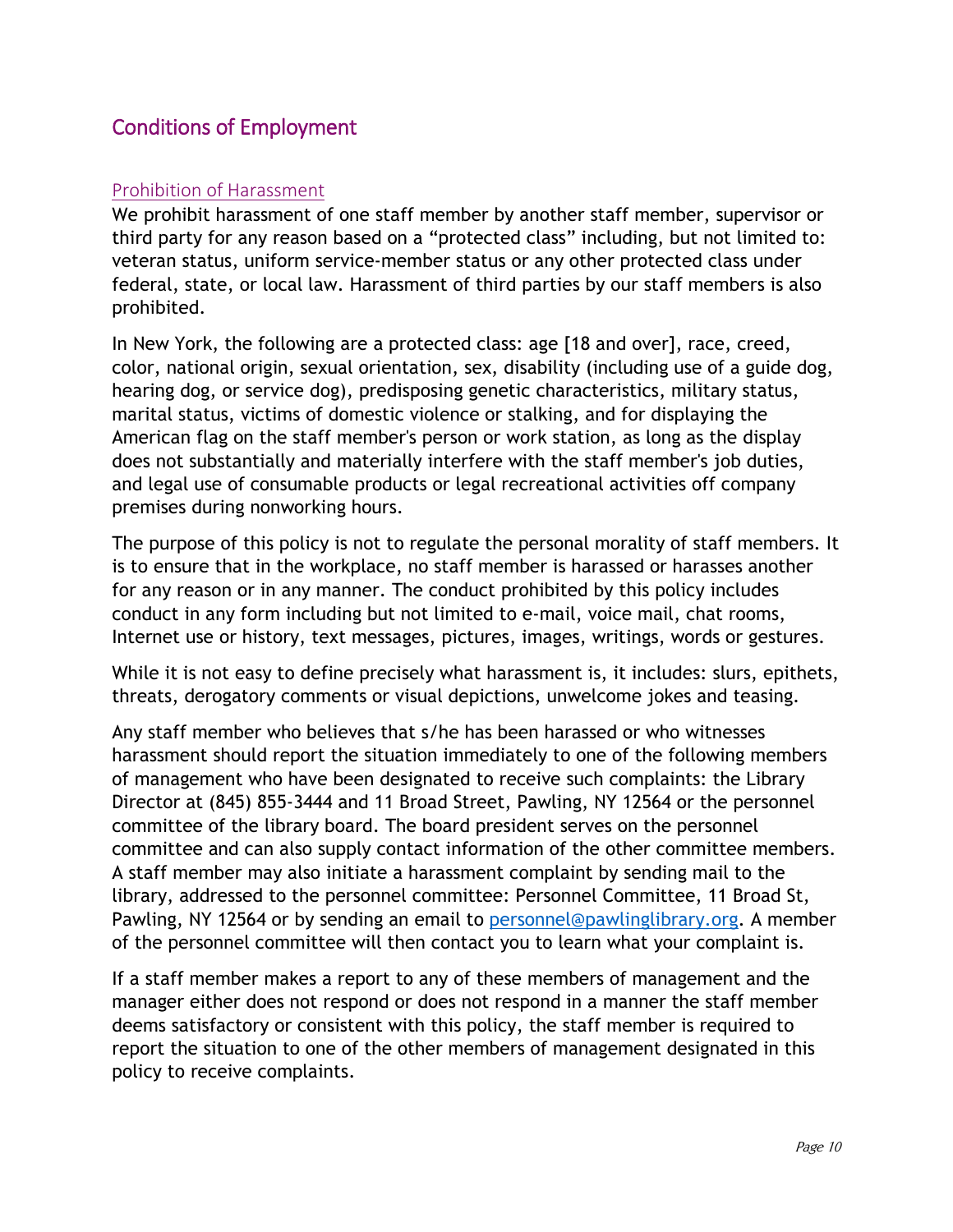The library will investigate all such reports as confidentially as possible. Adverse action will not be taken against a staff member because he or she, in good faith, reports or participates in the investigation of a violation of this policy. Violations of this policy are not permitted and may result in disciplinary action, up to and including discharge.

#### <span id="page-14-0"></span>Prohibition of Sexual Harassment

Any type of sexual harassment is against library policy and may be unlawful. The library's full sexual harassment policy is available in the current policy book.

We firmly prohibit sexual harassment of any staff member by another staff member, supervisor or third party. Harassment of third parties by our staff members is also prohibited. The purpose of this policy is not to regulate the morality of staff members. It is to ensure that in the workplace, no staff member is subject to sexual harassment. While it is not easy to define precisely what sexual harassment is, it may include: unwelcome sexual advances, requests for sexual favors, and/or verbal or physical conduct of a sexual nature including, but not limited to, sexually-related drawings, pictures, jokes, teasing, e-mails, text messages, uninvited touching or other sexually-related comments. The conduct prohibited by this policy includes conduct in any form including but not limited to e-mail, voice mail, chat rooms, Internet use or history, text messages, pictures, images, writings, words or gestures.

Sexual harassment of a staff member will not be tolerated. Violations of this policy may result in disciplinary action, up to and including discharge. There will be no adverse action taken against staff members who report violations of this policy in good faith or participate in the investigation of such violations. Any staff member who believes that s/he is a victim of sexual harassment, or who witnesses harassment, should immediately report such actions in accordance with the following procedure. All complaints will be promptly and thoroughly investigated as confidentially as possible.

Any staff member who believes that s/he is a victim of sexual harassment or has been retaliated against for complaining of sexual harassment, should report the situation immediately to one of the following members of management who have been designated to receive such complaints: the Library Director at (845) 855-3444 and 11 Broad Street, Pawling, NY 12564 or the personnel committee of the library board at (845) 855-3444, personnel@pawlinglibrary.org, and 11 Broad Street, Pawling, NY 12564. The board president serves on the personnel committee and can also supply contact information of the other committee members.

If a staff member makes a report to any of these members of management and the manager either does not respond or does not respond in a manner the staff member deems satisfactory or consistent with this policy, the staff member is required to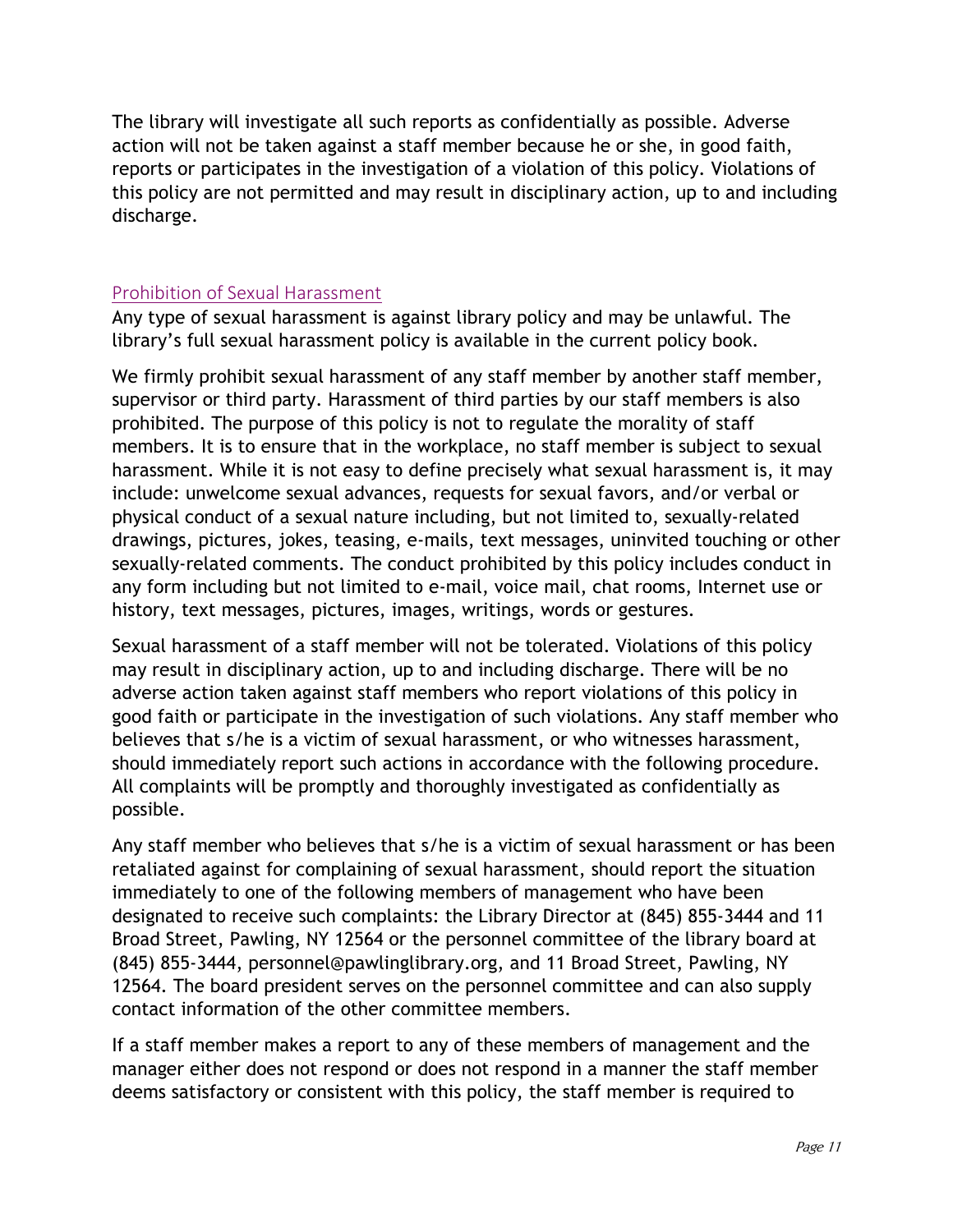report the situation to one of the other members of management designated in this policy to receive complaints.

The library will investigate every reported incident immediately. Any staff member, supervisor or agent of the library who has been found to have violated this policy may be subject to appropriate disciplinary action, up to and including immediate discharge.

The library will conduct all investigations in a discreet manner. The library recognizes that every investigation requires a determination based on all the facts in the matter. We also recognize the serious impact a false accusation can have. We trust that all staff members will continue to act responsibly.

The reporting staff member and any staff member participating in any investigation under this policy have the library's assurance that no reprisals will be taken as a result of a sexual harassment complaint. It is our policy to encourage discussion of the matter, to help protect others from being subjected to similar inappropriate behavior.

#### <span id="page-15-0"></span>**Background Checks**

The Pawling Library is committed to providing a safe and secure environment for our community, as well as safeguarding the assets and resources of the Library. In support of this effort, we conduct employee background checks.

Prior to extending an offer of employment, or at other times during employment with the Library, as appropriate, the Library may conduct a detailed reference/background/credit/criminal check of an applicant or employee.

All reference/background/credit/criminal checks will be conducted by a third party service provider in compliance with the Fair Credit Reporting Act and other applicable laws. Information discovered through the background check process will be used solely for the purpose of evaluating an individual's suitability for employment and will not be used to discriminate against anyone on the basis of race, color, religion/creed, sex/gender, age, sexual orientation, gender identity/expression, national origin, genetic information, marital/familial status, disability, military, veteran status, or any other protected status.

The Library will conduct a criminal background check of any final candidate who is being tendered a conditional offer for employment. No candidate may be approved by the Library's Board of Trustees for a staff position prior to the satisfactory completion of a background check. Seasonal employees and former employees may be re-hired without a new background check provided that their re-appointment falls within twelve months of their last day worked for the Library.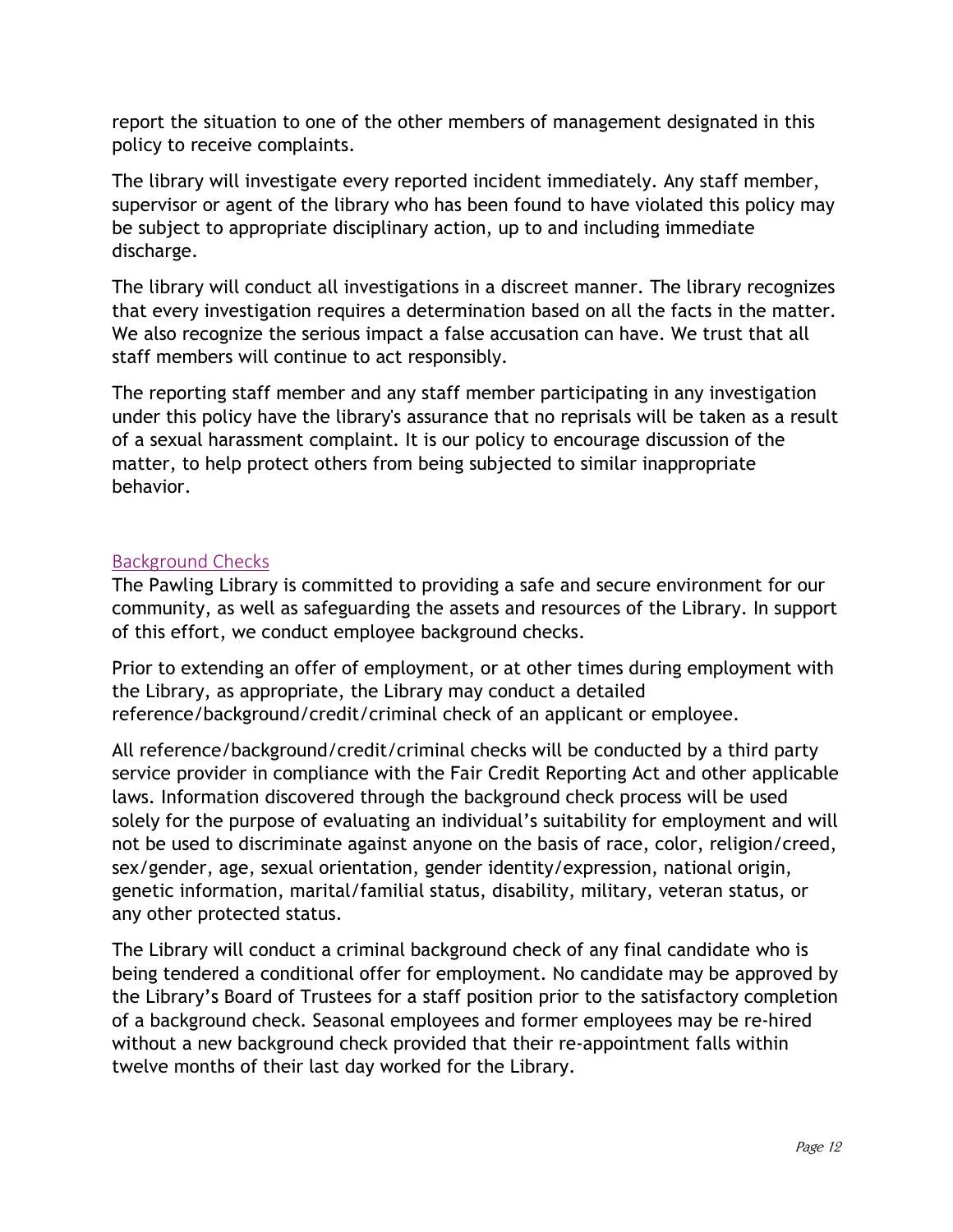Any information that is falsely reported or omitted by an applicant or an employee, may be cause for withdrawal of an offer of employment, promotion or transfer and/or constitute cause for termination of employment and disqualification of future hire.

Employees are required to report to the Library's Board of Trustees any criminal convictions that take place during the course of their employment, excluding infractions punishable only by a fine. Failure to promptly report such convictions may lead to disciplinary action up to and including termination of employment.

#### <span id="page-16-0"></span>Employment of Relatives

The Library does not have a general prohibition against hiring relatives. However, an employee will generally not be hired, transferred, or promoted into a position where they will be managed, directly or indirectly, by a family member or romantic partner. Other factors may also be considered when hiring a relative or romantic partner of a current employee, placing them in a particular position, or creating reporting relationships. The Library may transfer an employee or otherwise change their employment status at any time for any reason, including to avoid the appearance of favoritism or other conflict of interest.

#### <span id="page-16-1"></span>Immigration Reform and Control Act

All employees are required to complete Section 1 of Form I-9 on their first day of employment, and produce, within three business days, acceptable proof of their identity and eligibility to work in the United States. Failure to produce the proper identifying documents within three days will result in termination.

#### <span id="page-16-2"></span>New Staff Member Orientation

Upon joining our library, you were given a digital copy of our Staff Member Handbook. After reading this Staff Member Handbook please sign the handbook receipt page and return it to the Library Director. The Library Director is responsible for the operations of the entire library. S/he is a good source of information about the library and your job.

You will also be given access to any physical spaces and digital resources required to do your job effectively. Please notify the Library Director immediately if you have not been given access to any keys, software, or account information which is necessary for the proper execution of your job responsibilities.

#### <span id="page-16-3"></span>Performance Reviews

Your performance is important to our library. At least once a year the Library Director will review your job progress within our library and help you set new job performance plans.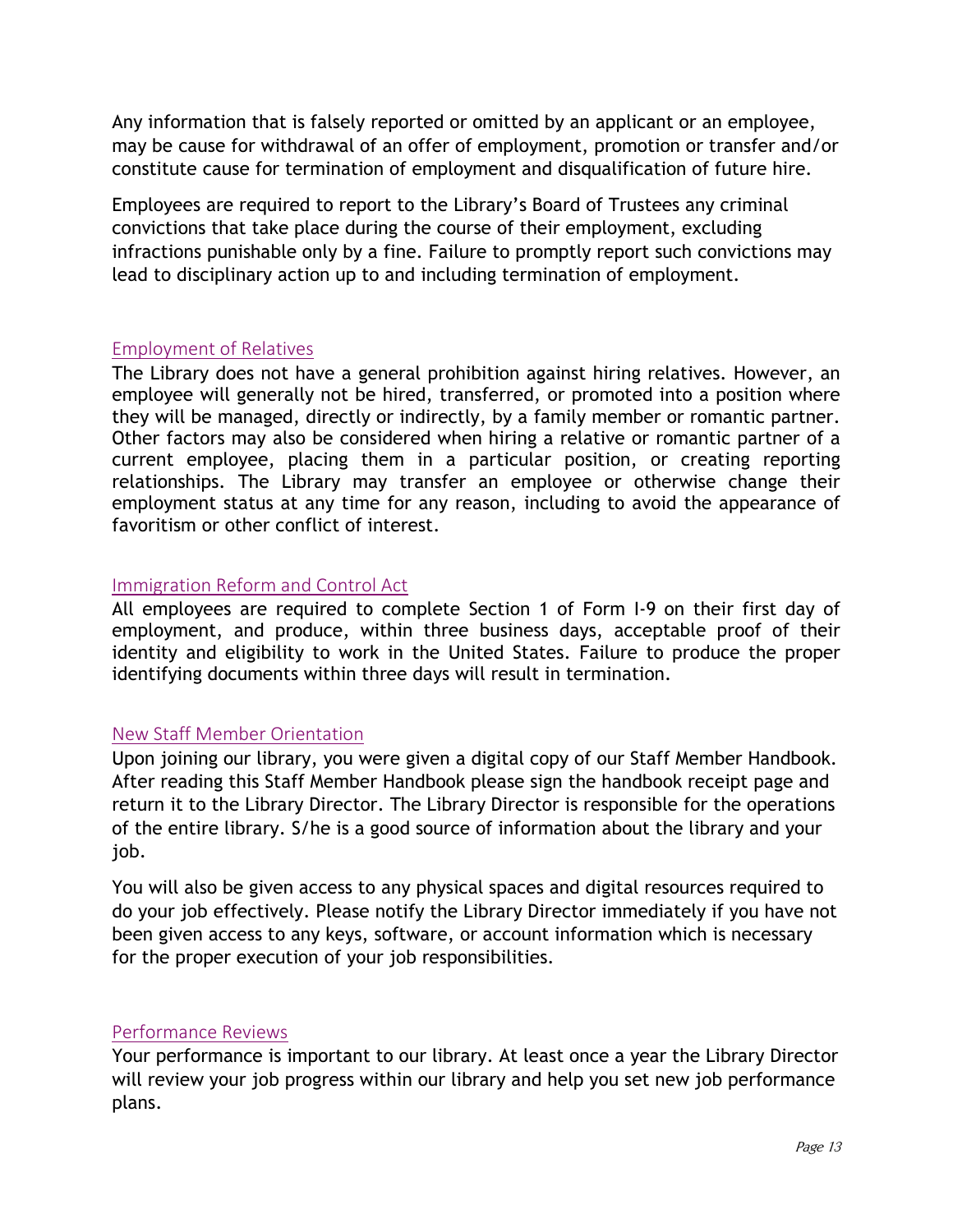The performance review program provides the basis for better understanding between you and the Library Director, with respect to your job performance, potential and development within the library. You will be given the opportunity to discuss your review with the Library Director, after which time you will be expected to sign an acknowledgement that the review has been completed. Completed reviews will be filed in your personnel folder.

#### <span id="page-17-0"></span>Changes in Personal Data

To aid you and/or your family in matters of personal emergency, we need to maintain up to date information.

Changes in name, address, telephone number, marital status, number of dependents or changes in next of kin and/or beneficiaries should be given to the Library Director promptly.

#### <span id="page-17-1"></span>Library Policy

Library policy will be reviewed annually by employees. It is a part of the employee's job to know and follow all library policy. Negligence to do so is grounds for termination.

#### <span id="page-17-2"></span>Promotion and Appointment

From time to time, the Pawling Library will have employment vacancies. Regardless of whether the opening represents a higher, lower or parallel position, current staff members are encouraged to express as soon as possible to library administration any interest they have in open or pending vacancies. If a staff member does not proactively express interest, library administration will move to fill the position without further consultation from current staff members. If any staff member expresses interest in a vacancy before interviews for that vacancy have been scheduled, he or she will be given the opportunity to schedule an interview. Upon the completion of interviews, library administration will offer the job to the candidate of its choosing, and is not obligated to consider candidates' employment status or seniority.

# <span id="page-17-3"></span>Compensation

<span id="page-17-4"></span>Wages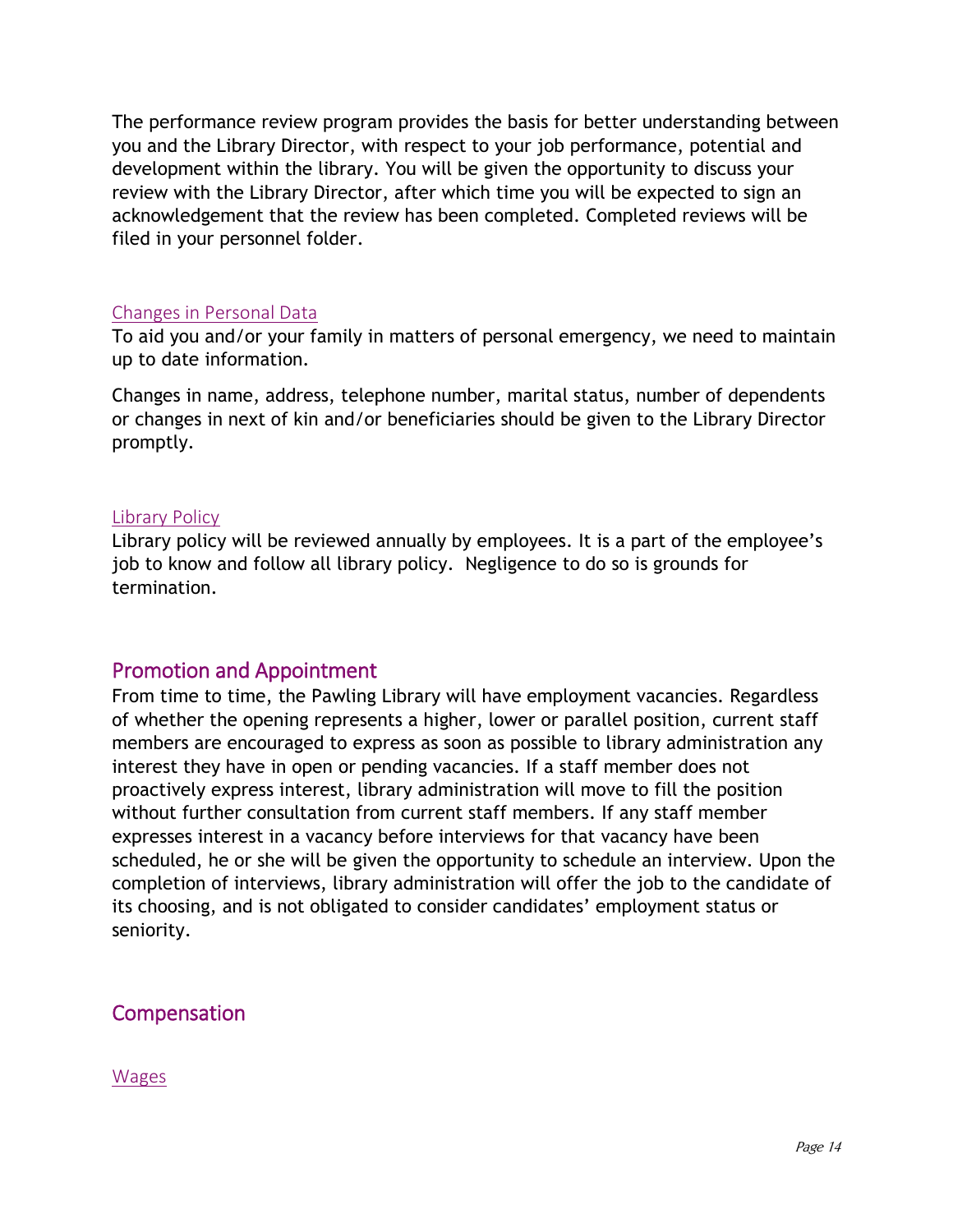#### <span id="page-18-0"></span>*Recording Your Time*

Part-time, part-time regular, seasonal, per diem and full-time non-exempt staff members must record their hours on time sheets and submit them to the Library Director by the end of the last day of the pay period. Full-time exempt staff members must submit their days worked by the end of the last day of the pay period.

Accurately recording all of your time is required in order to be sure that you are paid for all hours worked. You are expected to follow the established procedures in keeping an accurate record of your hours worked. Time sheets must accurately record the following information:

- **The start and end time of each shift worked**
- Any unpaid periods that fall between the start and end time of a day's work
- Number of hours for which to be compensated on any paid holiday
- Paid time off accrued and used

The workweek starts on Monday and ends on Sunday. Time should be recorded in fifteen minute increments. Employees are responsible for making sure that the electronic versions of their time sheets accurately reflect the printed time sheets submitted to the Library Director.

Exempt staff members may be required to accurately record their time worked in accordance with federal and state wage and hour law. All staff members subject to this policy are required to accurately record all time worked.

Submission of an inaccurate timesheet will be regarded as a serious and potentially actionable matter, regardless of whether the employee intended to misrepresent the compensation due to him/her.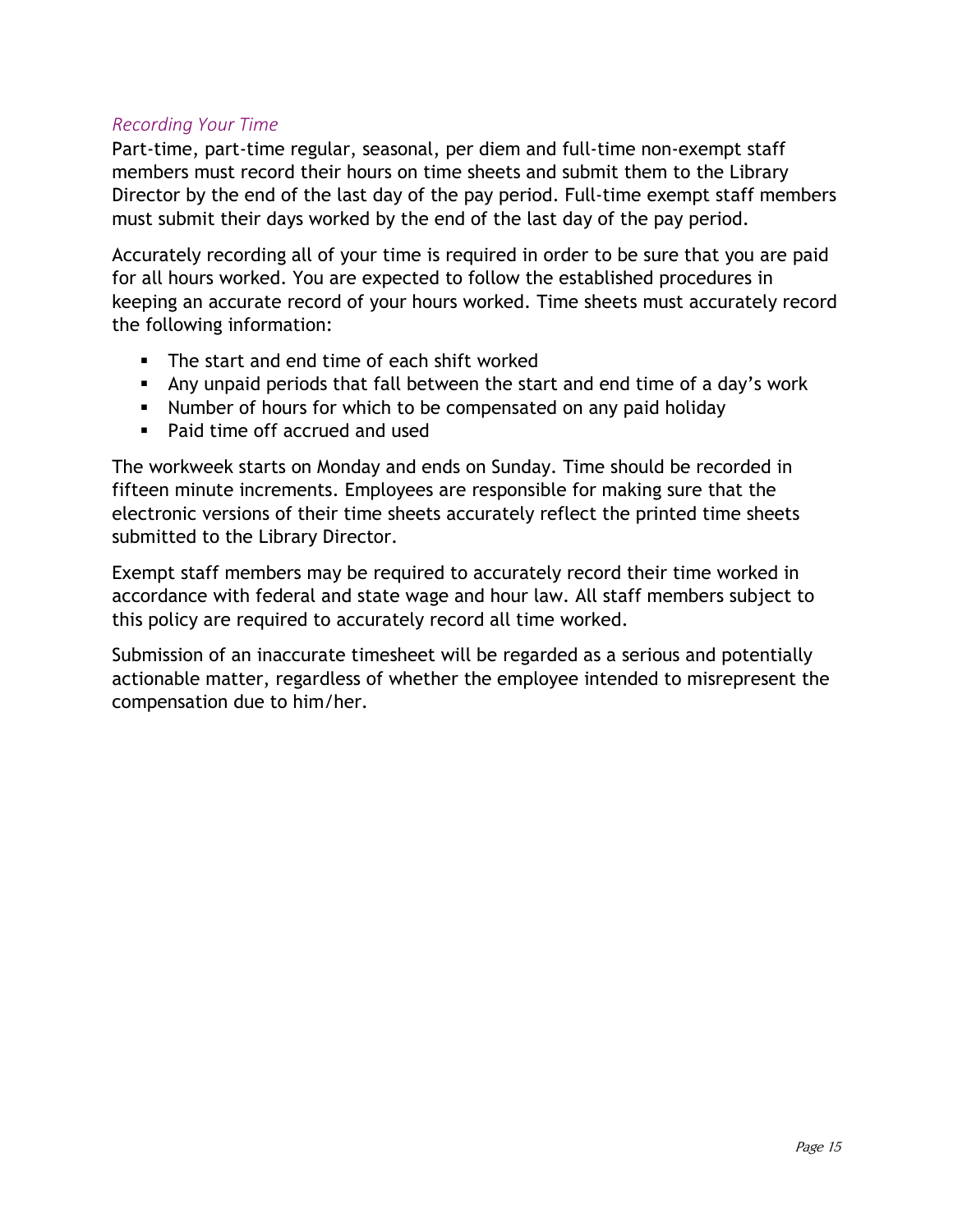#### <span id="page-19-0"></span>*Payday*

You will be paid biweekly on Wednesday for the period that ends on the previous Sunday. If the library is closed on any weekday in between the start of a new pay period and payday of a previous pay period, your payment may be delayed for as many days as the number of weekdays the library is closed. If you find a mistake on your paystub, report it to the Library Director as soon as you notice. The Library Director will assist you in taking the steps necessary to correct the error.

#### <span id="page-19-1"></span>*Paycheck Deductions*

The library is required by law to make certain deductions from your paycheck each pay period. Such deductions typically include federal and state taxes, Medicare and Social Security taxes and state disability insurance. All deductions and the amount of the deductions are listed on your pay stub. These deductions are totaled each year for you on your Form W-2, Wage and Tax Statement. The library may make deductions from staff members' salaries in a way that is permitted under federal and state wage and hour rules. For instance, the cost of participating in the New York State Paid Family Leave Program. However, it is the policy of the library that exempt staff members' pay will never be "docked," or subject to deductions, in any manner which would violate salary pay rules issued by the United States Department of Labor and any corresponding rules issued by the state government, as applicable. Staff members will be reimbursed in full for any isolated, inadvertent, or improper deductions, as defined by law.

Thus, exempt staff members may be subject to salary deductions, except where prohibited by state law, for the following reasons:

- Absences of one or more full days for personal reasons, other than sickness or disability
- Absences of one or more full days due to sickness or disability, if there is a plan, policy, or practice providing replacement compensation for such absences
- Absences of one or more full days before eligibility under such a plan, policy, or practice or after replacement compensation for such absences has been exhausted
- Suspensions of one or more full days for violations of safety rules of major significance
- Suspensions of one or more full days for violations of written workplace conduct rules, such as rules against sexual harassment and workplace violence
- Payment of actual time worked in the first and last weeks of employment, resulting in a proportional rate of a staff member's full salary
- Any unpaid leave taken under the Family and Medical Leave Act
- Negative paid-time-off balances, in whole-day increments only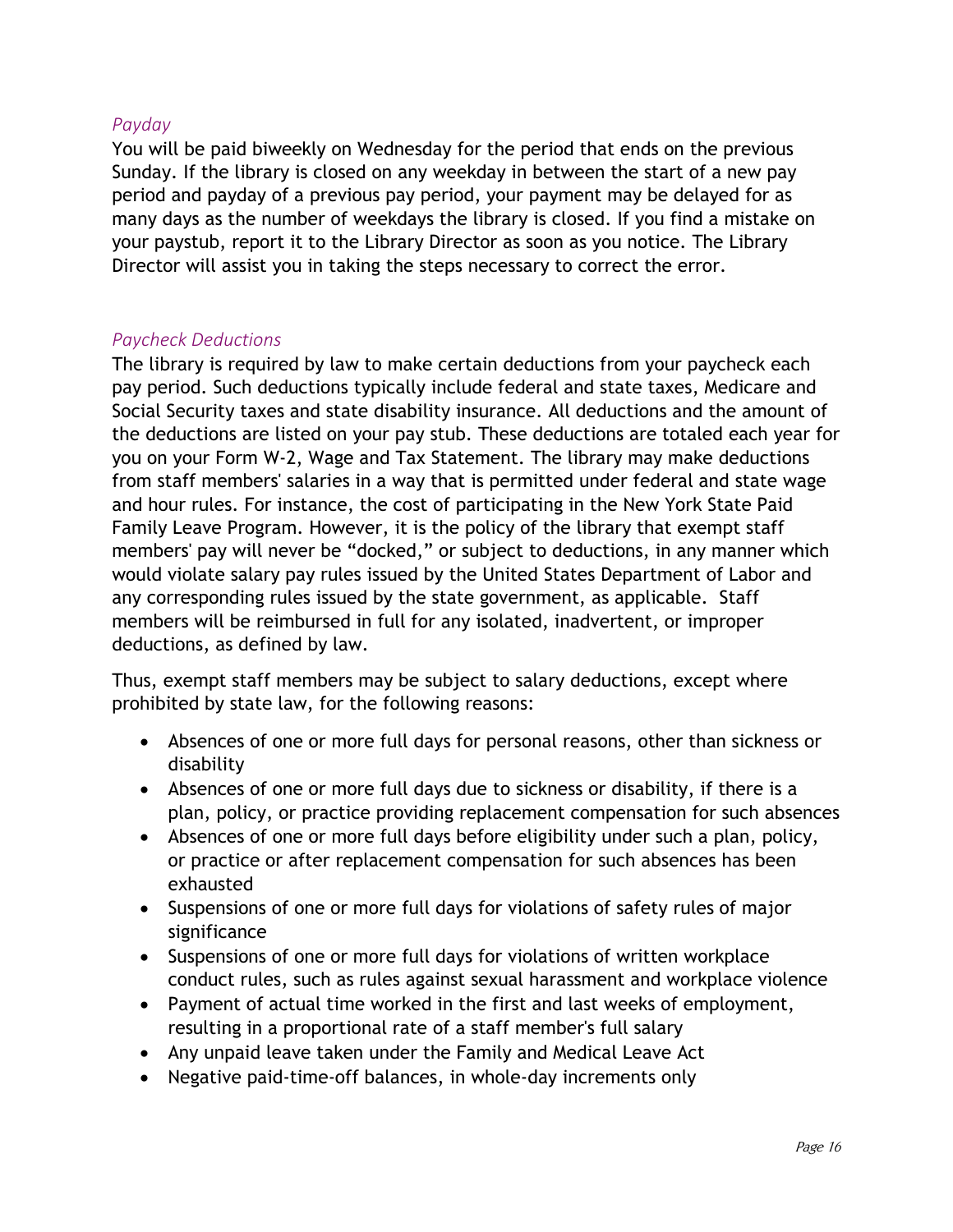The Pawling Library will not make deductions which are prohibited by the Fair Labor Standards Act or state laws from its exempt staff members' pay. If questions or concerns about any pay deductions arise, staff members may discuss and resolve them with the Library Director. If an error is found, you will receive an immediate adjustment.

#### <span id="page-20-0"></span>*Garnishment*

When a staff member's wages are garnished by a court order, the library is legally bound to withhold the amount indicated in the garnishment order from the staff member's paycheck. The library will, however, honor applicable federal and state guidelines that protect portions of a staff member's income from being subject to garnishment.

#### <span id="page-20-1"></span>*Direct Deposit*

You have the option of receiving your pay in a payroll check or having your pay deposited into your bank account(s) through our direct deposit program. If at any time you wish to initiate direct deposit or to change the account(s) into which your paycheck is deposited, you will need to submit a Direct Deposit Enrollment/Change Form to the Library Director.

#### <span id="page-20-2"></span>*Overtime*

There may be times when you will need to work overtime so that we may meet the needs of our patrons. Although you will be given advance notice when feasible, this is not always possible. Non-exempt staff members must have all overtime approved in advance by the Library Director.

Non-exempt staff members will be paid at a rate of time and one half their regular hourly rate for hours worked in excess of 40 hours in a week.

Full-time at the library is considered 74 hours per pay period. However, overtime is calculated on a weekly rather than biweekly basis. Consequently, overtime pay rates cover time worked in excess of 40 hours per week. Therefore, non-exempt employees who work greater than 37 hours but no more than 40 hours in a week will be paid at their normal salary.

Only actual hours worked count toward computing weekly overtime. If you have any questions concerning overtime pay, please check with the Library Director.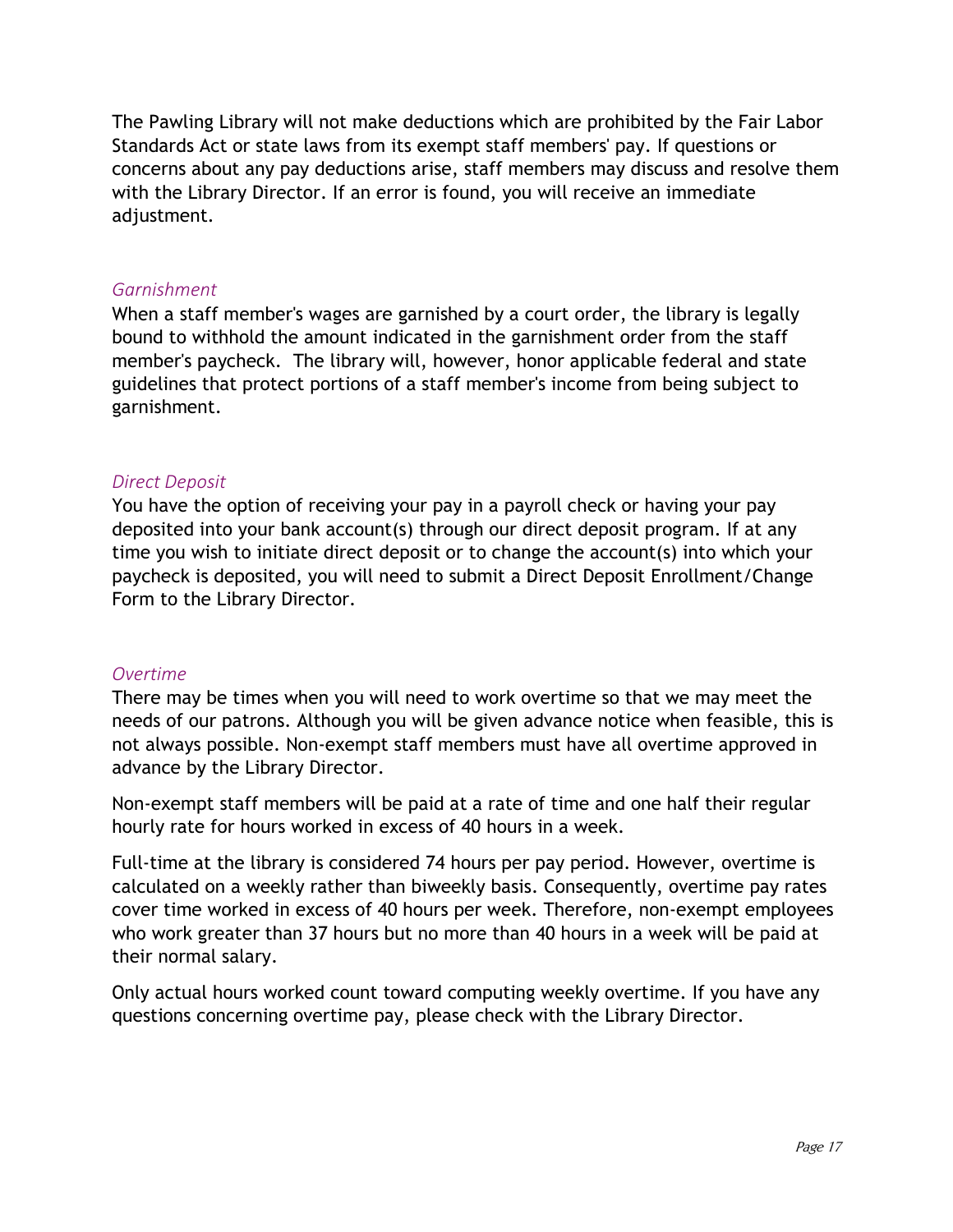#### <span id="page-21-0"></span>*Advances and Loans*

The Library does not give advances or loans to employees.

#### <span id="page-21-1"></span>Time Away From the Library

#### <span id="page-21-2"></span>*Holidays and Scheduled Closures*

The library will be closed for selected days during the year. The Library Director will prepare a closing calendar, with the approval of the board of trustees, for each calendar year.

Full-time staff members are eligible for paid holidays.

Full-time non-exempt staff members must work their scheduled workday before and after the holiday in order to be paid for the holiday, unless they are absent with prior permission from the Library Director.

Upon the completion of the introductory period, part-time regular staff members will be paid for any scheduled closures that fall on their regularly scheduled work day.

Part-time employees will not be paid for any holidays or scheduled closures. However, part-time employees will not be prevented from working their standard number of biweekly hours by virtue of a scheduled closure. Therefore, part-time employees will be given the option of working additional time during the same biweekly pay period commensurate with the number of hours affected by the scheduled closure. The additional time worked will be scheduled at the discretion of the Library Director.

#### <span id="page-21-3"></span>*Federal Holidays*

The days that the library is scheduled to be closed during the year do not match the ten days that the federal government currently list as federal holidays, and therefore the library has set its own policy.

Those full-time employees who are scheduled to work on federal holidays have the option of taking off a compensatory day within the same week, the timing being at the discretion of the Library Director.

Those full-time employees who are not scheduled to work on federal holidays shall be given 7.5 hours of paid time off each time a federal holiday falls on their normal day off. This paid time off is subject to the same usage protocols as all other paid time off.

In practice, this means that full-time employees might encounter four different situations when a federal holiday arises: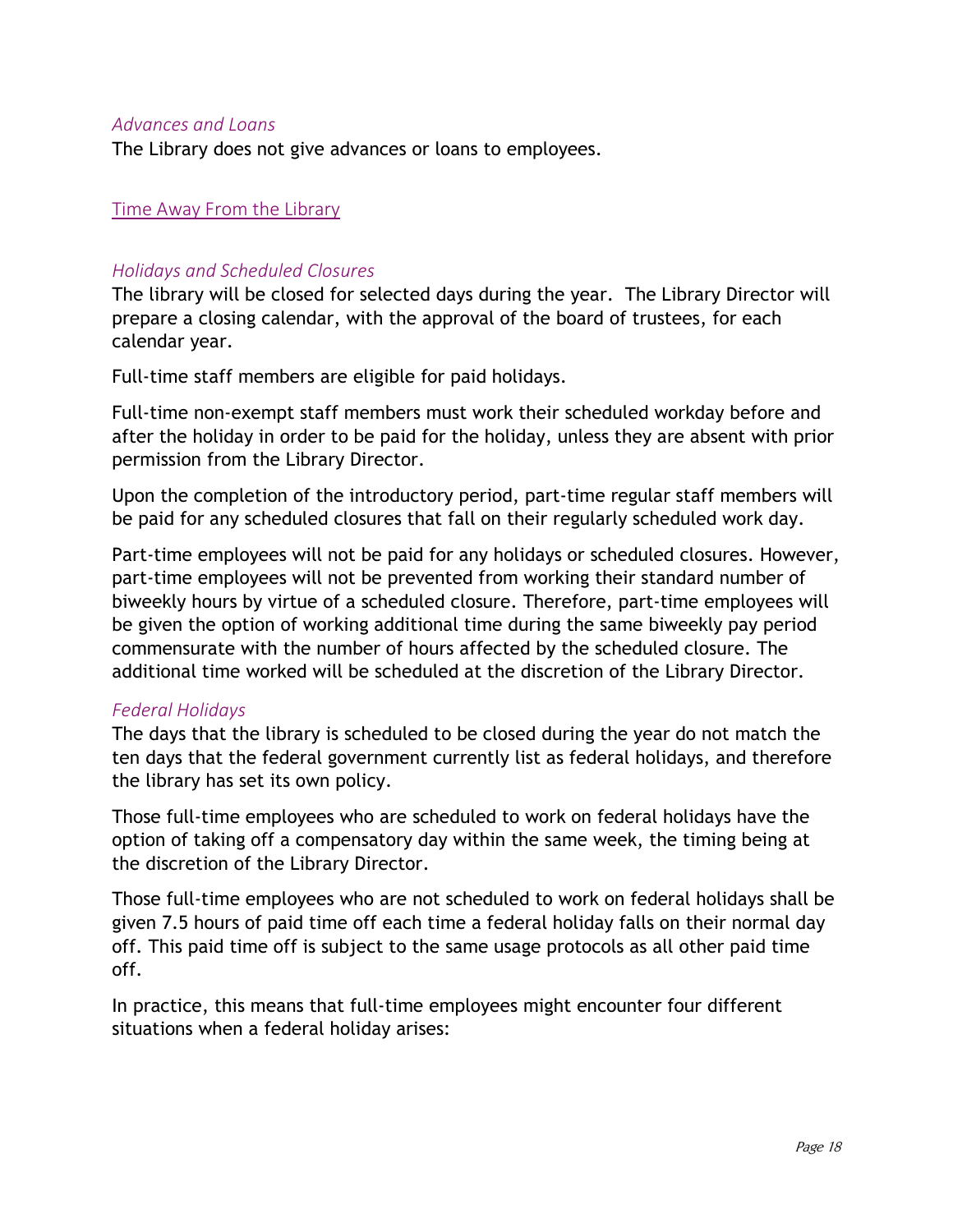| Scenario 1          | Library is open, employee is scheduled to work that day of the week                            |
|---------------------|------------------------------------------------------------------------------------------------|
| <b>Resolution 1</b> | Employee may use a different paid day off within that same week                                |
| Scenario 2          | Library is open, employee is not scheduled to work that day of the<br>week                     |
| <b>Resolution 2</b> | Employee receives paid time off                                                                |
| Scenario 3          | Library is closed, employee normally would have been scheduled to<br>work that day of the week |
| <b>Resolution 3</b> | Employee is paid as though s/he worked that day                                                |
| Scenario 4          | Library is closed, employee normally would not have been scheduled                             |
|                     | to work that day of the week                                                                   |
| <b>Resolution 4</b> | Employee receives paid time off                                                                |

#### <span id="page-22-0"></span>*Closures*

With board approval, the director may also elect to close the library to the public for additional days for the purposes of staff development or because of safety considerations.

If there is a planned closure for staff development purposes, all staff members will be expected to work that day regardless of whether the staff development schedule aligns with their normal schedule. Staff members who cannot be present must make arrangements with the Library Director.

If there is an unplanned closure for safety considerations, staff members will be compensated just as if the library were open during that time.

#### <span id="page-22-1"></span>*Staff Member Benefits*

Our library has developed a comprehensive set of staff member benefit programs to supplement our staff members' regular wages. Our benefits represent a hidden value of additional income to our staff members.

This Staff Member Handbook describes the current benefit plans maintained by the library. Refer to the actual plan documents and summary plan descriptions if you have specific questions regarding the benefit plan. Those documents are controlling.

The library reserves the right to modify and/or terminate its benefits at any time. We will keep you informed of any changes.

#### <span id="page-22-2"></span>*Paid Time Off (PTO)*

Full-time, part-time regular and part-time staff members are eligible for Paid Time Off (PTO).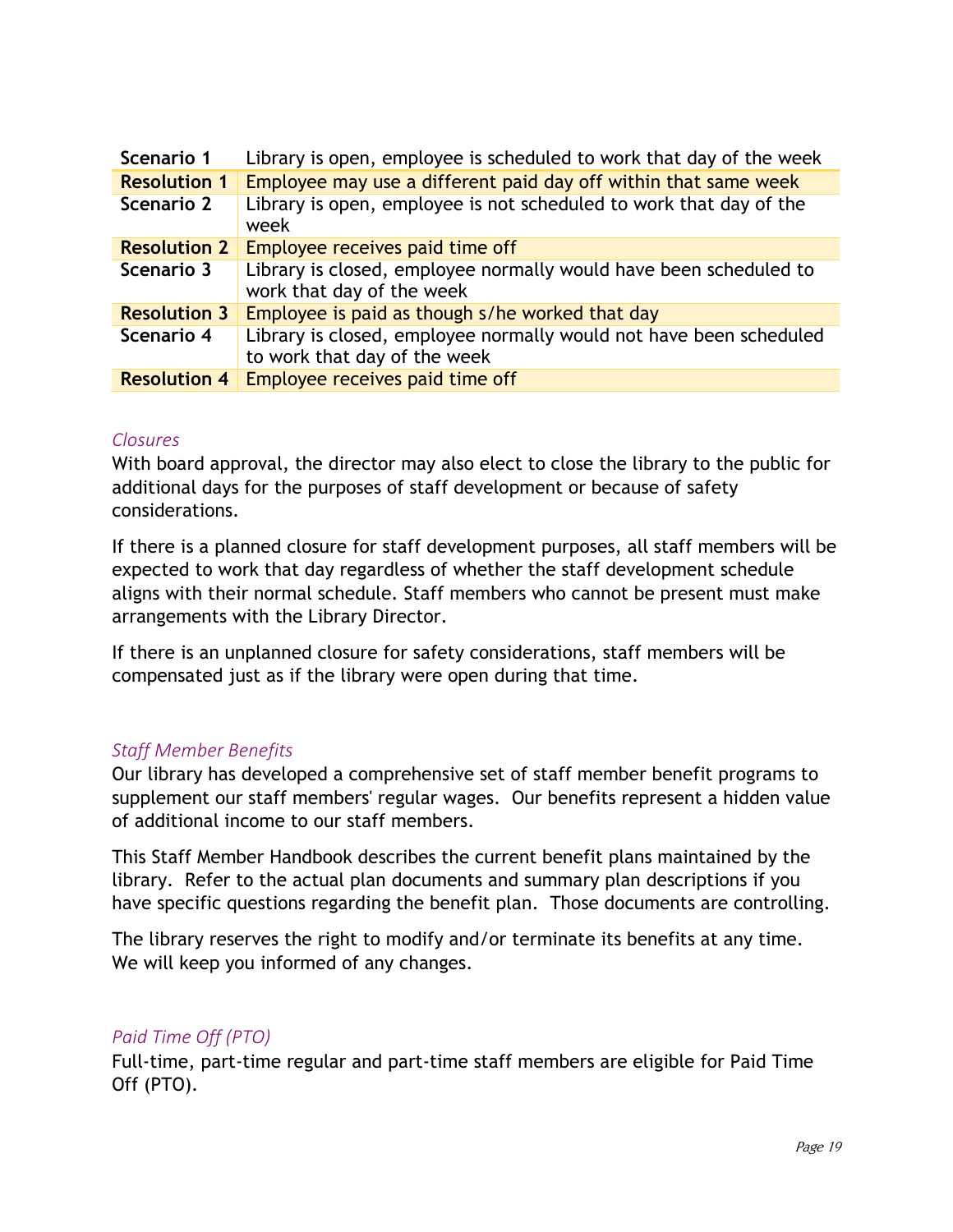For full-time staff members PTO is calculated according to your anniversary date as follows:

- For your first two full years you shall accrue 2.85 hours of PTO per biweekly pay period.
- After two full anniversary years, and each year thereafter, you shall accrue 4.27 hours of PTO per biweekly pay period.

For part-time regular staff members PTO is calculated as follows:

- Up to the end of year 4: 1 hour for every 25 hours worked
- Years 5 thru 8: 1 hour for every 17 hours worked
- Years 9 onward: 1 hour for every 15 hours worked

For part-time staff members PTO is calculated as follows:

- 1 hour for every 30 hours worked
- No adjustment for time of service

Submit PTO requests in writing at least thirty days in advance to the Library Director for requests of three days or more. For requests of fewer than three days please submit your PTO requests as soon as possible. When possible, PTO requests are granted, taking into account operating requirements. Length of employment and the sequence in which requests are received may determine priority in scheduling PTO times.

Should the Library Director elect to use PTO, he or she must notify the Board of Trustees of any absence of three or more consecutive weekdays.

PTO can be used as vacation time, sick time or to take care of personal matters.

Employees may use PTO to care for a family member who is sick.

At the discretion of the Library Director, part-time and part-time regular employees may be granted permission to generate a negative PTO balance for one pay period.

In cases of medical and family emergencies, part-time and part-time regular employees may be granted permission to generate a larger negative PTO balance. All petitions must be requested in writing and submitted for approval by the Library Director and Board of Trustees. The Library Director and Board of Trustees will use their own discretion regarding the best interests of the library when determining whether to grant permission to generate a negative PTO balance.

In cases of medical and family emergencies, full-time employees may request permission to take unpaid leave or to use projected PTO which the employee is scheduled to receive in future pay periods. All petitions must be requested in writing and submitted for approval by the Library Director and Board of Trustees. The Library Director and Board of Trustees will use their own discretion regarding the best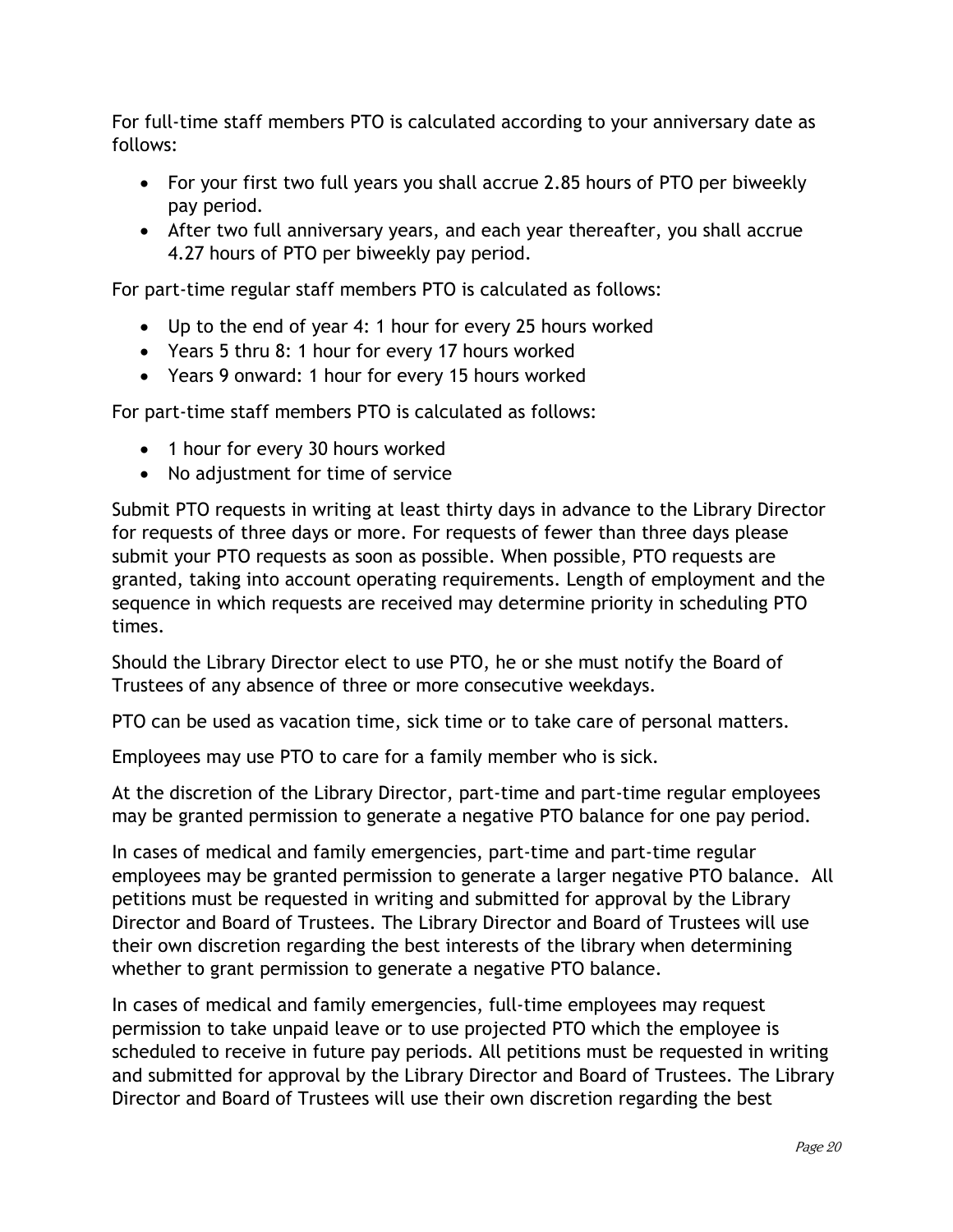interests of the library when determining whether to grant permission to generate a negative PTO balance. Approval may be granted by the consensus of the Personnel Committee of the board and does not require a vote from the full Board of Trustees.

Pay is not granted in lieu of taking the actual time off.

While Paid Time Off can be carried from one calendar year to the next, no employee will be permitted to use more PTO in one calendar year than he or she has accrued in the preceding 12 months.

Upon discharge, eligible staff members will not be paid for accrued but unused PTO.

While unofficial PTO balances are tracked on employee timesheets, the official numbers are kept by the Library Director.

#### <span id="page-24-0"></span>*Paid Family Leave*

Employees who have worked for the Library for at least 26 weeks if working 20 or more hours per week, or 175 days if working fewer than 20 hours per week, are eligible to apply for New York's Paid Family Leave Benefit. Paid Family Leave provides partial-income replacement and job protection.

Employees may apply to use Paid Family Leave for the following:

- Bonding with a child during the first 12 months following their birth, adoption, or fostering
- To care for a close relative with a serious health condition.
- If they are eligible for time off under the military provisions of the Family Medical Leave Act (FMLA) when a spouse, child, domestic partner or parent of the employee is on active duty or has been notified of an impending call or order of active duty.

Employees may use accrued paid time off, if available, to supplement Paid Family Leave benefits. Paid Family Leave runs concurrently with leaves under the Family and Medical Leave Act (FMLA) and other Library, local, state, and federal leaves of absence.

If applicable, health care benefits will be maintained during the leave. The employee is responsible for their portion of the medical insurance premium cost, if any. Failure to pay the employee portion of the health insurance premiums in advance may result in the termination of coverage. If eligible, the employee will receive notification of continuation of benefits.

To request leave, or for additional information, employees should contact the Library Director. The name of the Library's insurance carrier and other pertinent information will be provided when an employee requests Paid Family Leave.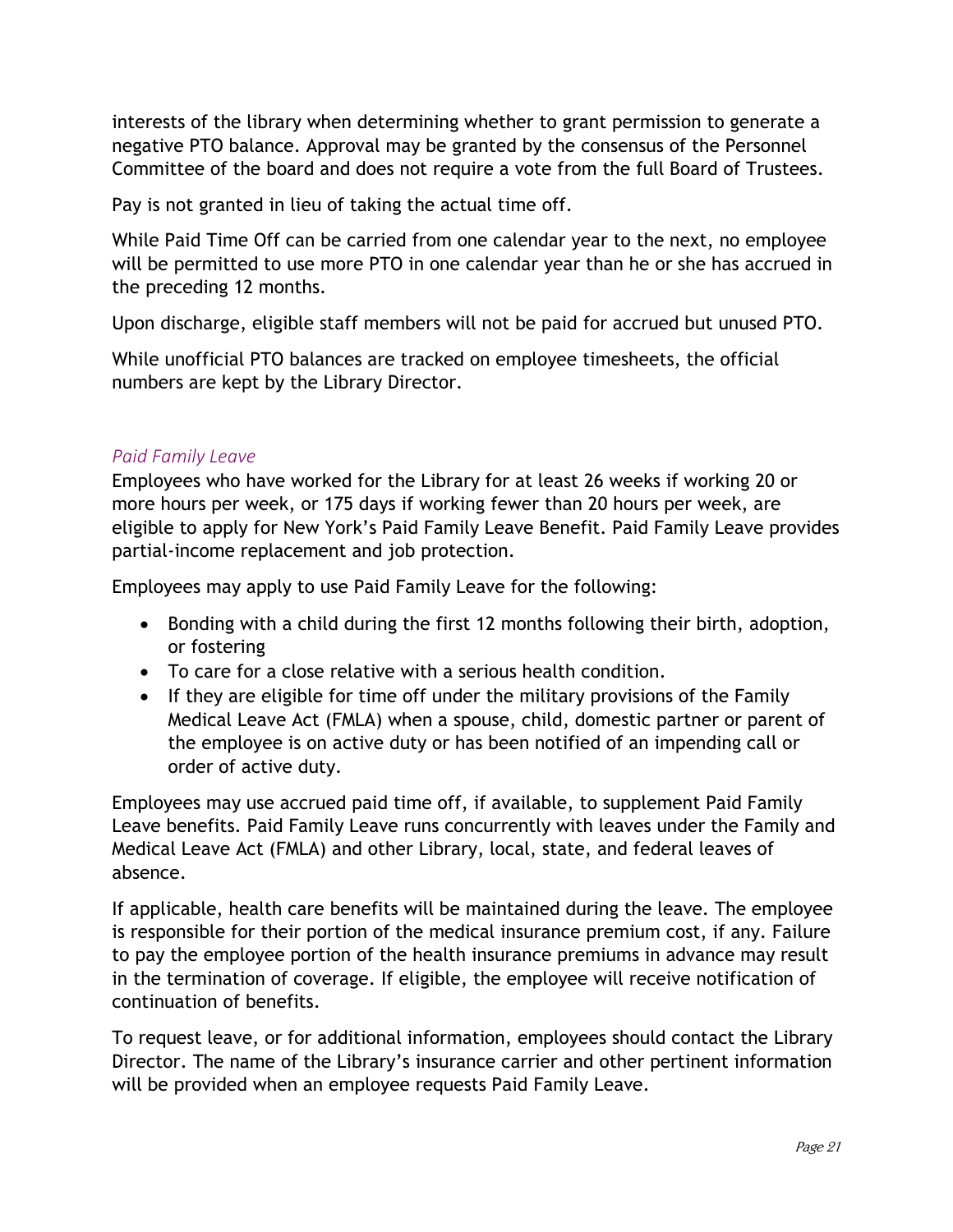#### <span id="page-25-0"></span>*Volunteer Emergency Responder Leave*

Employees who are members of a volunteer fire or ambulance service will be granted unpaid leave to provide these services. Employees must notify the Library Director in advance if they are a member of such a group, and if possible should give notice prior to missing work due to a call to service. The Library may request a notarized statement from the employee's fire department or volunteer ambulance service certifying the leave was to serve as a volunteer emergency responder.

#### <span id="page-25-1"></span>*Jury Duty*

Staff members summoned for jury duty are granted leave in order to serve.

Staff members will only be provided time off with pay to the degree that such pay is required to comply with state and federal wage and hour laws.

We reserve the right to request proof of jury service issued by the Court upon return.

Employees are required to make arrangements with the Library Director as soon as they receive their summons.

When permitted by state law, we expect you to return to your job if you are excused from jury duty during your regular working hours. At the time of the adoption of this manual, this requirement is permitted.

#### <span id="page-25-2"></span>*Voting Leave*

Employees will be granted enough time off on election day so that they are able to vote. Up to three hours of that time will be paid. Unless the library and employee otherwise agree, voting time off must be at the end or beginning of an employee's shift, as designated by the Library. Employees must give at least two days' notice of the need for leave to vote.

#### <span id="page-25-3"></span>*Military Leave*

Staff members who are required to fulfill military obligations in any branch of the Armed Forces of the United States or in state military service will be given the necessary time off and reinstated in accordance with federal and state law.

The time off will be unpaid, except where state law dictates otherwise. Exempt staff members may be provided time off with pay when necessary to comply with state and federal wage and hour laws.

Accrued paid time off (PTO) may be used for this leave if the staff member chooses. Military orders should be presented to the Library Director and arrangements for leave made as early as possible before departure. Staff members are required to give advance notice of their service obligations to the library unless military necessity makes this impossible. You must notify the Library Director of your intent to return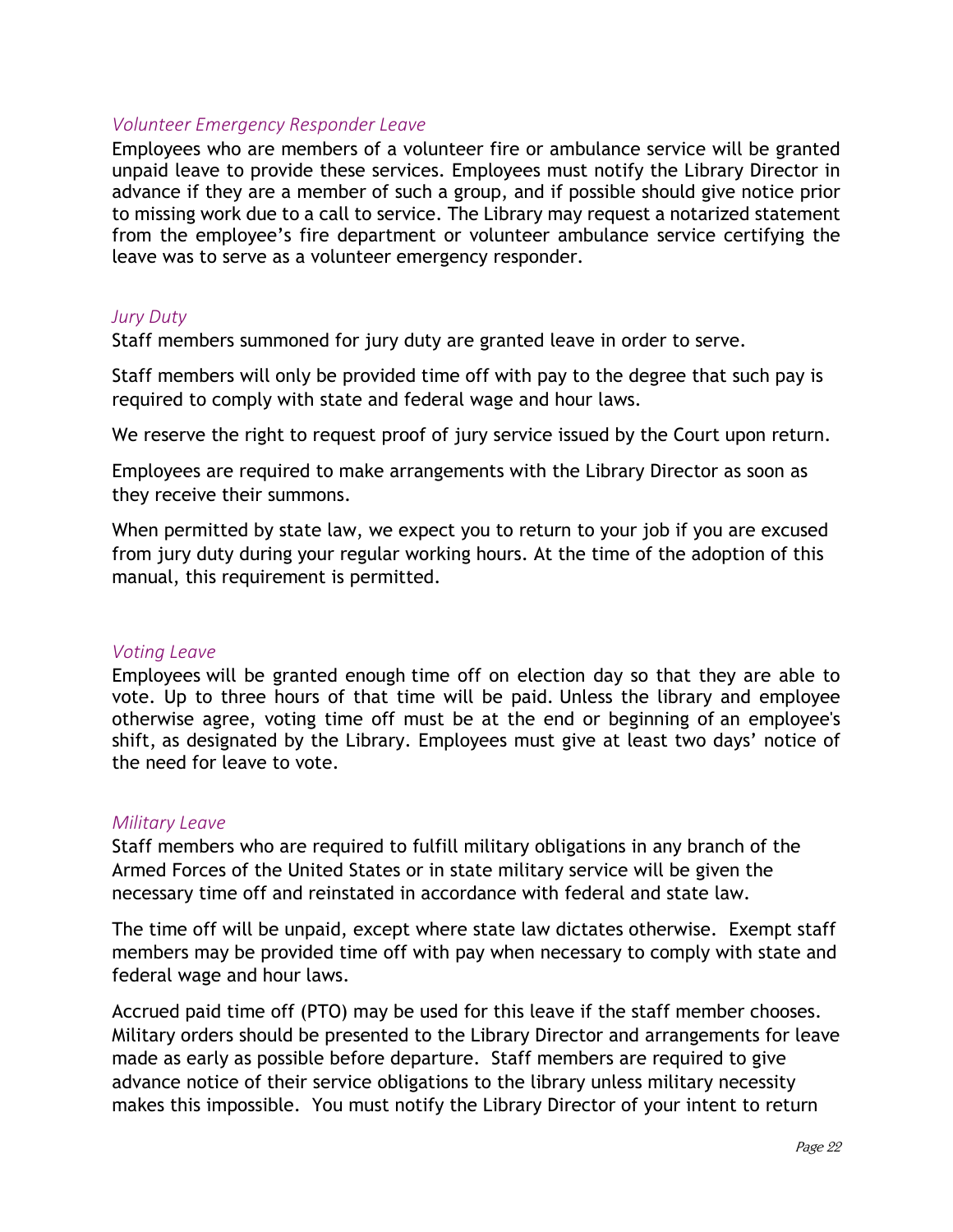to employment based on requirements of the law. Your benefits may continue to accrue during the period of leave in accordance with state and federal law.

Additional information regarding military leaves may be obtained from the Library Director.

#### <span id="page-26-0"></span>*Witness Leave*

Staff members are given the necessary time off without pay to attend or participate in a court proceeding in accordance with state law. We ask that you notify the Library Director of the need to take witness leave as far in advance as is possible.

Exempt staff members may be provided time off with pay when necessary to comply with state and federal wage and hour laws.

#### <span id="page-26-1"></span>*Bereavement Leave*

Full-time, part-time regular, part-time, seasonal and per diem staff members are eligible for up to five paid continual shifts for the death of an immediate family member. Members of the immediate family include spouses, committed partners, parents, brothers, sisters, children, grandchildren, grandparents, and parents-in-law and their children.

Part-time regular and part-time staff members are eligible for bereavement pay in proportion to the number of hours they normally are scheduled to work.

Requests for bereavement leave should be made to the Library Director as soon as possible.

#### <span id="page-26-2"></span>*Leave of Absence*

Under special circumstances, full-time staff members who have completed their introductory period may be granted a leave of absence without pay. The granting of this type of leave is normally for compelling reasons and is dependent upon the written approval of the Library Director.

Leaves may not exceed 30 days during which time no benefits will accrue. Leaves of absence are granted only after earned PTO is exhausted.

We will make reasonable efforts to return you to the same or similar job you held prior to the leave of absence, subject to our staffing and business requirements.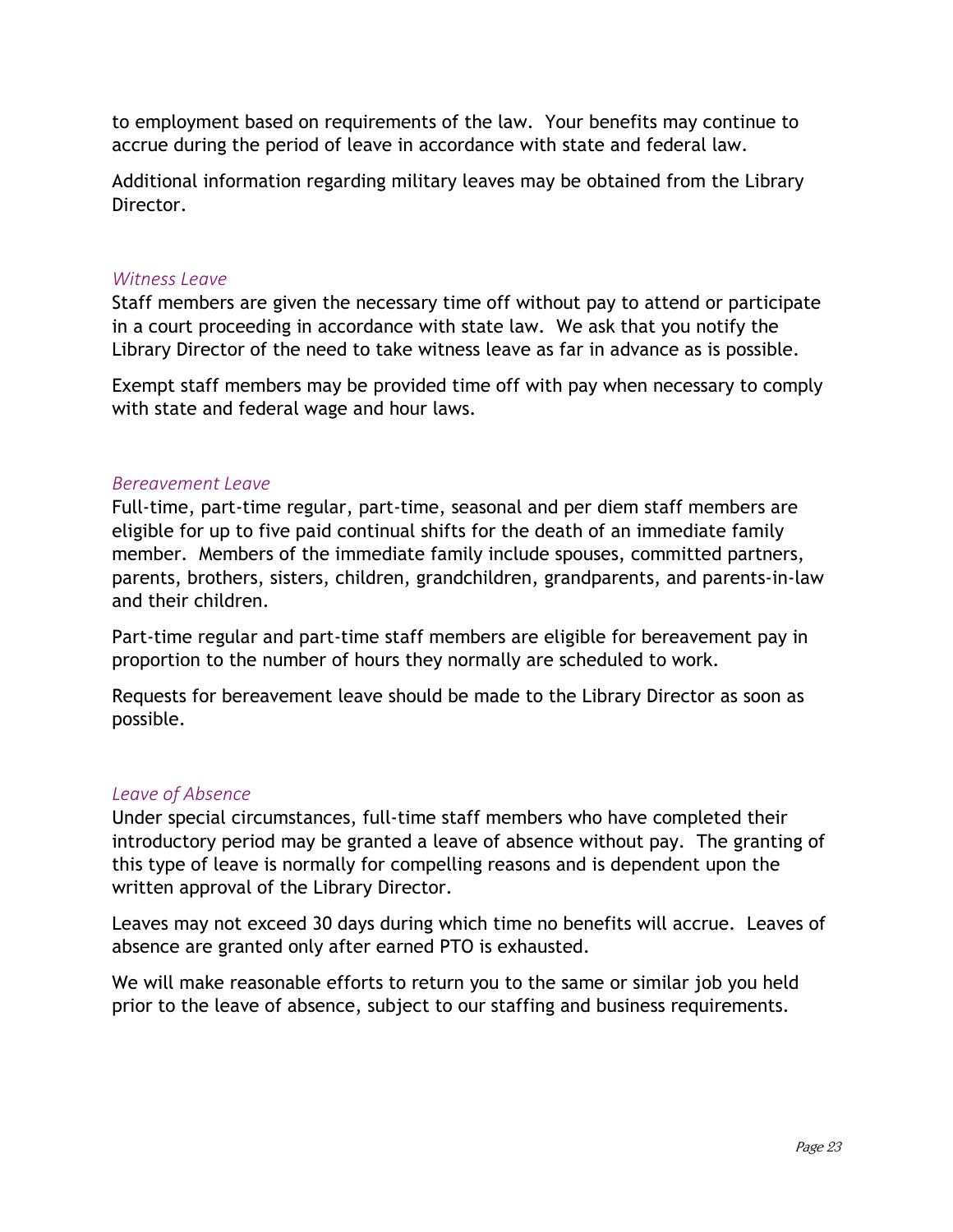#### <span id="page-27-0"></span>*Victims of Crime Leave*

The library will grant reasonable and necessary leave from work, without pay, to staff members who are victims of a crime to attend or participate in legal proceedings pertaining to the crime. Affected staff members must give the library reasonable notice that leave under this policy is required.

Exempt staff members may be provided time off with pay when necessary to comply with state and federal wage and hour laws. At the time of the adoption of this handbook, no such compensation is required.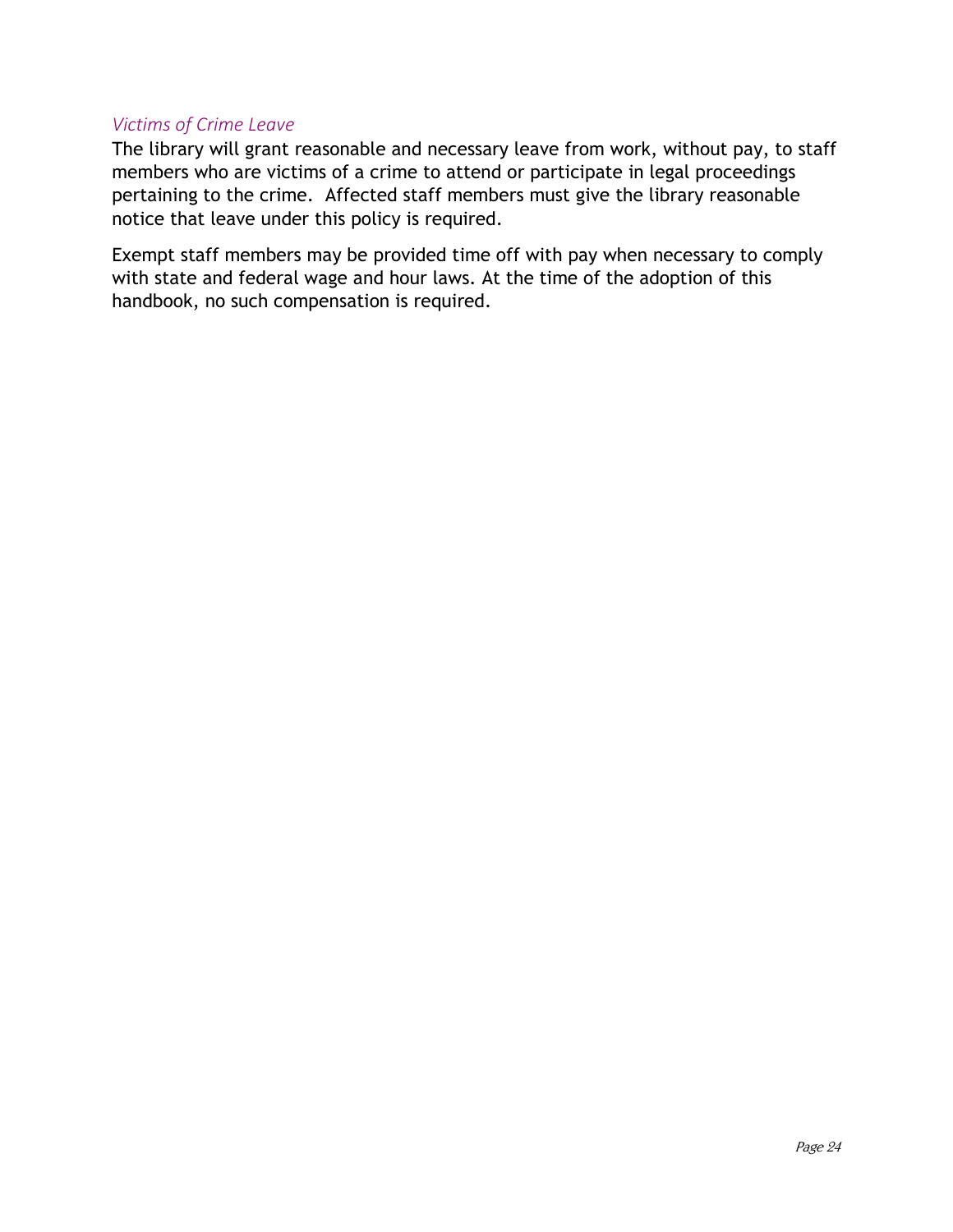#### <span id="page-28-0"></span>**Benefits**

#### <span id="page-28-1"></span>*Medical Insurance*

Eligible full-time staff members may enroll in a single or a family contract after completing their introductory period, on the first day permitted by the insurance carrier. Eligibility may be defined by state law and/or by the insurance contract.

Information and enrollment forms may be obtained from the Library Director.

To assist you with the cost of this insurance, our library pays a portion of a single or a family contract. You are responsible for paying the balance through payroll deduction.

Participating staff members are also covered under our medical insurance plan's prescription drug program.

A booklet containing the details of the plan and eligibility requirements may be obtained from the Library Director.

Refer to the actual plan document and summary plan description if you have specific questions regarding this benefit plan. Those documents are controlling.

Upon discharge you may be entitled to continuation or conversion of the group medical insurance plan in accordance with the terms of the policy and/or applicable state and federal law. For more information, contact the Library Director.

#### <span id="page-28-2"></span>*Section 125 Plans*

Our library offers a pretax benefits contribution option for staff members. This staff member benefit is known as a Section 125 plan.

A Section 125 plan is a benefit plan that allows you to make contributions toward premiums for medical insurance on a "before tax", rather than an "after tax" basis. Your premium contributions are deducted from your gross pay before income tax and Social Security is calculated.

To participate in this plan, complete an election form and return it to the Library Director.

You cannot make any changes to your medical insurance coverage until the next open enrollment period, unless your family status changes or you become eligible for a special enrollment period due to a loss of coverage. Family status changes include marriage, divorce, death of a spouse or child, birth or adoption of a child or loss of insurance of your spouse. A change in election due to a change in family status is effective the next pay period.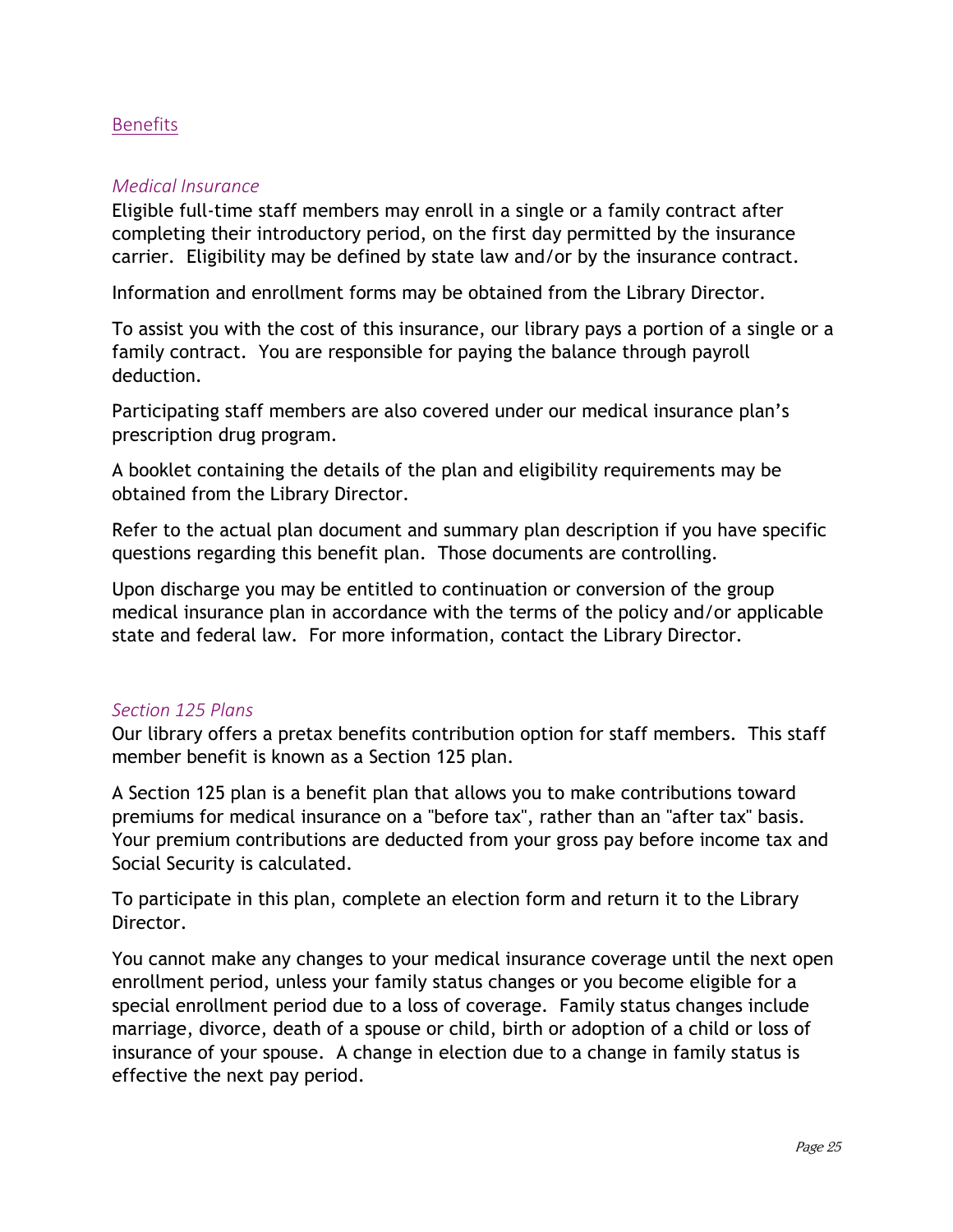#### <span id="page-29-0"></span>*Short-Term Disability Insurance*

Staff members are eligible for short-term disability insurance after four consecutive weeks of full time employment or 25 days of regular part time employment in accordance with state law. Other staff members may also be eligible for this insurance, depending on the staff member's previous employer. This insurance is designed to provide income for you when you are absent from work for more than seven calendar days due to non-occupational illness, injury or pregnancy-related disability.

The benefits are calculated as a percentage of your salary up to a maximum each week, as specified by law, for up to 26 weeks.

Provide written notice including a doctor's certificate stating the nature of the disability and your expected date of return to work. Disability insurance information may be obtained from the Library Director.

#### <span id="page-29-1"></span>*Social Security*

During your employment, you and the library both contribute funds to the federal government to support the Social Security program. This program is intended to provide you with retirement benefit payments and medical coverage once you reach retirement age.

#### <span id="page-29-2"></span>*Unemployment Insurance*

Upon separation from employment, you may be entitled to state and federal unemployment insurance benefits. Information about unemployment insurance can be obtained from the Library Director.

#### <span id="page-29-3"></span>*Workers' Compensation*

On-the-job injuries are covered by our Workers' Compensation insurance policy. This insurance is provided at no cost to you. If you are injured on the job, no matter how slightly, report the incident immediately to the Library Director. Consistent with applicable state law, failure to report an injury within a reasonable period of time could jeopardize your claim. We ask for your assistance in alerting management to any condition that could lead to or contribute to an accident.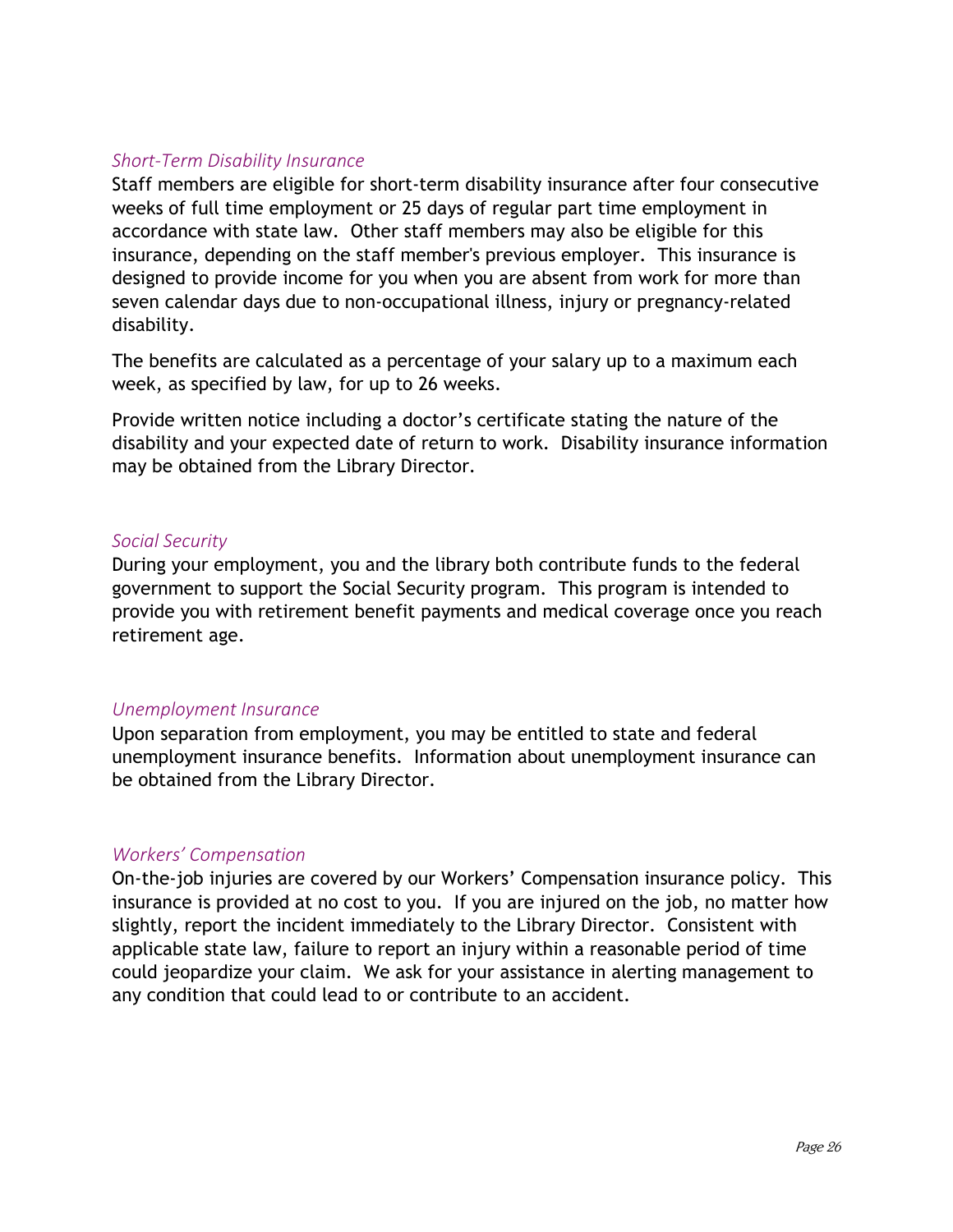# <span id="page-30-0"></span>On the Job

#### <span id="page-30-1"></span>Working Hours

#### <span id="page-30-2"></span>*Work Schedule*

The library sets the work schedule for each employee. Work schedules are determined on the basis of the needs and requirements of the library and are designed to:

- Maximize the level of service available to library patrons
- Provide regularly recurring consecutive hours of work where practicable
- Minimize personnel costs to the library

The library reserves the right to alter schedules based on the changing needs of the library and its patrons. Employees will be expected to work any schedule which has been provided to them. Employees may be required to come in to work on days which they were not scheduled in advance, including evenings and weekends.

#### <span id="page-30-3"></span>*Work Location*

Employees are expected to do their work on-site, from the Library's property. Employees may request to work off-site on a limited basis or to attend off-site events and meetings. Requests will be granted at the discretion of the Library Director. Hourly, non-exempt employees are required to track and report hours working off-site according to the same standards by which they track and report hours working onsite.

#### <span id="page-30-4"></span>*Attendance and Punctuality*

Attendance and punctuality are important factors for your success within our library. We work as a team and this requires that each person be in the right place at the right time.

If you are going to be late for work or absent, notify the Library Director as far in advance as is feasible under the circumstances, but before the start of your workday.

Personal issues requiring time away from your work, such as doctor's appointments or other matters, should be scheduled during your nonworking hours if possible.

If you are absent for three days without notifying the library, it is assumed that you have voluntarily abandoned your position with the library, and you will be removed from the payroll.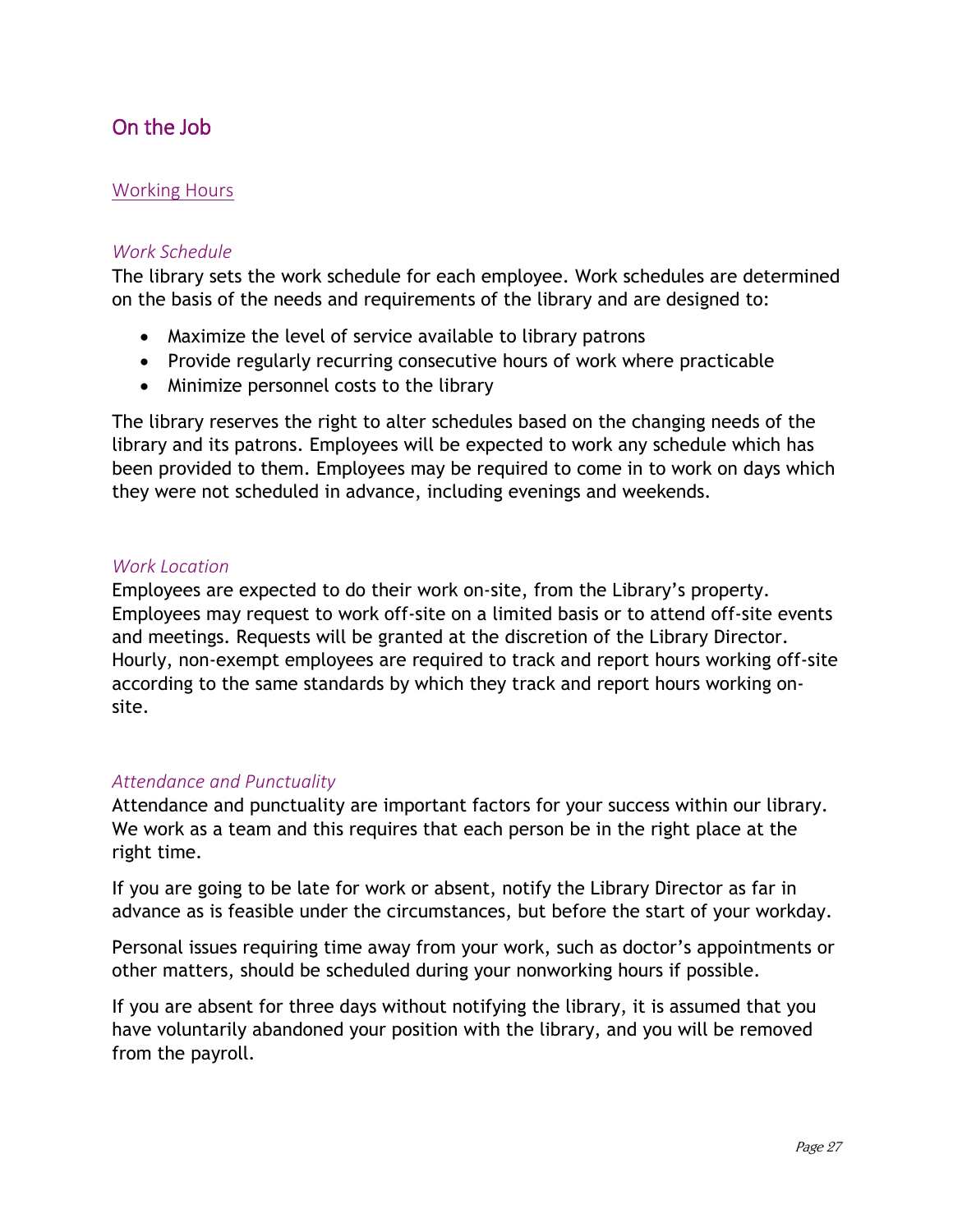#### <span id="page-31-0"></span>*Personal Cellular Phone Use*

The use of personal cell phones, or work cell phones for personal matters, should be held to a reasonable limit during work hours and not interfere with an employee's productivity or the productivity of their coworkers. Reasonableness will be determined by management.

#### <span id="page-31-1"></span>*Meal Time*

Staff members working a shift of more than six hours will be provided at least 30 paid minutes for a meal between 11:00 a.m. and 2:00 p.m. Staff members working a shift that starts before 11:00 a.m. and continues past 7:00 p.m. will be provided an additional paid meal period of at least 20 minutes between 5:00 p.m. and 7:00 p.m. Staff members working a shift of more than six hours between 1:00 p.m. and 6:00 a.m. will be provided a paid meal period of at least 45 minutes midway through the shift. The Library Director is responsible for approving the scheduling of this time.

#### <span id="page-31-2"></span>*Lactation Breaks*

The library will provide a reasonable amount of break time to accommodate a female staff member's need to express breast milk for the staff member's infant child. The break time should, if possible, be taken concurrently with other break periods already provided. Non-exempt staff members should clock out for any time taken that does not run concurrently with normally scheduled rest periods, and such time generally will be unpaid in accordance with state law. The library will also make a reasonable effort to provide the staff member with the use of a room or other location in close proximity to the staff member's work area, for the staff member to express milk in private.

Staff members should notify the Library Director to request time to express breast milk under this policy. The library reserves the right to deny a staff member's request for a lactation break if the additional break time will seriously disrupt operations.

No provision of this policy applies or is enforced if it conflicts with or is superseded by any requirement or prohibition contained in a federal, state, or local law or regulation. Anyone with knowledge of such a conflict or potential conflict should contact the Library Director.

#### <span id="page-31-3"></span>Standards of Conduct

The Pawling Library exists to serve the Pawling community. Consequently, every action of its staff should be intended for the benefit of the community. In behavior and demeanor, we expect every staff member to be friendly, charitable and helpful whenever they interact with another person— whether that person is a patron, a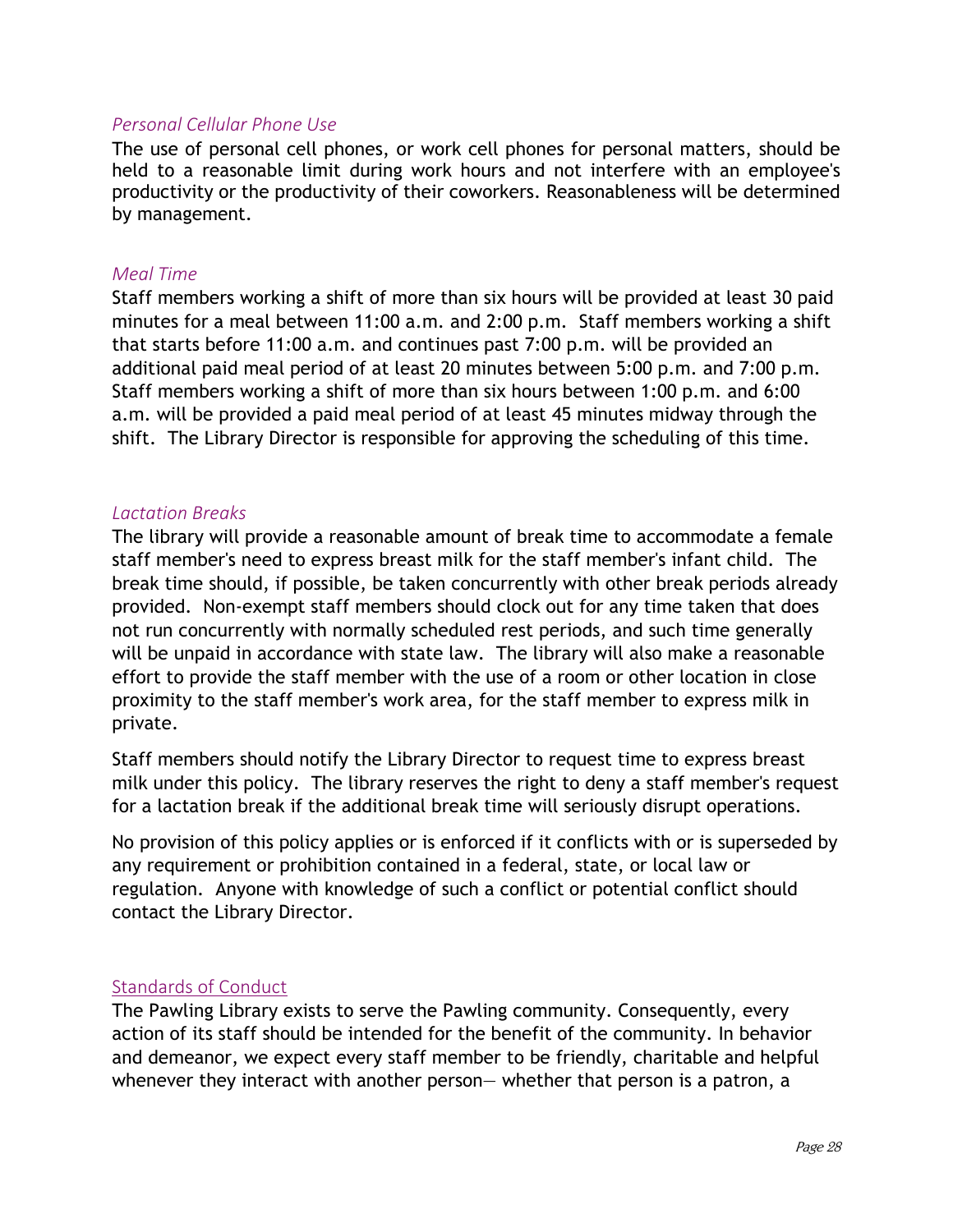volunteer, another staff member, or any other individual who has dealings with the library.

Representing the library well is just as much a requirement of all employees as is adherence to other library policies. Consequently failure to project a positive public image of the library will be subject to corrective disciplinary measures.

Each staff member has an obligation to observe and follow the library's policies and to maintain proper standards of conduct at all times. If an individual's behavior interferes with the orderly and efficient operation of the library, corrective disciplinary measures will be taken.

Disciplinary action may include a verbal warning, written warning, suspension with or without pay, and/or discharge. The appropriate disciplinary action imposed will be determined by the library. The library does not guarantee that one form of action will necessarily precede another.

Among other things, the following may result in disciplinary action, up to and including discharge: violation of the library's policies or safety rules; insubordination; unauthorized or illegal possession, use or sale of alcohol or controlled substances on work premises or during working hours, while engaged in library activities or in library vehicles; unauthorized possession, use or sale of weapons, firearms or explosives on work premises; theft or dishonesty; physical harassment; sexual harassment; disrespect toward fellow staff members, visitors or other members of the public; performing outside work or use of library property, equipment or facilities in connection with outside work while on library time; poor attendance or poor performance. These examples are not all inclusive. We emphasize that discharge decisions will be based on an assessment of all relevant factors.

Nothing in this policy is designed to modify our "employment-at-will" policy.

#### <span id="page-32-0"></span>*Substance Abuse*

The library has vital interests in ensuring a safe, healthy and efficient working environment for our staff members, their co-workers and the patrons we serve. The unlawful or improper presence or use of controlled substances or alcohol in the workplace presents a danger to everyone. For these reasons, we have established as a condition of employment and continued employment with the library the following substance abuse policy.

Staff members are prohibited from reporting to work or working while using illegal or unauthorized substances. Staff members are prohibited from reporting to work or working when the staff member uses any controlled substance, except when the use is pursuant to a doctor's orders and the doctor advised the staff member that the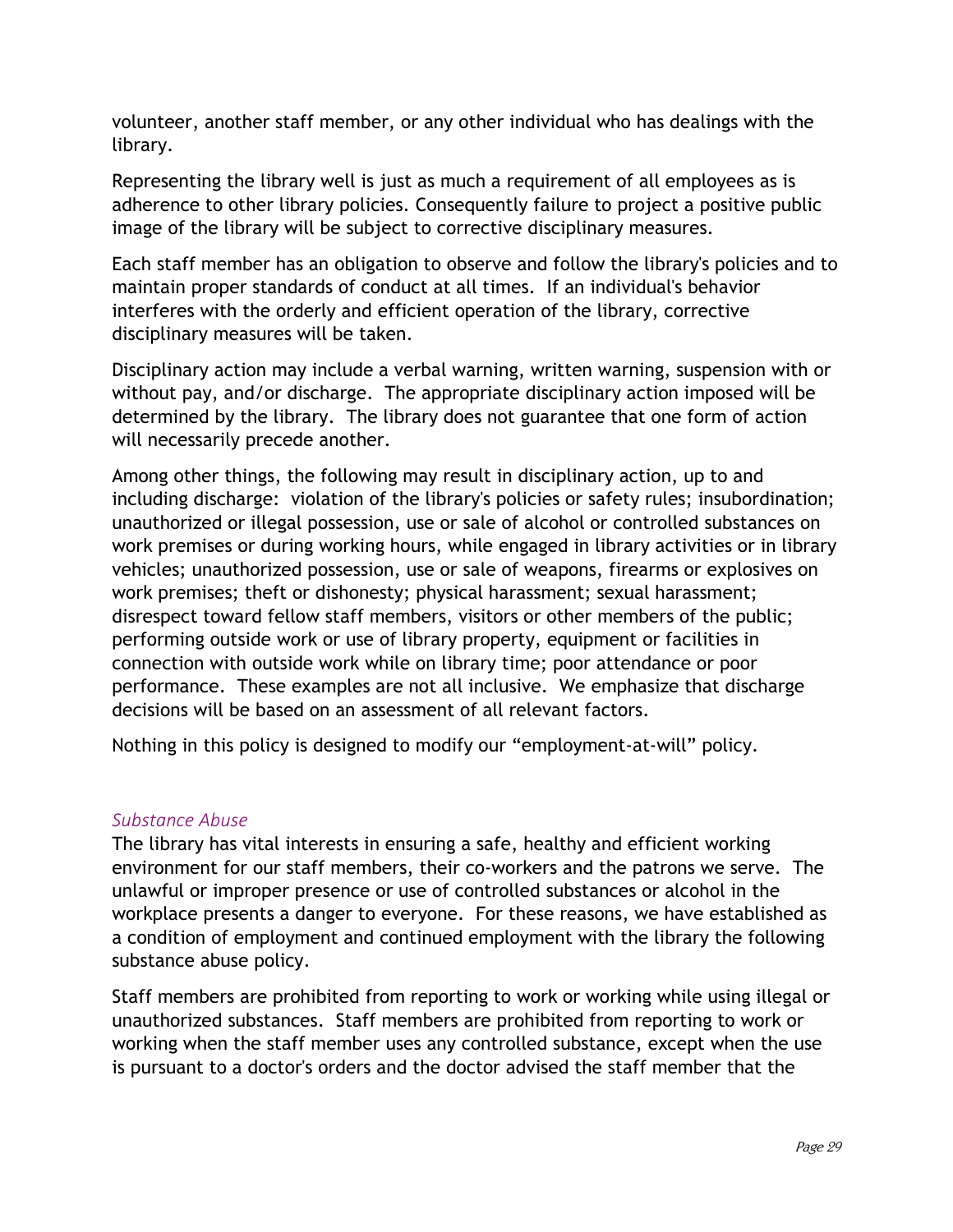substance does not adversely affect the staff member's ability to safely perform his or her job duties.

In addition, staff members are prohibited from engaging in the unlawful or unauthorized manufacture, distribution, sale or possession of illegal or unauthorized substances and alcohol in the workplace including: on library paid time, on library premises, in library vehicles, or while engaged in library activities. Our staff members are also prohibited from reporting for duty or remaining on duty with any alcohol in their systems. Staff members are further prohibited from consuming alcohol during working hours, including meal and break periods.

Your employment or continued employment with the library is conditioned upon your full compliance with the foregoing substance abuse policy. Any violation of this policy may result in disciplinary action, up to and including discharge.

Consistent with its fair employment policy, the library maintains a policy of nondiscrimination and reasonable accommodation with respect to recovering addicts and alcoholics, and those having a medical history reflecting treatment for substance abuse conditions. We encourage staff members to seek assistance before their substance or alcohol use renders them unable to perform their essential job functions or jeopardizes the health and safety of themselves or others. The library will attempt to assist its staff members through referrals to rehabilitation, appropriate leaves of absence and other measures consistent with the library's policies and applicable federal, state or local laws.

The library further reserves the right to take any and all appropriate and lawful actions necessary to enforce this substance abuse policy including, but not limited to, the inspection of library issued lockers, desks or other suspected areas of concealment, as well as a staff member's personal property when the library has reasonable suspicion to believe that the staff member has violated this substance abuse policy.

This policy represents management guidelines. For more information, please speak to the Library Director.

#### <span id="page-33-0"></span>*Non-Solicitation*

The library believes employees should have a work environment free from interruptions of a non-work related nature, as work time is for work. When you are to be working you should focus on your duties and not engage in activities that would interfere with your own work or the work of others. For the purpose of this policy, solicitation includes, but is not limited to, for collection of any debt or obligation, for raffles of any kind or chance taking, or for the sale of merchandise or business services, the attempt to sell any product or service (e.g. selling or collecting for Tupperware®, Avon® products, churches, schools, Girl Scout cookies, etc). Such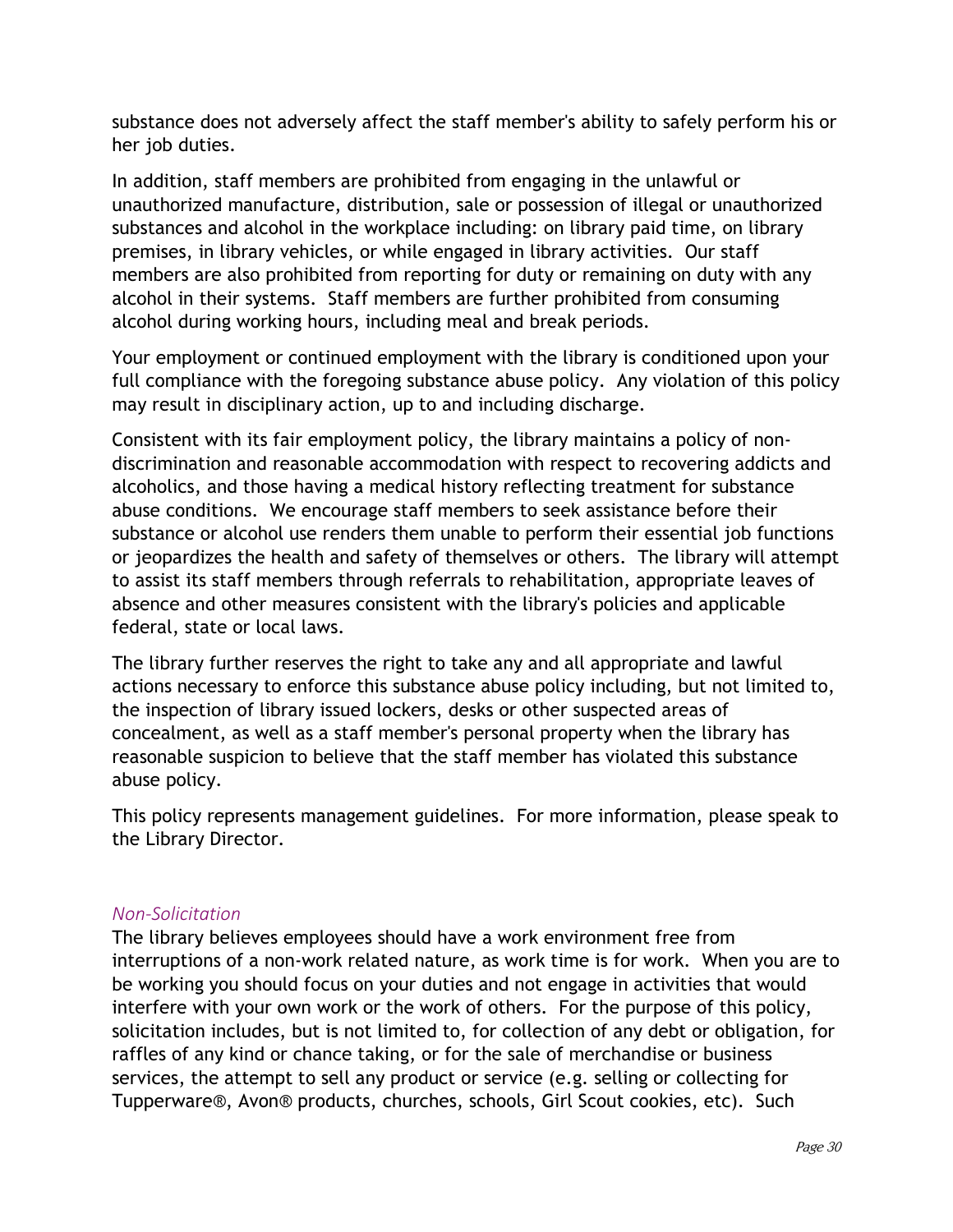interruptions can be both detrimental to the quality of work and efficiency, and may not be respectful of others' job responsibilities and right not to be interrupted.

Staff members may not engage in solicitation for any purpose during their work time, which includes the working time of the staff member who seeks to solicit and the employee who is being solicited. Although solicitation is not encouraged, it is permitted as long as it is limited to the staff member's break and lunch time and kept out of active working areas. Nothing in this policy is intended to restrict a staff member's statutory rights.

#### <span id="page-34-0"></span>*Distribution*

Distribution of any type (materials, goods, etc.) is prohibited in work areas at any time, whether or not the staff members are on working time. Non-staff members are prohibited from distributing materials to staff members on library premises at any time. Inappropriate literature is prohibited, e.g. literature that violates the library's non-harassment and discrimination policies; items of a defamatory nature, items that include threats of violence, unprotected literature of a political nature that is highly inflammatory and likely to disrupt facility discipline and order or safety. Nothing in this policy is intended to restrict a staff member's statutory rights.

#### <span id="page-34-1"></span>*Care of Equipment*

You are expected to demonstrate proper care when using the library's property and equipment. No property may be removed from the premises without the proper authorization of management. If you lose, break or damage any property, report it to the Library Director at once.

#### <span id="page-34-2"></span>Patron and Public Relations

Our library's reputation is built on excellent service and quality work. To maintain this reputation requires the active participation of every staff member.

The opinions and attitudes that patrons have toward our library may be determined for a long period of time by the actions of one staff member. It is sometimes easy to take a patron for granted, but if we do we run the risk of losing not only that patron, but his or her associates, friends or family who may also be patrons or prospective patrons.

Each staff member must be sensitive to the importance of providing courteous treatment in all working relationships. You are expected to treat all patrons, volunteers, and staff members with a level of respect that reflects favorably on yourself and on the library.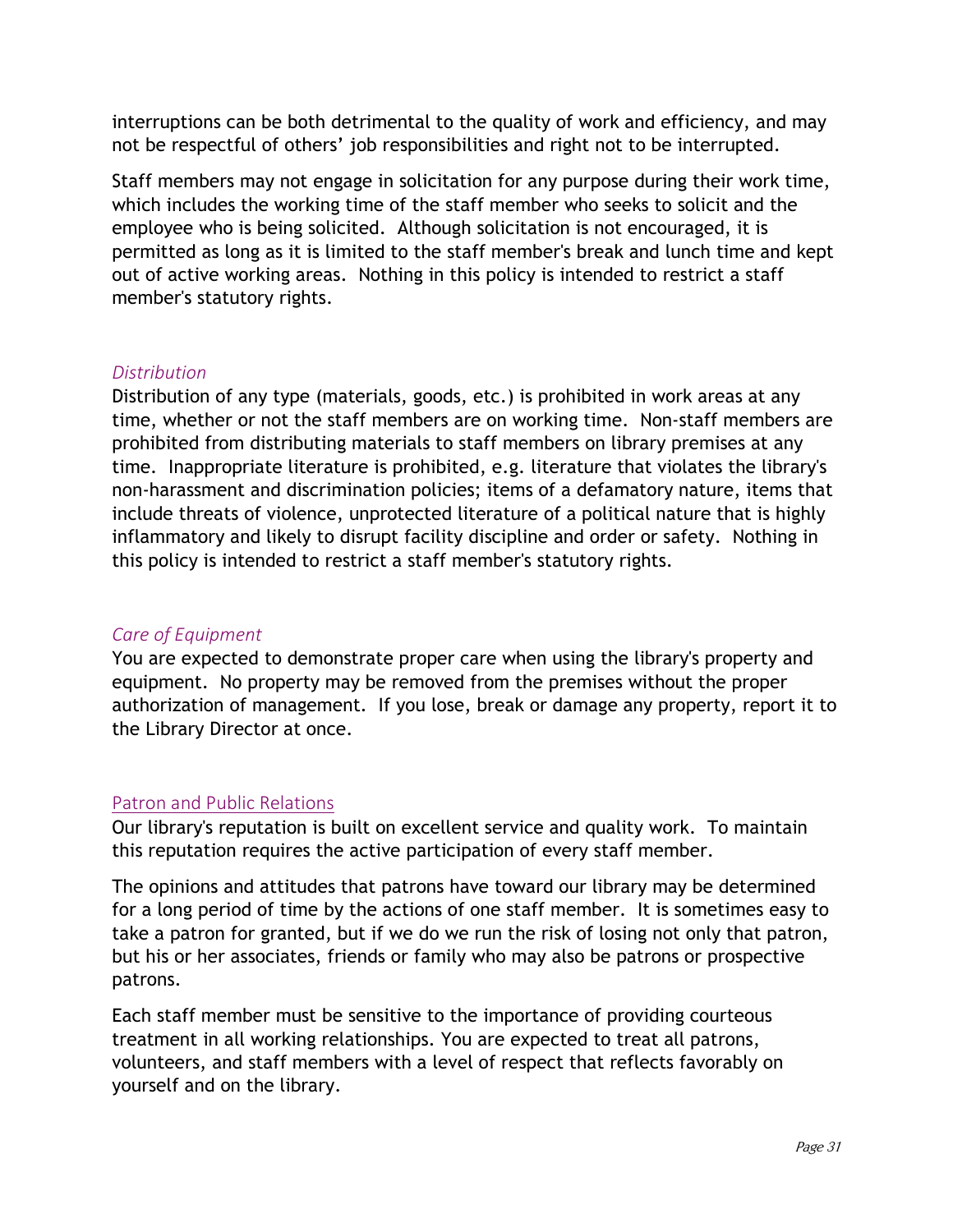#### <span id="page-35-0"></span>*Bulletin Board*

The library maintains a bulletin board(s) in our facility as an important source of information. These bulletin boards are to be used solely for library announcements, community events, and government postings. The library reserves the right to review all items designated for posting and to make its own determinations about what to post.

#### <span id="page-35-1"></span>*Contact with the Media*

All media inquiries regarding the library and its operations must be referred to the Library Director. Only the Library Director is authorized to make or approve public statements on behalf of the library. No staff members, unless specifically designated by the Library Director, are authorized to make statements on behalf of or as a representative of the library.

#### <span id="page-35-2"></span>*Acceptable Use of Electronic Communications*

Any and all telephone conversations or transmissions, electronic mail or transmissions, or internet access or usage by an employee by any electronic device or system may be subject to monitoring at any and all times by any lawful means. The electronic devices or systems that may be subject to monitoring include, but are not limited to, computer, telephone, wire, radio or electromagnetic, photo-electronic or photooptical systems.

This policy contains guidelines for electronic communications created, sent, received, used, transmitted, or stored using library communication systems or equipment and staff member provided systems or equipment used either in the workplace, during working time or to accomplish work tasks. "Electronic communications" include, among other things, messages, images, data or any other information used in e-mail, instant messages, voice mail, fax machines, computers, personal digital assistants (including Blackberry, iPhone or similar devices), text messages, pagers, telephones, cellular and mobile phones including those with cameras, Intranet, Internet, back-up storage, information on a memory or flash key or card, jump or zip drive or any other type of internal or external removable storage drives. In the remainder of this policy, all of these communication devices are collectively referred to as "Systems."

Staff members may use our systems to communicate internally with co-workers or externally with patrons, suppliers, vendors, advisors, and other business acquaintances for business purposes.

All electronic communications contained in library systems are library records and/or property. Although a staff member may have an individual password to access our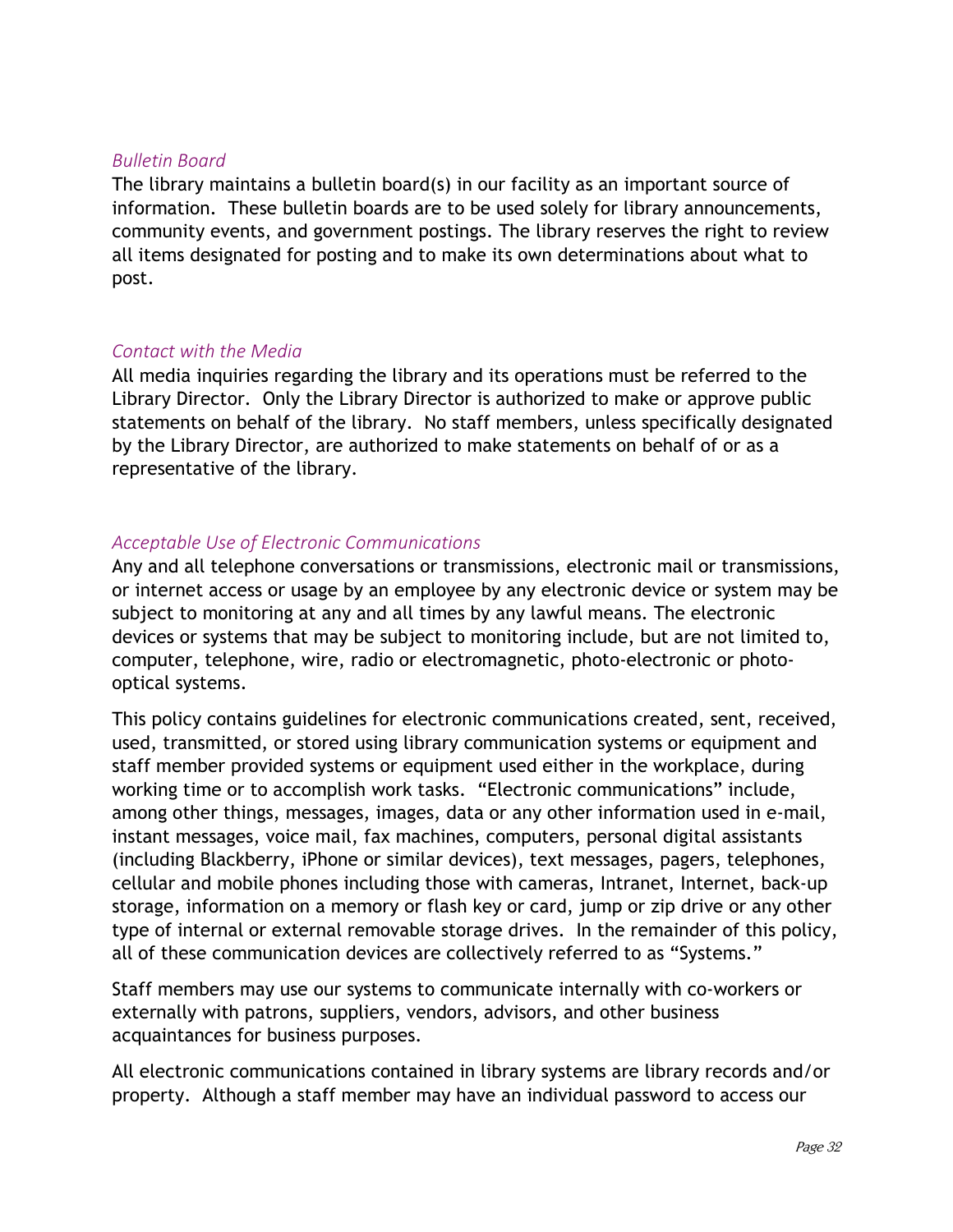systems, the systems and electronic communications belong to the library. The systems and electronic communications are accessible to the library administration at all times including periodic unannounced inspections. All systems and electronic communications are subject to use, access, monitoring, review, recording and disclosure without further notice. The electronic communications of any employee operating on behalf of the library or during hours of active employment are not confidential or private. The library's right to use, access, monitor, record and disclose electronic communications without further notice applies equally to staff member-provided systems or equipment used in the workplace, during working time, or to accomplish work tasks.

Although incidental and occasional personal use of our systems that does not interfere or conflict with productivity or the library's business or violate policy is permitted, personal communications in our systems are treated the same as all other electronic communications and may be used, accessed, recorded, monitored, and disclosed by the library at any time without further notice. Since all electronic communications and systems can be accessed without advance notice, staff members should not use our systems for communication or information that staff members would not want revealed to third parties.

Staff members may not use our systems in a manner that violates our policies including but not limited to Non-Harassment, Sexual Harassment, Equal Employment Opportunity, Protecting Library Information, Non-Solicitation, and Distribution. Staff members may not use our systems in any way that may be seen as insulting, disruptive, obscene, offensive, or harmful to morale. Examples of prohibited uses include, but are not limited to, sexually explicit drawings, messages, images, cartoons, or jokes; propositions or love letters; ethnic or racial slurs, threats of violence or bullying, or derogatory comments; or any other message or image that may be in violation of library policies or federal, state or local law.

In addition, staff members may not use our systems:

- To download, save, send or access any discriminatory or obscene material;
- To download, save, send or access any music, audio or video file in a manner prohibited by copyright law;
- To install any software from the internet (including shareware or free software) without the advance permission of library administration;
- To download, save, send or access any site or content that the library might deem "adult entertainment;"
- To access any "blog" or otherwise post a personal opinion on the Internet (see Social Media policy) during work hours except as part of one's work responsibilities;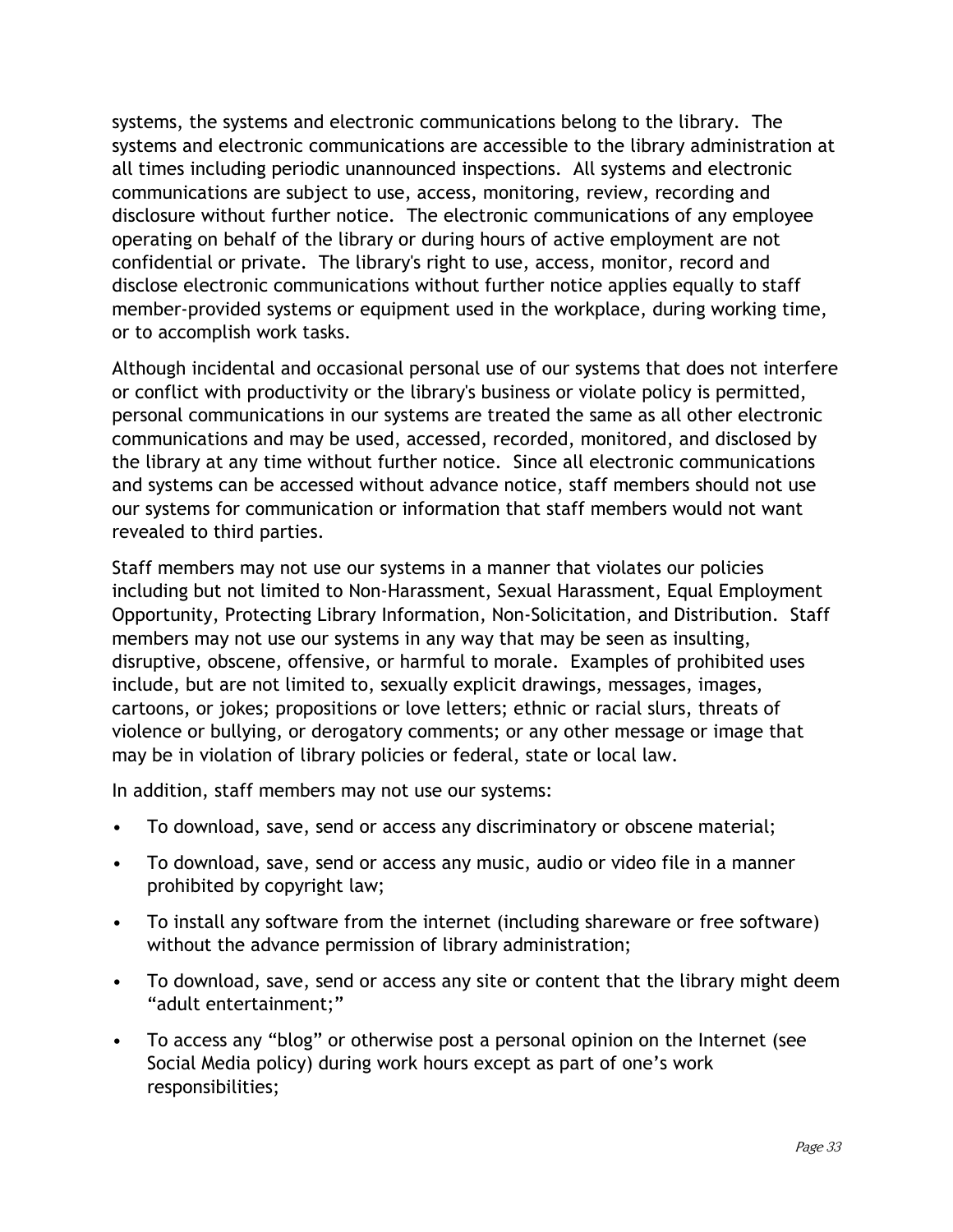- To solicit staff members or others;
- To attempt or to gain unauthorized or unlawful access to computers, equipment, networks, or systems of the library or any other person or entity;
- In connection with any infringement of intellectual property rights, including but not limited to copyrights; and
- In connection with the violation or attempted violation of any law.

A staff member may not misrepresent, disguise, or conceal his or her identity or another's identity in any way while using electronic communications; make changes to electronic communications without clearly indicating such changes; or use another person's account, mailbox, password, etc. without prior written approval of the account owner and without identifying the actual author.

Staff members must always respect intellectual property rights such as copyrights and trademarks. Staff members must not copy, use, or transfer passwords, proprietary materials of the library or others, or staff, volunteer or patron information without appropriate authorization.

All systems passwords and encryption keys must be available and known to the library. Staff members may not install password or encryption programs without the written permission of the Library Director. Staff members may not use the passwords and encryption keys belonging to others without authorization.

Numerous state and federal laws apply to electronic communications. The library will comply with applicable laws. Staff members also must comply with applicable laws and should recognize that a staff member could be personally liable and/or subject to fine and imprisonment for violation of applicable laws.

This policy does not limit a staff member's rights under Section 7 of the National Labor Relations Act. Nothing in this policy is meant to restrict a staff member's right to discuss the terms and conditions of his/her employment during non-working hours using non-library systems.

Violations of this policy may result in disciplinary action up to and including discharge as well as possible civil liabilities or criminal prosecution. Where appropriate, the library may advise legal officials or appropriate third parties of policy violations and cooperate with official investigations. We will not, of course, retaliate against anyone who reports possible policy violations or assists with investigations.

If you have questions about the acceptable use of our systems or the content of electronic communications, ask the Library Director for advance clarification.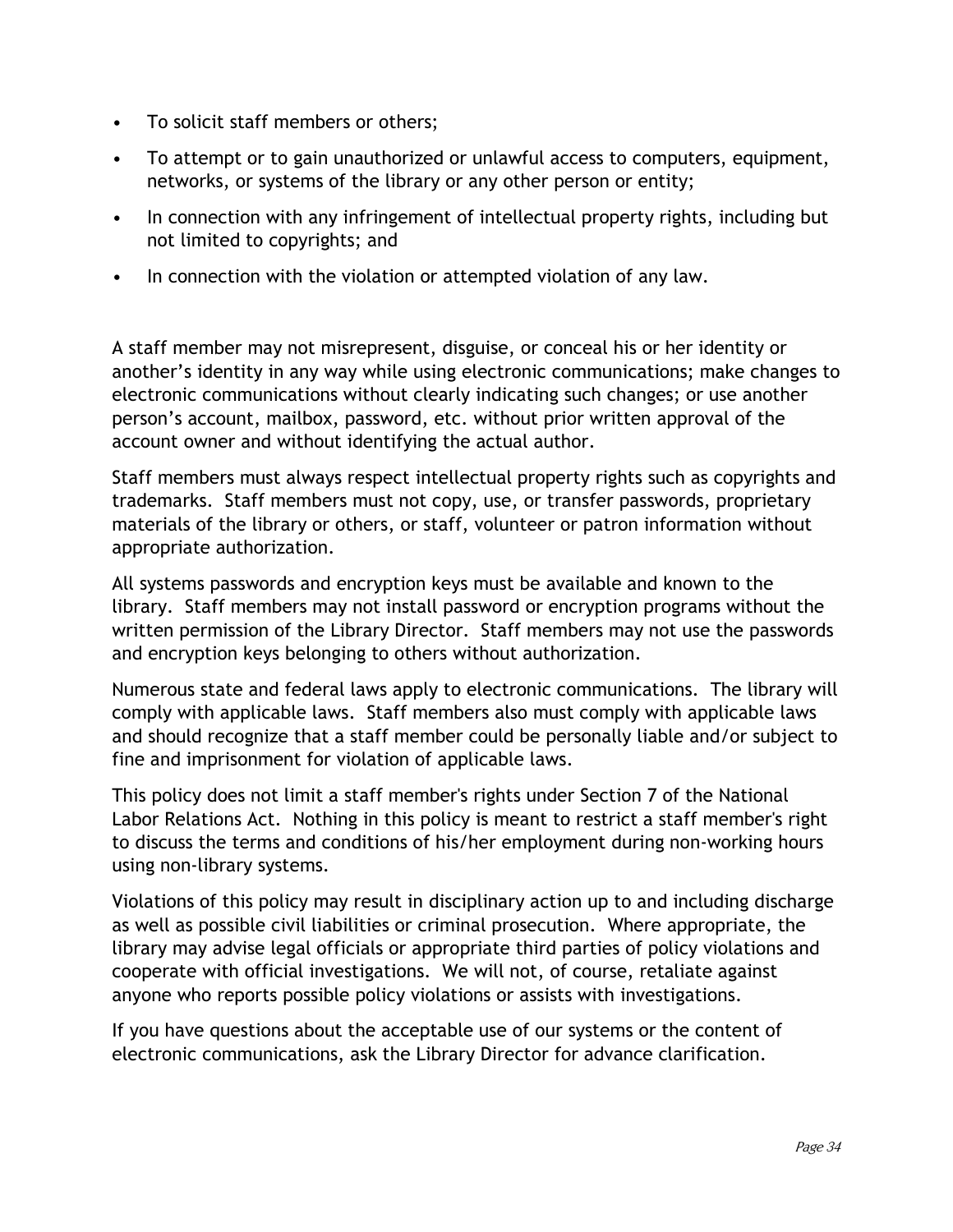#### <span id="page-38-0"></span>*Social Media*

The library has in place policies that govern use of its own electronic communication systems, equipment, and resources which staff members must follow. We encourage you to use good judgment when communicating via social media.

"Social media" includes all means of communicating or posting information or content of any sort on the internet, including to your own or someone else's blogs, personal web sites, comment sections of any website, list-servs, social networking sites and apps, web bulletin boards, chat services, messaging services, whether or not associated or affiliated with the library, as well as any other form of electronic communication.

The same principles and guidelines found in the library's Staff Member Handbook policies apply to your activities online. Ultimately, you are solely responsible for what you post online. Before creating online content, consider some of the risks and rewards that are involved. Keep in mind that any of your conduct that adversely affects your job performance, the performance of fellow staff members or otherwise adversely affects patrons, vendors, suppliers, people who work on behalf of the library or its legitimate business interests may result in disciplinary action up to and including immediate discharge.

The following is a general and non-exhaustive list of guidelines you should keep in mind. These guidelines specifically govern contexts in which you are posting information as a private individual; nonetheless, many of these practices are still advisable when posting information on behalf of the library as part of your job responsibilities:

1. Always be fair and courteous to fellow staff members, patrons, vendors, suppliers or people who work on behalf of the library. Also, keep in mind that you are more likely to resolve work related complaints by speaking directly with your co-workers or by utilizing our Talk To Us policy than by posting complaints to a social media outlet. Avoid posting anything that could be construed as complaints or criticism of the library, its staff and volunteers. Avoid using statements, photographs, video or audio that reasonably could be viewed as malicious, obscene, threatening or intimidating, that disparages patrons, staff members, vendors, or suppliers, or that might constitute harassment or bullying. Examples of such conduct might include offensive posts meant to intentionally harm someone's reputation or posts that could contribute to a hostile work environment on the basis of race, age, gender, national origin, color, disability, religion or any other status protected by federal, state or local law or company policy. Inappropriate postings that may include discriminatory remarks, harassment, retaliation, and threats of violence or similar inappropriate or unlawful conduct will not be tolerated and may subject you to disciplinary action up to and including immediate discharge.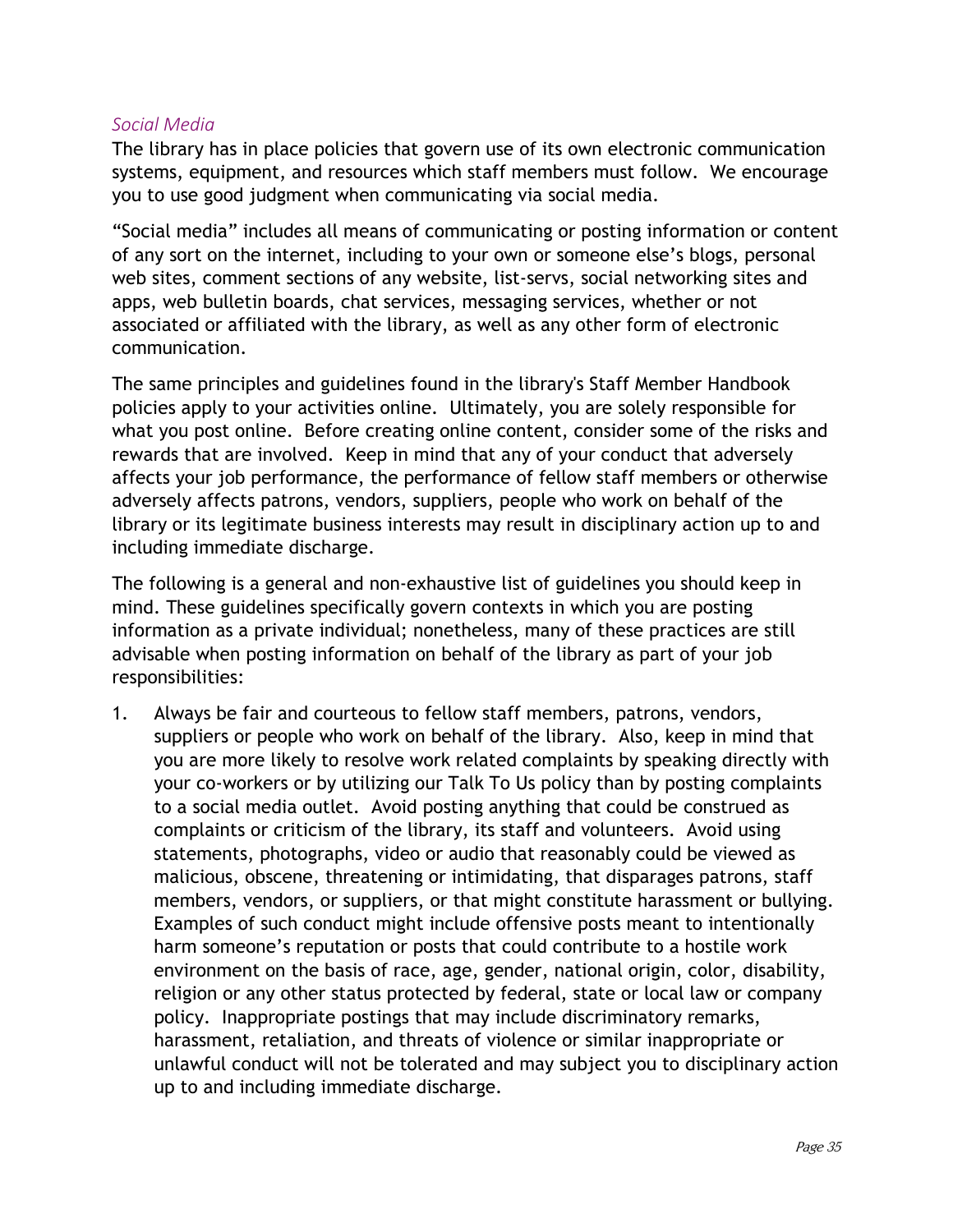- 2. Make sure you are always truthful and accurate when posting information or news. If you make a mistake, correct it quickly. Be open about any previous posts you have altered. Use privacy settings when appropriate. Remember that the Internet archives almost everything; therefore, even deleted postings can be searched. The Internet is immediate, nothing that is posted ever truly "expires." Never post any information or rumors that you know to be false about the library, fellow employees, patrons, volunteers, vendors, suppliers, or people working on behalf of the Pawling Library or Mid-Hudson Library System.
- 3. Maintain the confidentiality of non-public information. Do not post patron information, internal reports, policies, procedures or other internal confidential communications.
- 4. Do not create a link from your blog, website or other social networking site to the library's website without identifying yourself as a library employee.
- 5. Express only your personal opinions. Never represent yourself as a spokesperson for the library. If the library is a subject of the content you are creating, be clear and open about the fact that you are a staff member and make it clear that your views do not represent those of the library, fellow staff members, patrons, vendors, suppliers or people working on behalf of the library. If you do publish a blog or post online related to the work you do or subjects associated with the library, make it clear that you are not speaking on behalf of the library. It is best to include a disclaimer such as "The postings on this site are my own and do not necessarily reflect the views of Pawling Free Library."
- 6. You must refrain from using social media while on working time or while using equipment we provide, unless it is work-related as authorized by the Library Director, or other member of management; or consistent with the Acceptable Use of Electronic Communications Policy.
- 7. Do not use any of the library email addresses to register on social networks, blogs or other online tools utilized for personal use.

Staff members are encouraged to report violations of this policy. The library prohibits retaliation against any staff member for reporting a possible deviation from this policy or for cooperating in an investigation. Any staff member who retaliates against another employee for reporting a possible deviation from this policy or for cooperating in an investigation will be subject to disciplinary action, up to and including immediate termination.

Staff members should not speak to the media on the library's behalf without contacting the Library Director. All media inquiries should be directed to him or her.

If you have questions or need further guidance, please contact the Library Director.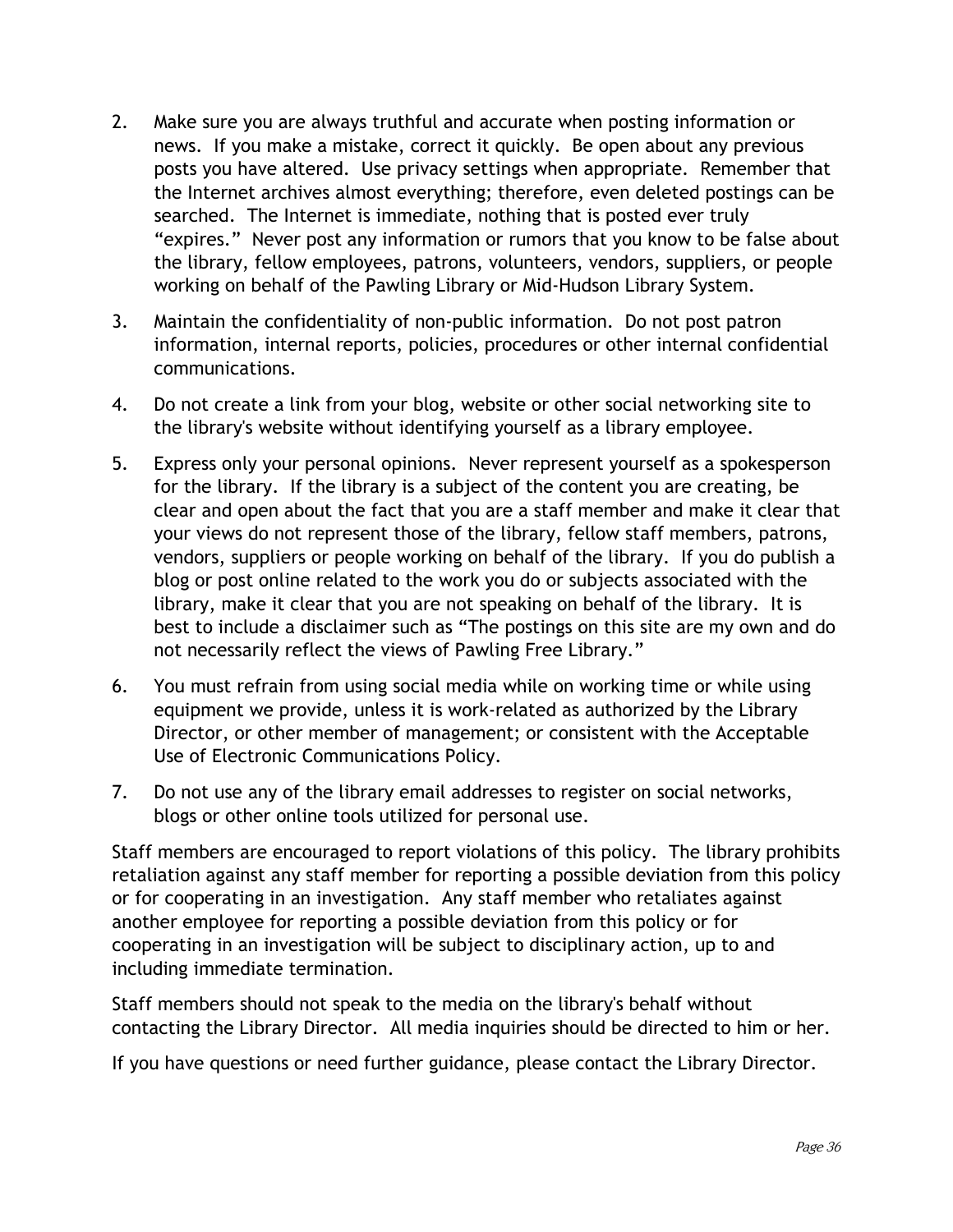#### <span id="page-40-0"></span>*Dress Policy*

Staff members are expected to maintain the highest standards of personal cleanliness and present a neat, professional appearance at all times.

Our patrons' satisfaction represents the most important and challenging aspect of our business. Whether or not your job responsibilities place you in direct patron contact, you represent the library with your appearance as well as your actions. The properlyattired individual helps to create a favorable image for the library, to the public and fellow staff members.

The library maintains a business casual environment. All staff members should use discretion in wearing attire that is appropriate for the office and patron interaction.

Reasonable accommodations will be made for an employee's religious beliefs consistent with business necessity to present a professional appearance to our patrons.

Any work missed because of failure to comply with the dress code will not be compensated. Multiple violations of the dress code policy may result in disciplinary action, up to and including termination.

#### <span id="page-40-1"></span>*Protecting Library Information*

Protecting our library's information is the responsibility of every staff member. Do not discuss the library's confidential business or proprietary matters, or share confidential, personal employee or patron information with anyone who does not work for us (such as friends, family members, members of the media, or other business entities).

Confidential information does not include information pertaining to the terms and conditions of a staff member's employment. Nothing in this policy is designed to limit a staff member's rights under Section 7 of the National Labor Relations Act.

All telephone calls regarding a current or former staff member's position/compensation with our library must be forwarded to the Library Director.

The library's address shall not be used for the receipt of personal mail.

#### <span id="page-40-2"></span>*Conflict of Interest/Code of Ethics*

A library's reputation for integrity is its most valuable asset and is directly related to the conduct of its officers and other staff members. Therefore, staff members must never use their positions with the library, or any of its patrons, for private gain, to advance personal interests or to obtain favors or benefits for themselves, members of their families or any other individuals, corporations or business entities.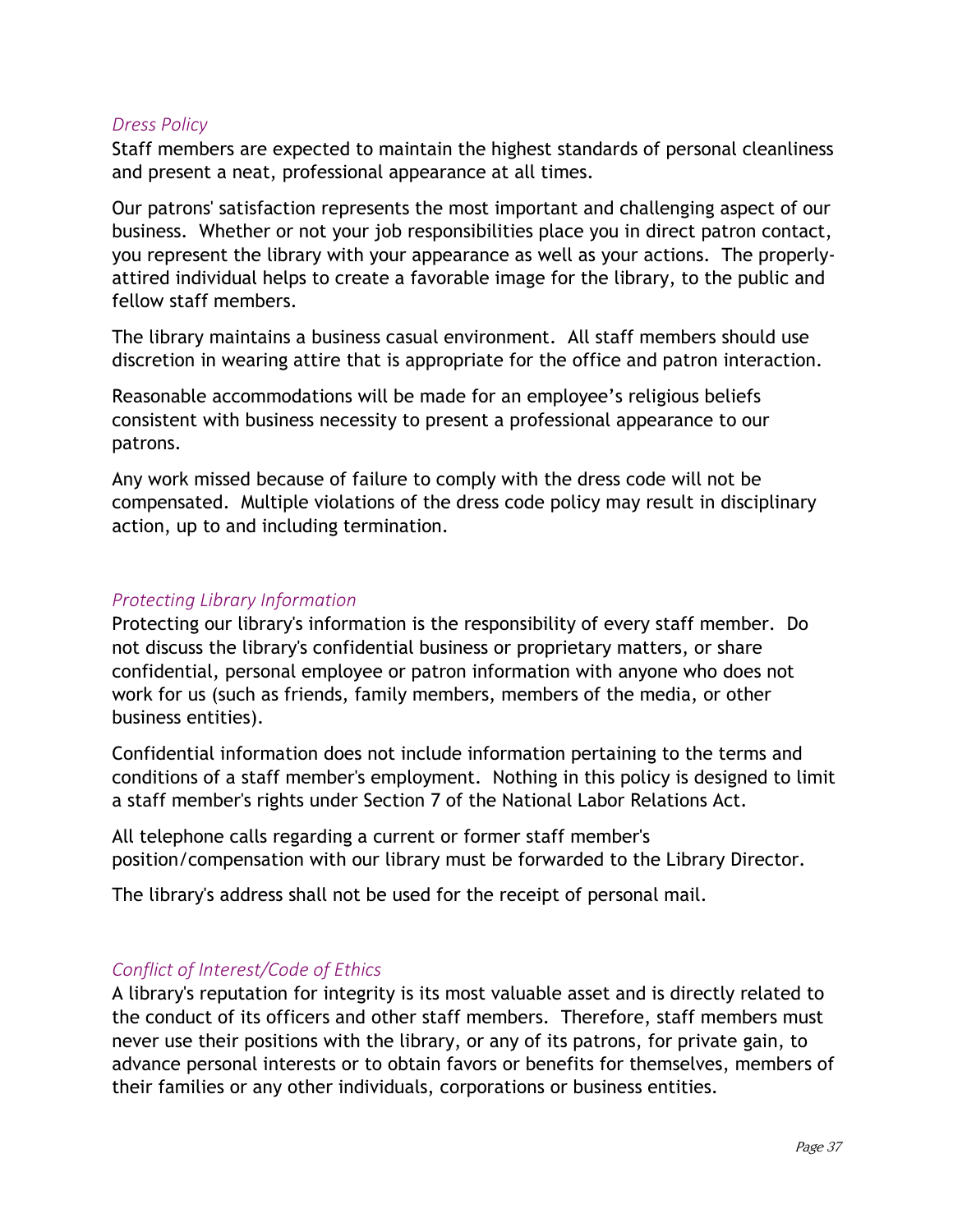The library adheres to the highest legal and ethical standards applicable. The library's business is conducted in strict observance of both the letter and spirit of all applicable laws and the integrity of each staff member is of utmost importance.

Staff members of the library shall conduct their personal affairs such that their duties and responsibilities to the library are not jeopardized and/or legal questions do not arise with respect to their association or work with the library.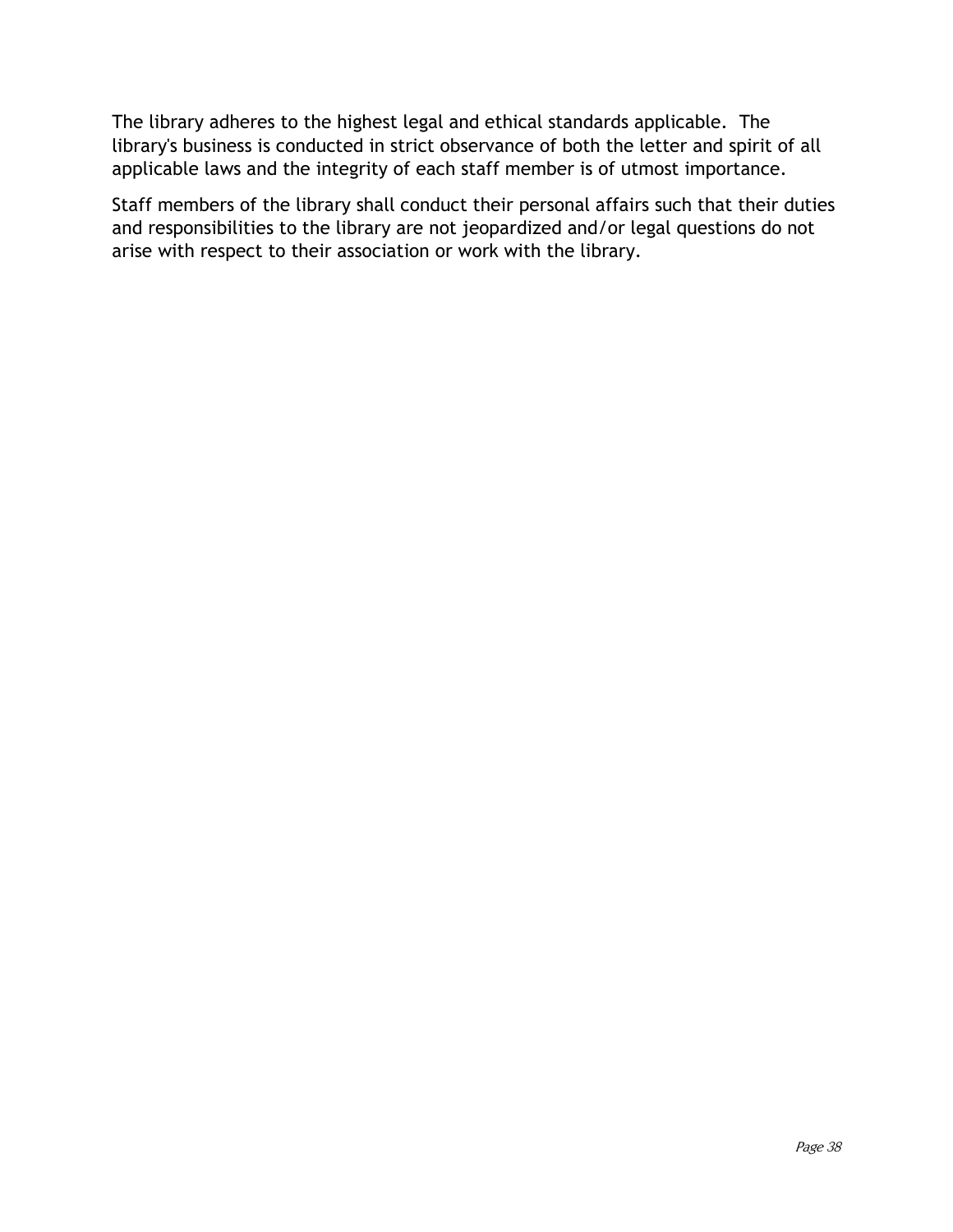#### <span id="page-42-0"></span>Employer/Employee Responsibilities

#### <span id="page-42-1"></span>*Reasonable Accommodations*

If the Library is made aware of an employee's disability and resulting need for accommodation, the Library Director will engage with him or her in the interactive process. This process will determine what, if any, accommodations are necessary and reasonable in order to assist an employee in doing the essential functions of his or her job. Whether an accommodation is reasonable will be determined based on a number of factors, including whether it will effectively assist the employee in doing the essential functions of his or her job, the cost, and the effect on business operations. In most cases, employees will be required to provide documentation from an appropriate healthcare provider. The Library Director will provide employees with the necessary form.

All employees are required to comply with safety standards. Employees who pose a direct threat to the health or safety of themselves or others in the workplace may be temporarily moved into another position or placed on leave until it is determined if a reasonable accommodation will effectively mitigate the risk.

#### <span id="page-42-2"></span>*Personnel Folders*

Employee files are maintained by the Pawling Library and are considered confidential. Access to these files is restricted to the Library Director and board president. Permission may be granted to others to access these files for administrative purposes. Such purposes include but are not limited to hiring and promotion considerations, verification of file contents, and investigation of complaints and legal proceedings.

Employee files will be updated over the course of an employee's employment and will be retained for an additional five years. Employees may not access their personnel files.

#### <span id="page-42-3"></span>*Outside Employment*

We hope that you will not find it necessary to seek additional outside employment. However, if you are planning to accept an outside position, you must notify the Library Director.

Outside employment must not conflict in any way with your responsibilities within our library. Staff members may not conduct outside work or use library property, equipment or facilities in connection with outside work while on library time.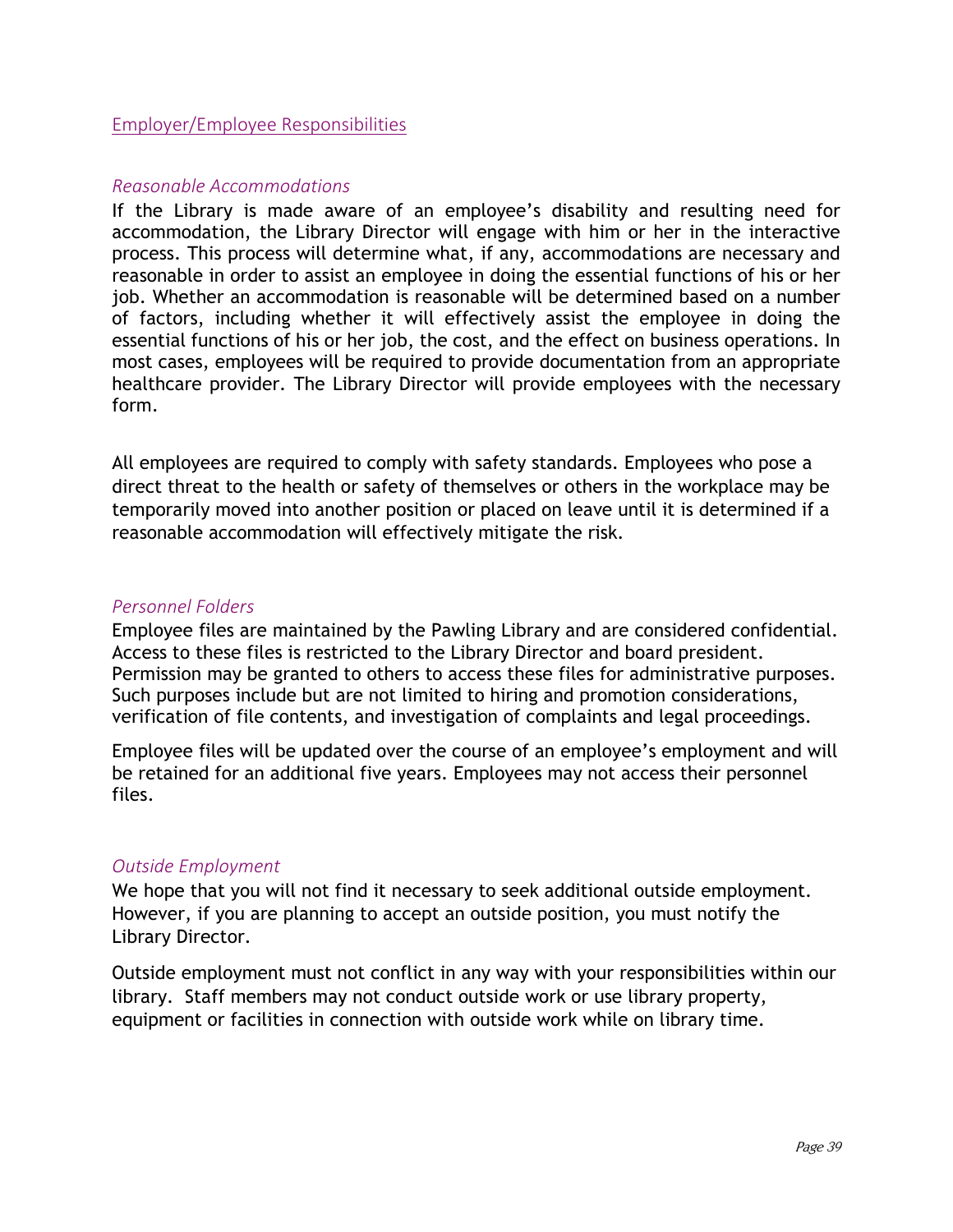#### <span id="page-43-0"></span>*Reference Checks*

Our library will not honor any oral requests for references. All requests must be in writing and on company letterhead. Generally, we will only confirm our staff members' dates of employment, salary history, and job title.

Under no circumstances should a staff member provide another individual with employment or performance information regarding current or former staff members of our library. If you receive a request for reference information, please forward it to the Library Director.

#### <span id="page-43-1"></span>*If You Must Leave Us*

All Library property, such as computer equipment, keys, tools, parking passes, physical or electronic files, or Library credit cards, must be returned immediately at the time of termination. Employees may be responsible for any lost or damaged items. When leaving, employees should ensure that they take all of their personal belongings with them.

You should notify the library if your address changes during the calendar year in which discharge occurs so that your tax information will be sent to the proper address.

Generally, we will confirm upon request our staff members' dates of employment, salary history, and job title.

#### Resignation

The Library requests that employees provide at least two weeks' written notice of their intent to resign. This notice should be submitted to the Library Director. Dependent upon the circumstances, an employee may be asked to not work any or all of their notice period, in which case they will be allowed to use up to two weeks of accrued paid time off, if available, from the time notice is given. An exit interview may be requested.

#### **Termination**

All employment with the Library is "at-will." This means that either the Library or the employee can terminate the employment relationship at any time, with or without notice, and for any reason allowed by law or for no reason at all. An employee's at-will status can only be changed by written contract, signed by both the employee and the Library Director.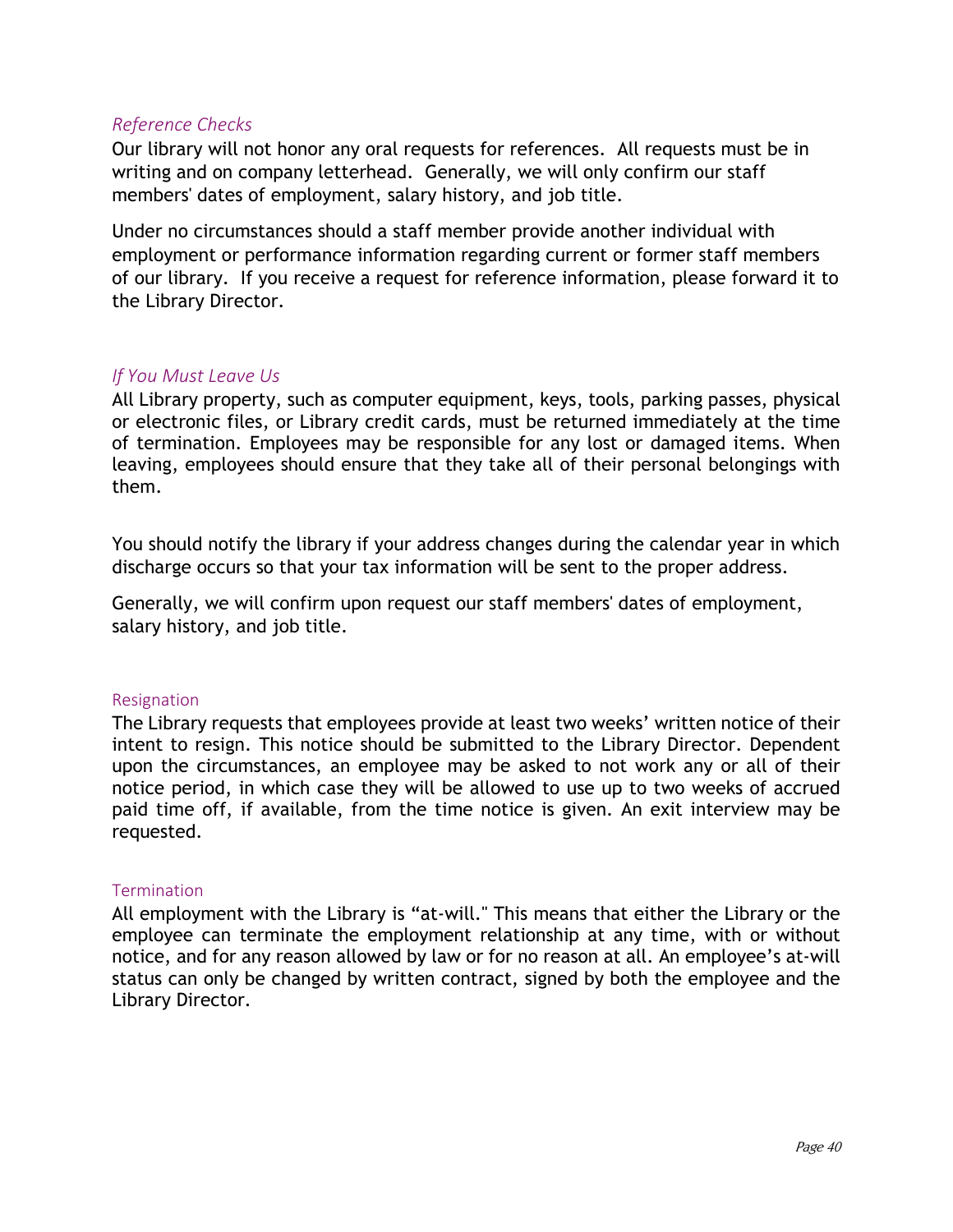# <span id="page-44-0"></span>Safety in the Workplace

#### <span id="page-44-1"></span>Each Staff Member's Responsibility

Safety can only be achieved through teamwork at our library. Each staff member, supervisor and manager must practice safety awareness by thinking defensively, anticipating unsafe situations and reporting unsafe conditions immediately.

Please observe the following precautions:

1. Notify the Library Director of any emergency situation. If you are injured or become sick at work, no matter how slightly, you must inform the Library Director immediately.

2. The use of alcoholic beverages or illegal substances during working hours will not be tolerated. The possession of alcoholic beverages or illegal substances on the library's property is forbidden.

3. Use, adjust and repair machines and equipment only if you are trained and qualified.

4. Know the proper lifting procedures. Get help when lifting or pushing heavy objects.

5. Understand your job fully and follow instructions. If you are not sure of the safe procedure, don't guess; just ask the Library Director.

6. Know the locations, contents and use of first aid and firefighting equipment.

A violation of a safety precaution is in itself an unsafe act. A violation may lead to disciplinary action, up to and including discharge.

#### <span id="page-44-2"></span>Workplace Violence

The safety and security of library staff, volunteers, and patrons is of paramount importance. Violent or threatening behavior directed against a staff member, volunteer or library patron will not be tolerated.

Prohibited behavior may include but is not limited to:

- Any attempt or threat, whether verbal or physical, to inflict physical injury upon an another individual
- Any intentional display of force which would give a person reason to fear or expect bodily harm
- Intentional and wrongful physical contact with a person without his or her consent that could result in injury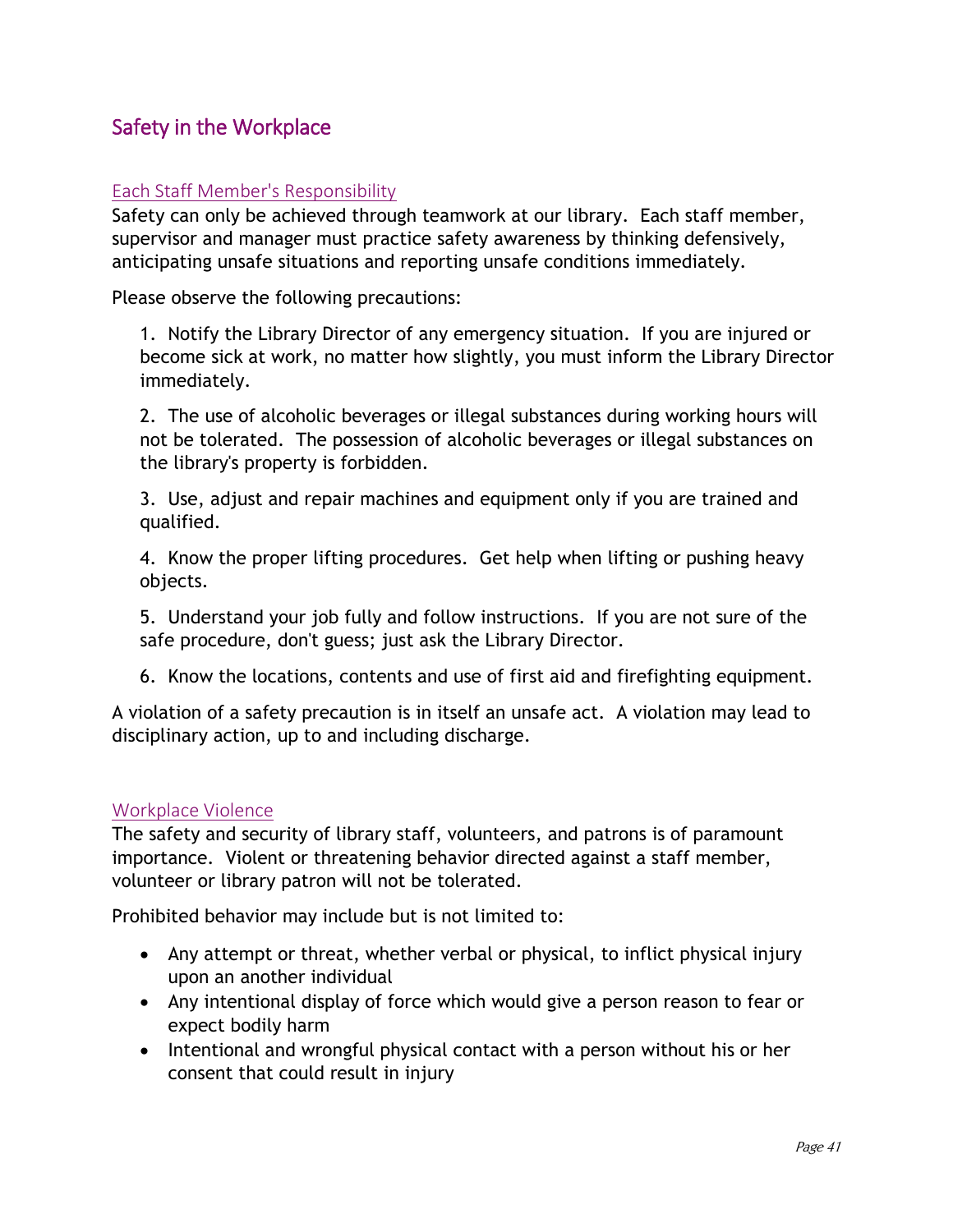This policy does not require reporting conduct between children present under the supervision of a guardian, except for those cases in which a staff member should reasonably be expected to regard the conduct as dangerous and/or exceptional.

If you receive or witness any threatening communications from a staff member or outside third party, report it to the Library Director at once. Do not engage in either physical or verbal confrontation with a potentially violent individual. If you encounter an individual who is threatening immediate harm to a staff member or visitor to our premises, contact an emergency agency (such as 911) immediately.

All reports of work-related threats will be kept confidential to the extent possible, investigated and documented. Staff members are expected to report and participate in an investigation of any suspected or actual cases of workplace violence and will not be subjected to disciplinary consequences for such reports or cooperation.

Employees who violate this policy, including failing to report or fully cooperate in the library's investigation, may be subject to disciplinary action, up to and including discharge.

#### <span id="page-45-0"></span>Workplace Searches

To protect the property and to ensure the safety of all staff members, patrons and the library, the library reserves the right to conduct personal searches consistent with state law, and to inspect any packages, parcels, purses, handbags, briefcases, lunch boxes or any other possessions or articles carried to and from the library premises. In addition, the library reserves the right to search any staff member's office, desk, files, locker, equipment or any other area or article on our premises. In this regard, it should be noted that all offices, desks, files, lockers, equipment, etc. are the property of the library, and are issued for the use of staff members only during their employment. Inspection may be conducted at any time at the discretion of the library.

Persons entering the premises who refuse to cooperate in an inspection conducted pursuant to this policy may not be permitted to enter the premises. Staff members working on or entering or leaving the premises who refuse to cooperate in an inspection, as well as staff members who after the inspection are believed to be in possession of stolen property or illegal substances, will be subject to disciplinary action, up to and including discharge, if upon investigation they are found to be in violation of the library's security procedures or any other library rules and regulations.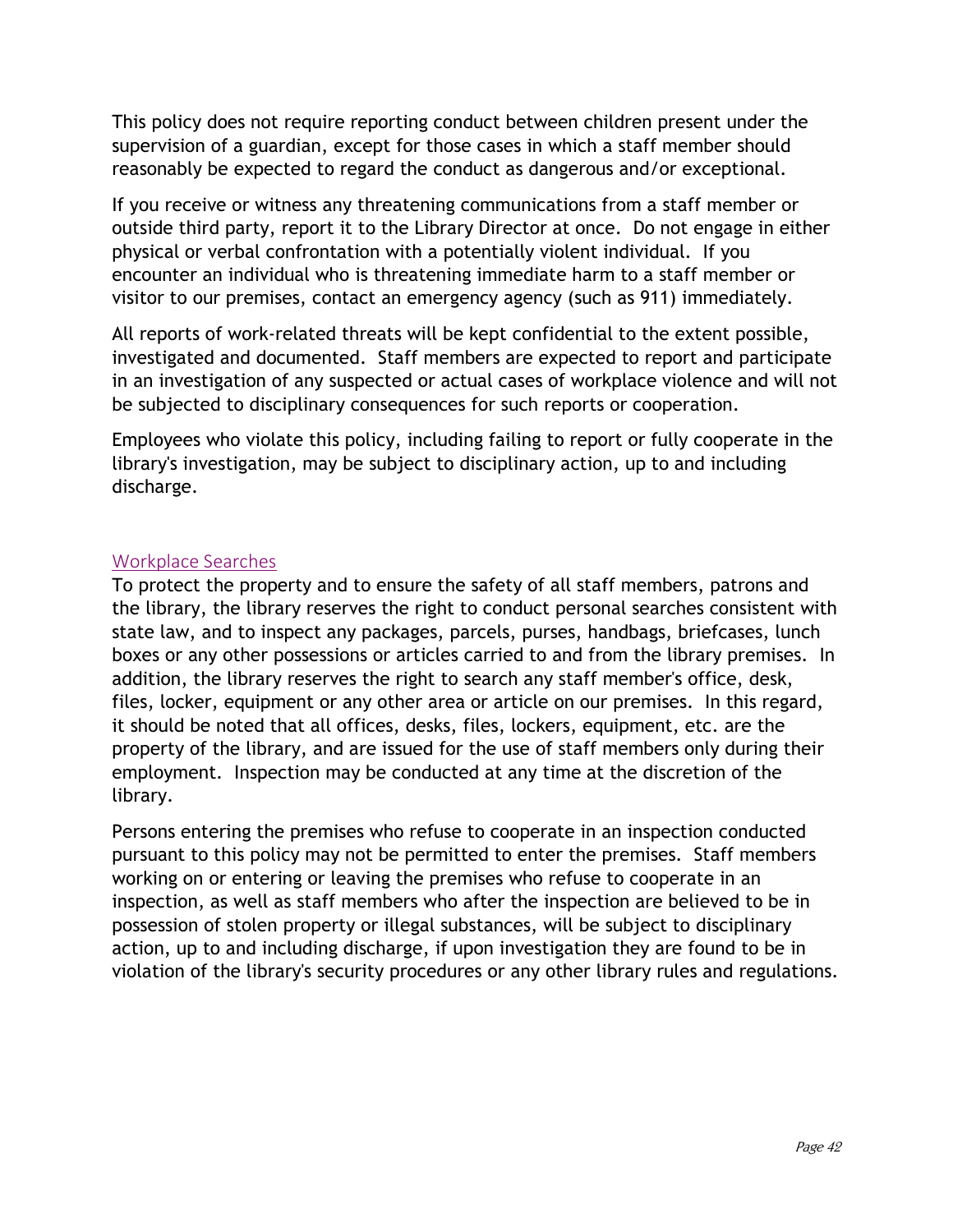#### <span id="page-46-0"></span>Good Housekeeping

Good work habits and a neat place to work are essential for job safety and efficiency. You are expected to keep your place of work organized and materials in good order at all times. Report anything that needs repair or replacement to the Library Director.

#### <span id="page-46-1"></span>Smoking in the Workplace

Our library is committed to providing a safe and healthy environment for staff members and visitors. Smoking, vaping and/or the use of e-cigarettes is not permitted within the library building, on library premises, or within 100 feet of any library entrance. Violations of this policy may result in disciplinary action, up to and including discharge.

#### <span id="page-46-2"></span>No Weapons in the Workplace

Possession, use or sale of weapons, firearms or explosives on work premises, while operating library machinery, equipment or vehicles for work-related purposes or while engaged in library business off premises is forbidden except where expressly authorized by the library and permitted by state and local laws. This policy applies to all staff members, including but not limited to, those who have a valid permit to carry a firearm.

Staff members who are aware of violations or threats of violations of this policy are required to report such violations or threats of violations to the Library Director immediately.

Violations of this policy will result in disciplinary action, up to and including discharge.

#### <span id="page-46-3"></span>In An Emergency

The Library Director should be notified immediately when an emergency occurs. Emergencies include anything that provides an immediate danger to patrons, volunteers, and staff, such as accidents, medical situations, bomb threats, other threats of violence, and the smell of smoke. If the Library Director is unavailable, contact the nearest library official.

Should an emergency result in the need to communicate information to staff members outside of business hours, the Library Director will contact you. Therefore, it is important that staff members keep their personal emergency contact information up to date. Notify the Library Director when this information changes.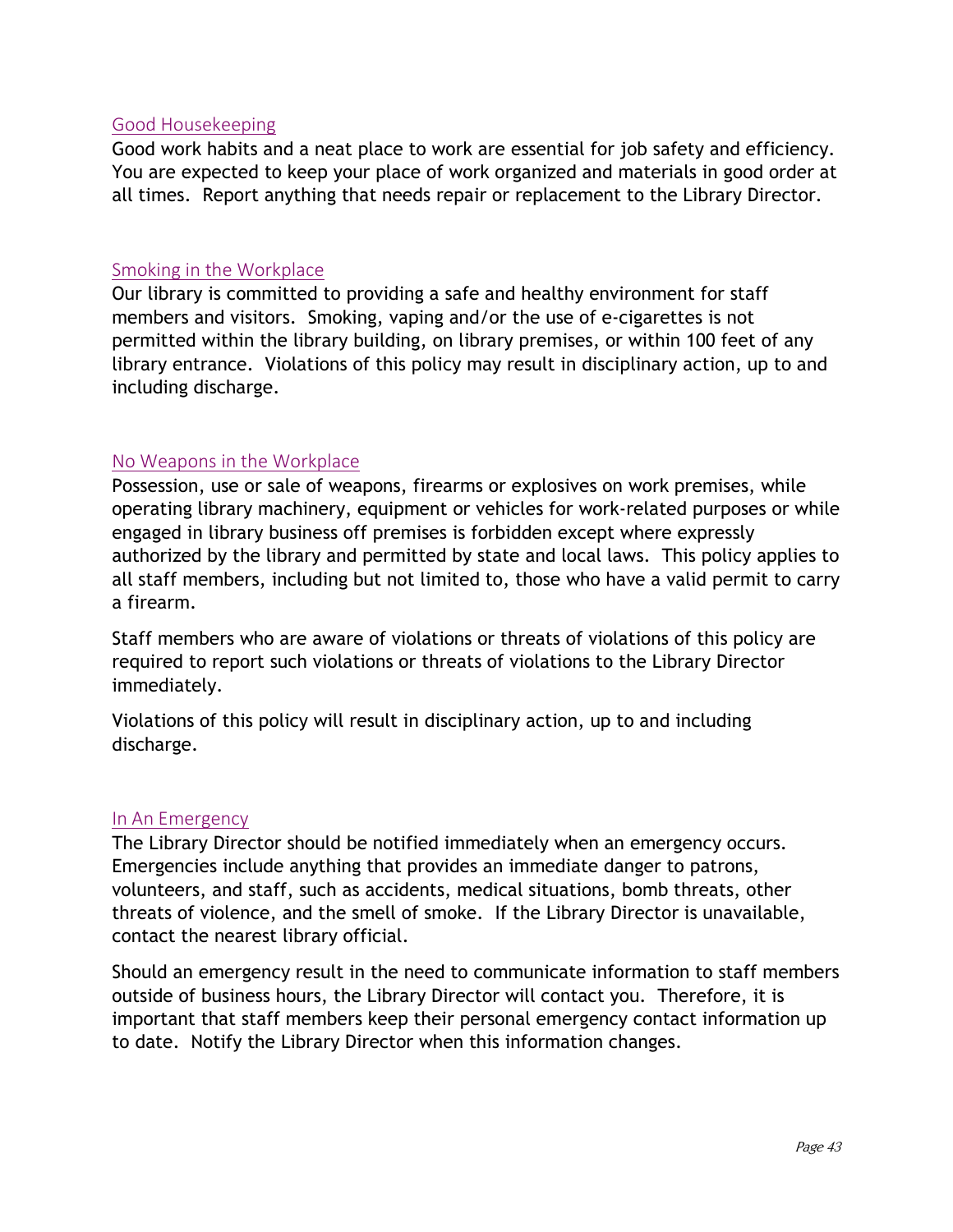Additionally, the library has established a voice mail system that can be reached at (845) 855-3444. In an emergency, staff members may call the system to obtain updated information.

When events warrant an evacuation of the building, you should follow the instructions of the Library Director or any other member of management. You should leave the building in a quick and orderly manner. You should assemble at the pre-determined location as communicated to you by the Library Director to await further instructions or information.

Please direct any questions you may have about the library's emergency procedures to the Library Director.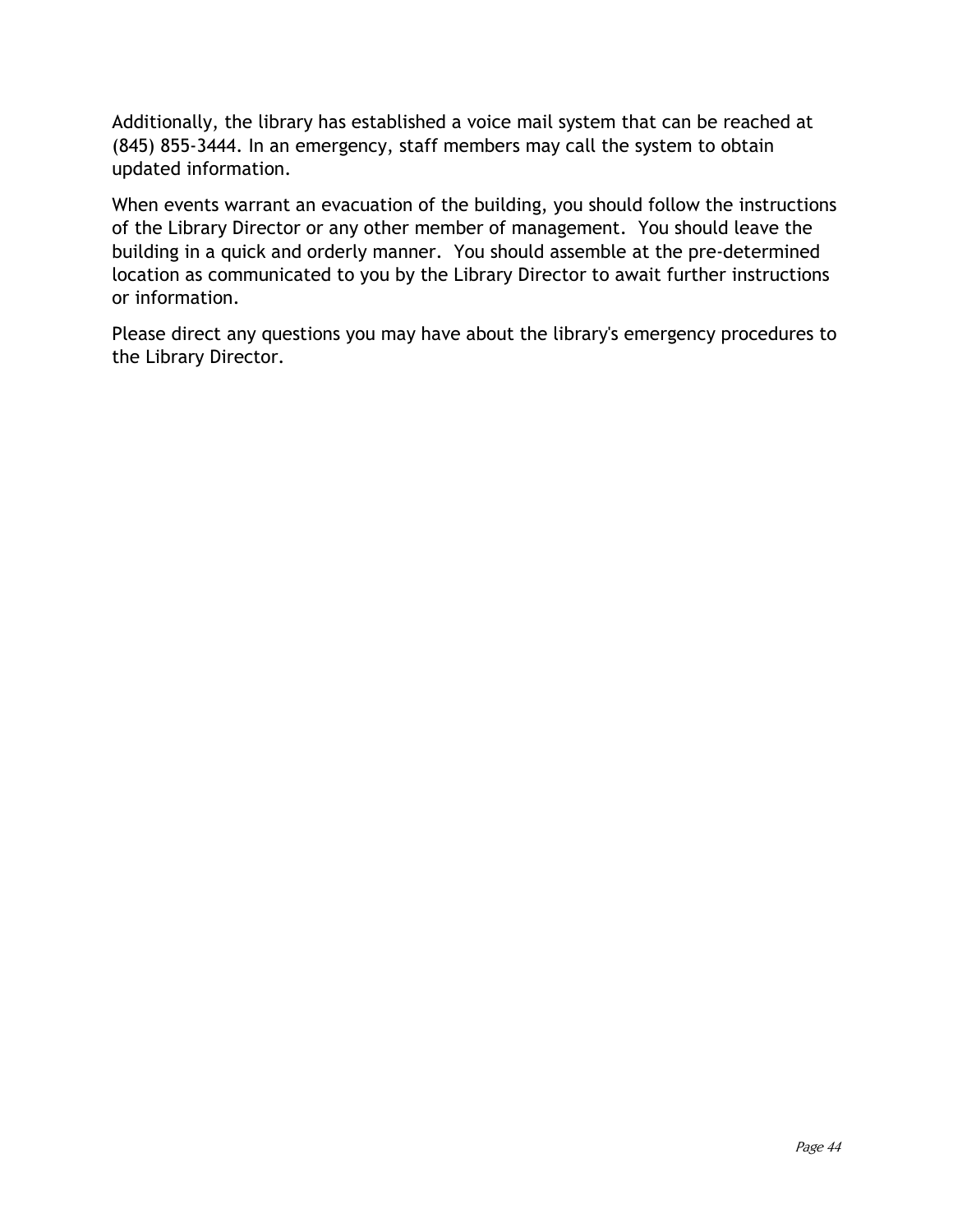## <span id="page-48-0"></span>Receipt of Staff Member Handbook and Employment-At-Will Statement

This is to acknowledge that I have received a copy of the Pawling Free Library Staff Member Handbook and I understand that it contains information about the employment policies and practices of the library. I agree to read and comply with this Staff Member Handbook. I understand that the policies outlined in this Staff Member Handbook are management guidelines only, which will require changes from time to time. I understand that the library retains the right to make decisions involving employment as needed in order to conduct its work in a manner that is beneficial to the staff members and the library. I understand that this Staff Member Handbook supersedes and replaces any and all prior Staff Member Handbooks and any inconsistent verbal or written policy statements.

I understand that except for the policy of "at-will" employment, which can only be changed by the Library Director in a signed written contract, the library reserves the right to revise, delete and add to the provisions of this Staff Member Handbook at any time without further notice. I understand that no oral statements or representations can change the provisions of this Staff Member Handbook.

I understand that this Staff Member Handbook is not intended to create contractual obligations with respect to any matters it covers and that the Staff Member Handbook does not create a contract guaranteeing that I will be employed for any specific time period.

**THIS LIBRARY IS AN "AT-WILL" EMPLOYER. THIS MEANS THAT REGARDLESS OF ANY PROVISION IN THIS STAFF MEMBER HANDBOOK, THE LIBRARY OR I MAY TERMINATE THE EMPLOYMENT RELATIONSHIP AT ANY TIME, FOR ANY REASON, WITH OR WITHOUT CAUSE OR NOTICE. NOTHING IN THIS STAFF MEMBER HANDBOOK OR IN ANY DOCUMENT OR STATEMENT, WRITTEN OR ORAL, SHALL LIMIT THE RIGHT TO TERMINATE EMPLOYMENT AT WILL. NO OFFICER, STAFF MEMBER OR REPRESENTATIVE OF THE LIBRARY IS AUTHORIZED TO ENTER INTO AN AGREEMENT—EXPRESS OR IMPLIED—WITH ME OR ANY STAFF MEMBER FOR EMPLOYMENT FOR A SPECIFIED PERIOD OF TIME UNLESS SUCH AN AGREEMENT IS IN A WRITTEN CONTRACT SIGNED BY THE LIBRARY DIRECTOR.**

I understand that this Staff Member Handbook refers to current benefit plans maintained by the library and that I must refer to the actual plan documents and summary plan descriptions as these documents are controlling.

If I have questions regarding the content or interpretation of this Staff Member Handbook, I will ask the Library Director.